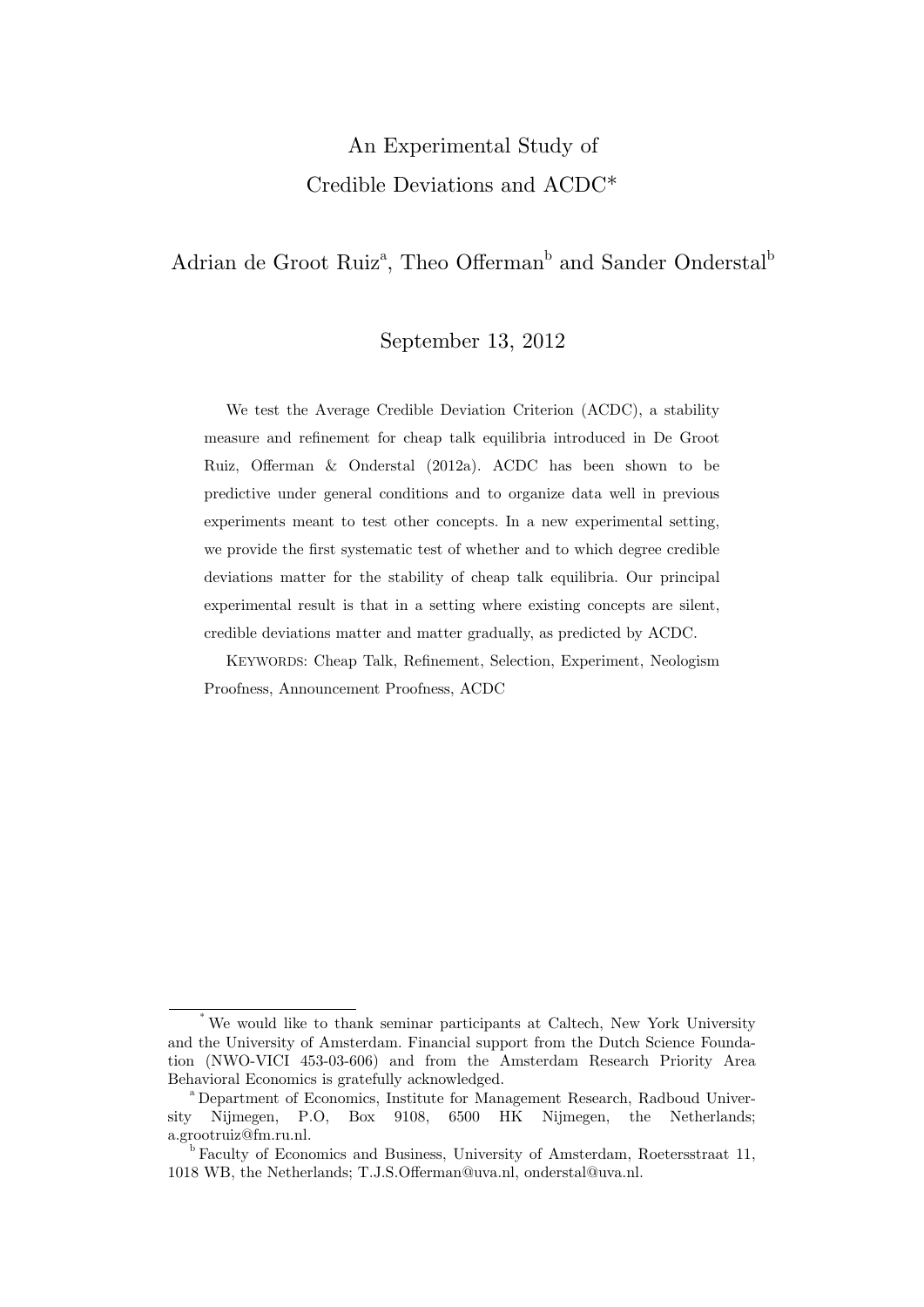## **1. Introduction**

-

Crawford & Sobel (1982) introduced cheap talk games with asymmetric information, which have found many applications.<sup>1</sup> Equilibrium selection is important in these games, as they tend to have multiple equilibria with very different levels of information transmission. In this paper, we test the Average Credible Deviation Criterion (ACDC), introduced in De Groot Ruiz, Offerman & Onderstal (2012a). Many other equilibrium refinements and solution concepts have been proposed for cheap talk games.<sup>2</sup> These concepts, however, are not able to predict across a wider range of cheap talk games and only a few have been tested experimentally. In contrast, ACDC selects equilbria under general conditions. Its predictions are meaningful in previously analyzed settings and can organize behavior well in existing experiments meant to study other concepts.

ACDC generalizes binary stability criteria based on credible deviations, in particular neologism proofness (Farrell, 1993) and announcement proofness (Matthews, Okuno-Fujiwara & Postlewaite, 1991). These concepts are based on the observation that out-of-equilibrium messages can have a literal meaning and propose conditions under which messages are credible.<sup>3</sup> Equilibria that admit such credible deviations are considered unstable. Unfortunately, in many games these criteria do not select a unique equilibrium. The idea behind ACDC is that the credible deviation approach is sound, but that the insistence on a binary distinction between stable and unstable equilibria is problematic. In particular,

<sup>&</sup>lt;sup>1</sup> Applications range from the presidential veto (Matthews, 1989), legislative committees (Gilligan & Krehbiel, 1990) and political correctness (Morris, 2001) to double auctions (Matthews & Postlewaite (1989); Farrell & Gibbons (1989)), stock recommendations (Morgan & Stocken, 2003) and matching markets (Coles, Kushnir, & Niederle, Forthcoming). 2

 $2$  The list includes neologism proofness (Farrell, 1993), announcement proofness (Matthews, Okuno-Fujiwara & Postlewaite, 1991), Partial Common Interest (Blume, Kim & Sobel, 1993), the recurrent mop (Rabin & Sobel, 1996) and No Incentive To Separate (Chen, Kartik & Sobel, 2008)

See Blume, DeJong, Kim & Sprinkle (1998) and Agranov & Schotter (2011) for studies on the role of language in cheap talk games.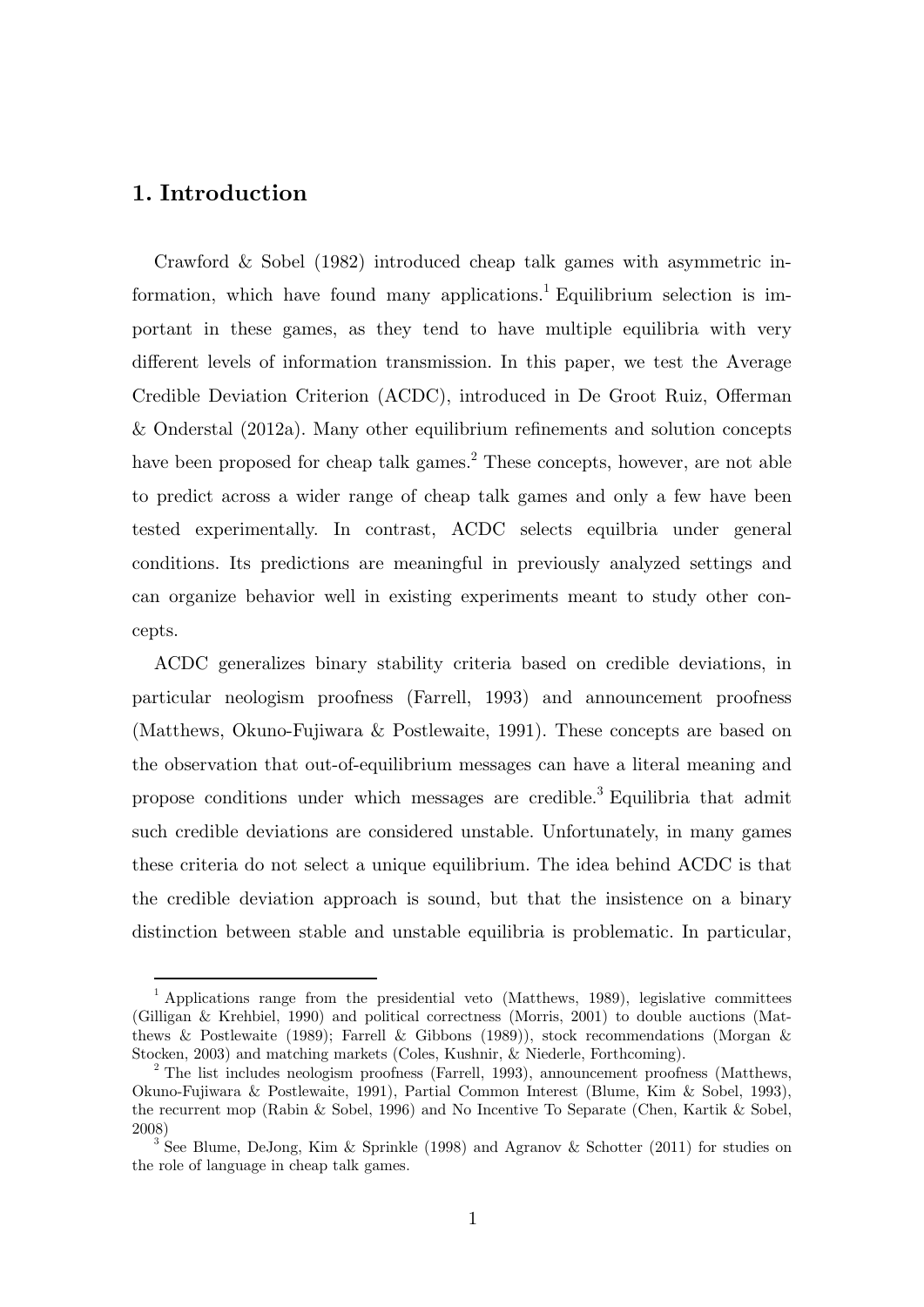ACDC assumes that credible deviations matter for the stability of equilibria but that they matter in a gradual manner. On this basis, ACDC can select most plausible equilibria (ACDC equilibria), even in games where no equilibrium is entirely stable.

In this study, we test the assumption of ACDC that credible deviations matter gradually. In addition, to determine its value added more sharply, we test the predictions of ACDC in games where existing criteria are not predictive. We use the class of continuous external veto threat games introduced in De Groot Ruiz, Offerman & Onderstal (2012b). These games allow for a clean manipulation of the size and frequency of credible deviations. Furthermore, they can have a large equilibrium set, which previous concepts cannot refine.

Our experimental design consists of five veto threat games and allows us to test four hypotheses. First, we test whether credible deviations matter at all: do neologism proofness and announcement proofness have any bite indeed? Second, we test whether the ACDC equilibrium performs best if all equilibria are unstable according to neologism proofness and announcement proofness. Third, we look at whether the ACDC equilibrium in similar games performs worse when its stability according to ACDC decreases. Finally, we test whether ACDC can explain behavior in case there is a large set of equilibria. The experimental results are supportive of all four hypotheses. This provides evidence that ACDC is able to predict well.

In order to better explain the dynamics of our data, we introduce a 'neologism dynamic.' The neologism dynamic is a simple best response dynamic with the additional feature that Senders send credible neologisms, which are also believed by Receivers. In contrast to a best response dynamic and a level-*k* analysis, the neologism dynamic is predictive. In particular, the neologism dynamic supports the conclusions of ACDC and can explain the main dynamic characteristics of the data.

Turning to the literature, we see that relatively little experimental work exists on equilibrium selection in cheap talk games. Blume, DeJong & Sprinkle (2001) test the predictions of the Partial Common Interest (PCI) criterion in a series of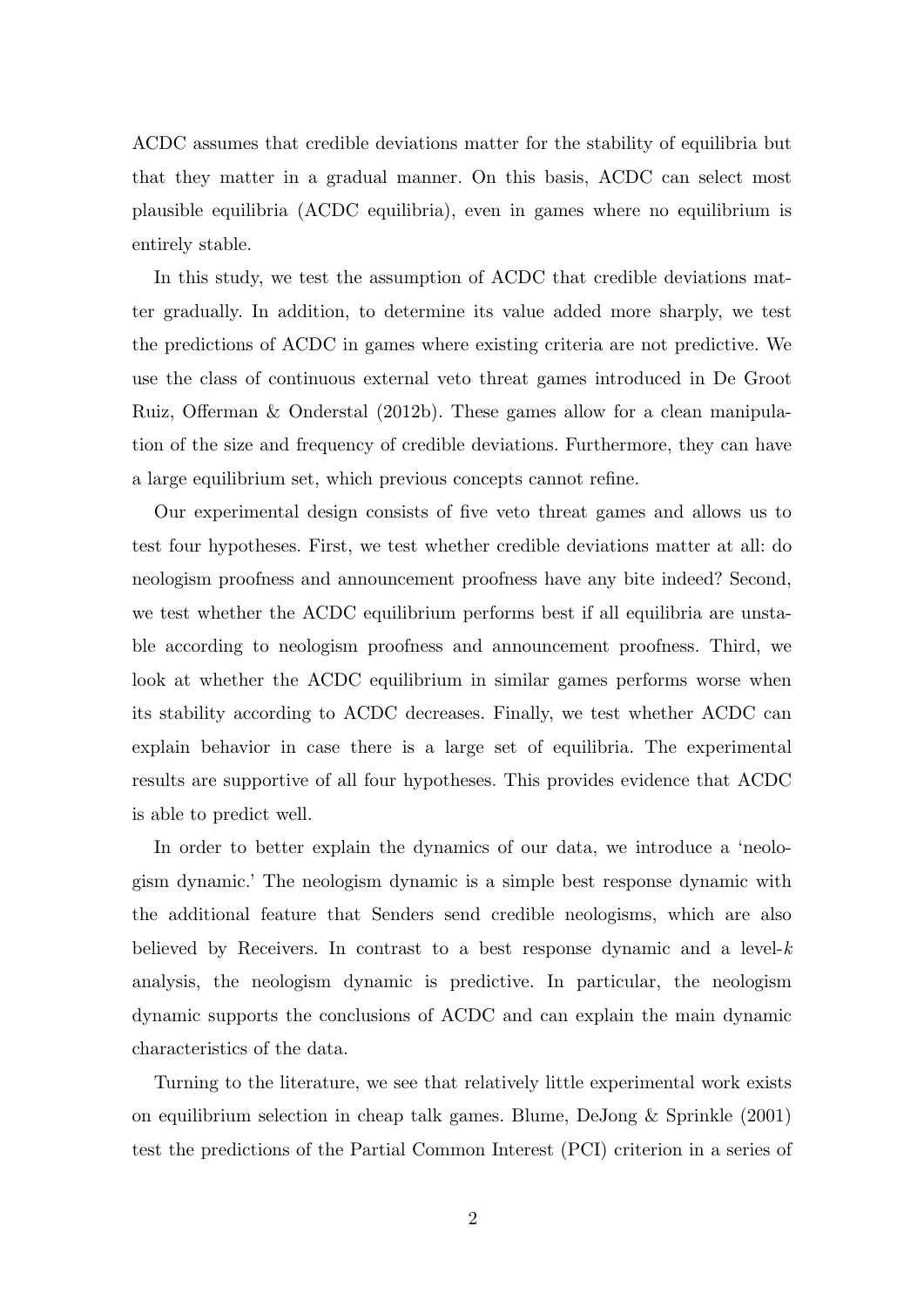discrete games and compare it with neologism proofness.<sup>4</sup> ACDC can explain Blume et al.'s experimental data at least as well as PCI (see De Groot Ruiz, Offerman & Onderstal (2012a)). Experimental work on the Crawford-Sobel uniform quadratic game provides evidence that the most informative equilibrium performs best (Dickhaut, McCabe & Mukherji (1995), Cai & Wang (2006) and Wang, Spezio & Camerer (2010)).<sup>5</sup> This is predicted by the No Incentive To Separate (NITS) criterion (Chen, Kartik & Sobel, 2008) as well as ACDC. Furthermore, it shows that as the bias parameter becomes smaller, the most informative equilibrium performs better, which is also predicted by ACDC. The present study is the first systematic experimental test of whether and to what extent credible deviations matter for the stability of cheap talk equilibria. In addition, it presents a rigorous test of ACDC in new experiments.<sup>6</sup>

This paper has the following structure. In section 2, we discuss the theory we require to derive the hypotheses we wish to test in our experiment. We present the experimental games we study, introduce ACDC and discuss the issue of equilibrium selection. In section 3, we provide the experimental design. In section 4 we present the experimental results in relation to equilibrium selection. In section 5, we look at the dynamic aspects of our data and discuss the neologism dynamic. In section 6, we introduce and discuss two additional treatments to test the robustness of our results. Section 7 concludes. Proofs are relegated to Appendix A.

<sup>&</sup>lt;sup>4</sup> A partition of the typeset satisfies PCI "if types in each partition element unambiguously prefer to be identified as members of that element, and there is no finer partition with that property." The PCI criterion predicts that types in different elements send different messages.

The focus of our paper is on what makes communication of private information credible. A different strand of the experimental literature deals with the question how players can credibly communicate their intentions (Davis & Holt (1988), Cason (1995), Charness (2000), Ellingsen & Johannesson (2004), Gneezy (2005), Charness & Dufwenberg (2006), Lundquist, Ellingsen, Gribbe & Johannesson (2009), Serra-Garcia, Van Damme & Potters (2011)). Crawford (1998) provides a survey of papers on cheap talk experiments and DellaVigna & Gentzkow (2010) review field evidence on persuasive communication.<br><sup>6</sup> The model we present is a cheap talk bargaining game with asymmetric information. Ex-

perimental work on bargaining games with private information includes Radner & Schotter (1989), Forsythe, Kennan & Sopher (1991), Rapoport & Fuller (1998), Rapoport, Erev & Zwick (1995), Daniel, Seale & Rapoport 1998), Valley, Moag & Bazerman (1998), Schotter, Snyder & Zheng (2000) and Croson, Boles & Murnighan (2003).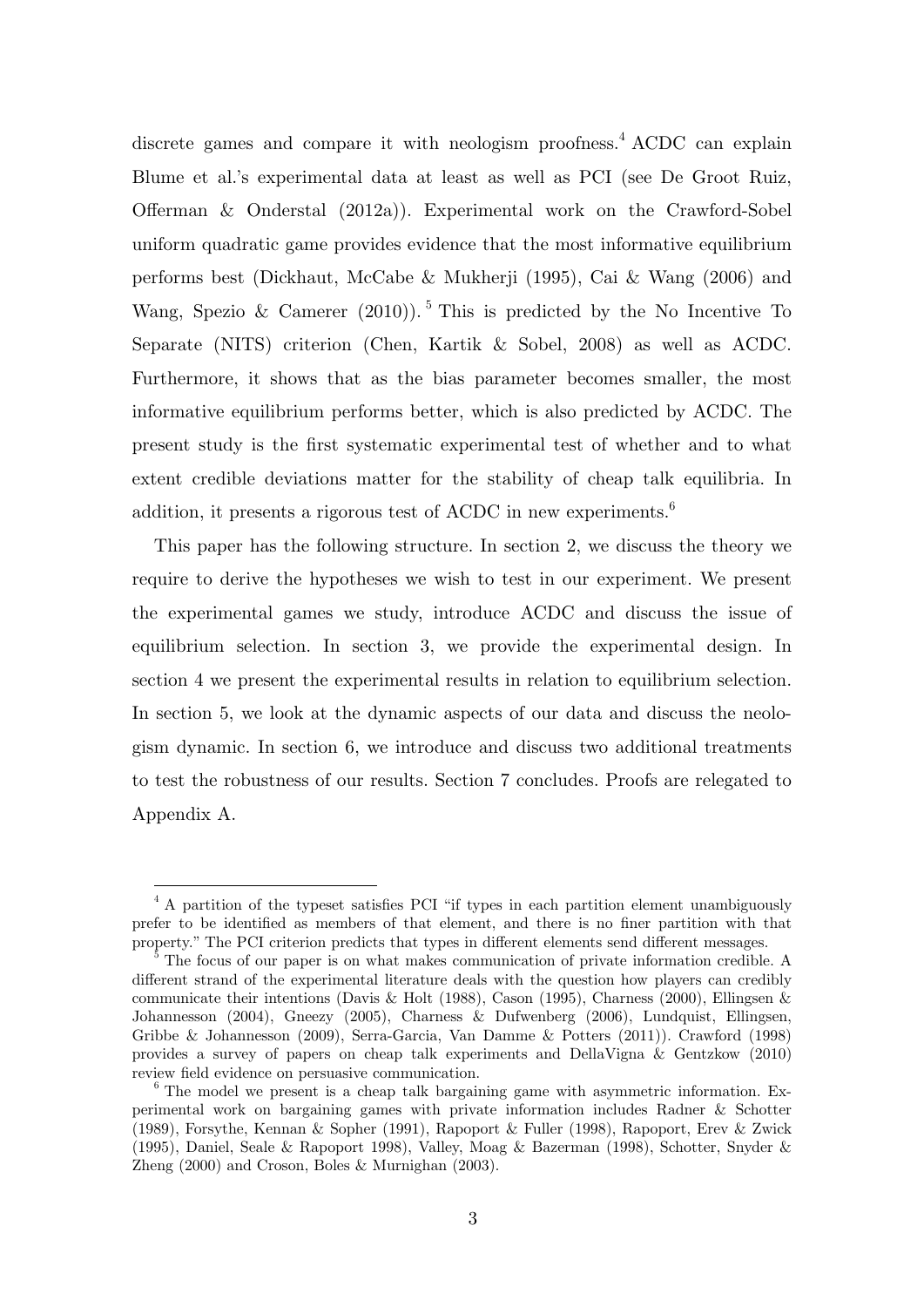## **2. Theory**

In this section, we develop the theory we use to construct the hypotheses for our experiment. In subsection 2.1 we introduce the game  $G(B)$ , on which our main treatments are based, and apply existing refinements to this game. In 2.2, we introduce ACDC and show how it works out in G(*B*).

#### 2.1.  $G(B)$

-

G(*B*) is a two-player veto threats cheap talk game between an informed Sender and an uninformed Receiver.<sup>7</sup> The outcome of the game  $x$  is a point in the interval  $[0, B]$  or the disagreement point  $\delta \notin \mathbb{R}$ , where *B* stands for boundary. The payoffs of the Receiver and the Sender are given by  $U^R(x)$  and  $U^S(x,t):$ 

$$
U^{R}(x) = 60 - \frac{2}{5}x \text{ for all } x \in [0, B]
$$
  
(1) 
$$
U^{S}(x,t) = 60 - |x - t| \text{ for all } x \in [0, B]
$$
  

$$
U^{R}(\delta) = U^{S}(\delta, t) = 0
$$

On the interval, the Receiver prefers smaller outcomes to larger outcomes. The payoffs of the Sender on the interval depend on her type *t*, which is drawn from a uniform distribution on [0,*B*]. The larger the distance between *t* and  $x \in [0, B]$ , the lower the Sender's payoff. Both players receive a payoff of 0 if  $\delta$  is the outcome, regardless of *t*. The Receiver prefers all outcomes on the line smaller than 150 to  $\delta$ ; the Sender prefers  $\delta$  to all outcomes on the line more than 60 away from her type *t*.

At the start of the game, nature draws a type *t*. Everything is common knowledge, except *t*. The game then proceeds as follows. Nature informs the

 $^7$  We will refer to the Sender as a 'she' and the Receiver as 'he.'  $\,$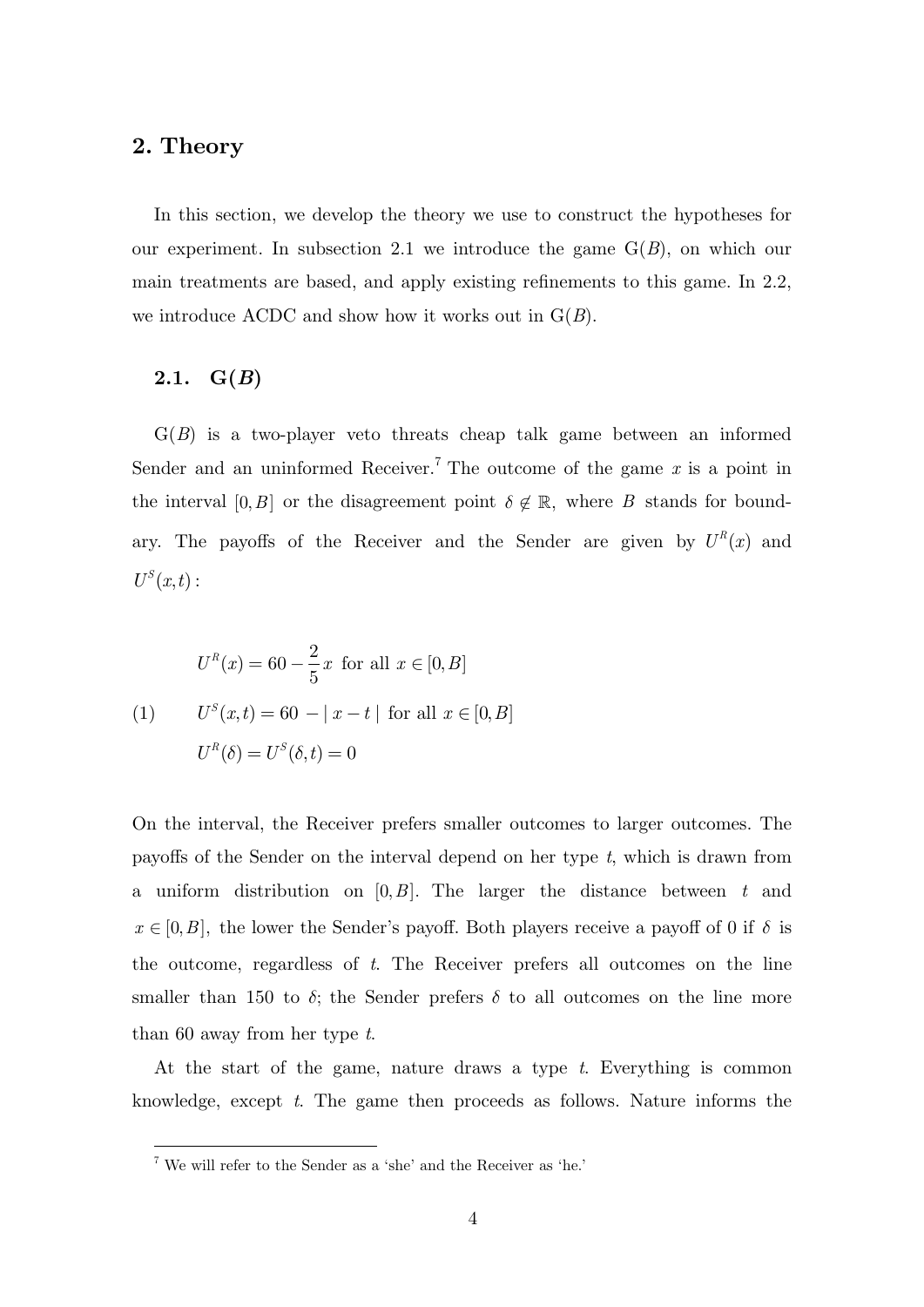Sender of *t*. Subsequently, the Sender sends a costless message *m* to the Receiver. Next, the Receiver proposes action  $a \in [0, B]$ . Finally, the Sender accepts (*v*  $(2i)$  or rejects  $(v = 0)$ . If the Sender accepts, *a* is the outcome of the game, and if she rejects,  $\delta$  is the outcome. Note that all messages are costless for the Sender. We assume  $B \geq 120$  because under this condition the boundary does not affect the set of equilibrium actions. The model is close to the cheap talk game with veto threats of Matthews (1989). The main difference is that in our model the disagreement point does not lie on the interval.

A strategy for the Sender consists of a message strategy  $\mu: T \to M$  and an acceptance strategy  $\nu : A \times T \to \{0,1\}$ . The strategy of the Receiver is an action strategy  $\alpha : M \longrightarrow A$ .<sup>8</sup> Let  $\Sigma^S$  be the set of Sender strategies and  $\Sigma^R$  the set of Receiver strategies. Let  $\{\mu, \alpha, \nu\}$  be a strategy profile and  $\Sigma$  the set of all strategy profiles. Define  $V^R(x,t;\nu) = U^R(x,t) \cdot \nu(x,t) + U^R(\delta,t) \cdot (1 - \nu(x,t))$  and  $V^{S}(x,t;\nu) = U^{S}(x,t) \cdot \nu(x,t) + U^{S}(\delta,t) \cdot (1 - \nu(x,t)).$  Finally, let the Receiver have prior beliefs  $\beta^{0}(t) = f(t)$  and posterior beliefs  $\beta(t | m)$  respectively. A pure strategy perfect Bayesian equilibrium (equilibrium henceforth)  $\sigma = {\mu, \alpha, \beta}$  is characterized by the following four conditions:

For each  $t \in T$ ,  $m(t) \in \arg \max V^S(\alpha(m), t; \nu)$ 

-

(2) For each  $m \in M, \alpha(m) \in \arg \max_{a \in A} \int_{T} V^R(a, t; \nu) \beta(t | m)$  $m \in M, \alpha(m) \in \arg \max_{a \in A} \int_{T} V^{R}(a, t; \nu) \beta(t \mid m) dt$  $\nu(a, t) = 1$  if  $U^{S}(a,t) > U^{S}(\delta, t)$  and  $\nu(a, t) = 0$  if  $U^{S}(a, t) < U^{S}(\delta, t)$  $\beta(m)$  is derived from  $\mu$  and  $\beta^{0}$  using Bayes Rule whenever possible

We say a type *t* induces action *a*, if the Receiver always takes action *a* after any message *t* sends in equilibrium.

<sup>&</sup>lt;sup>8</sup> For ease of exposition, we define equilibrium for pure strategies. For our purposes this is not restrictive. The refinement we will use requires Receivers to play pure strategies. In addition, all equilibrium outcomes are partition equilibria outcomes that can be supported by a pure Sender strategy.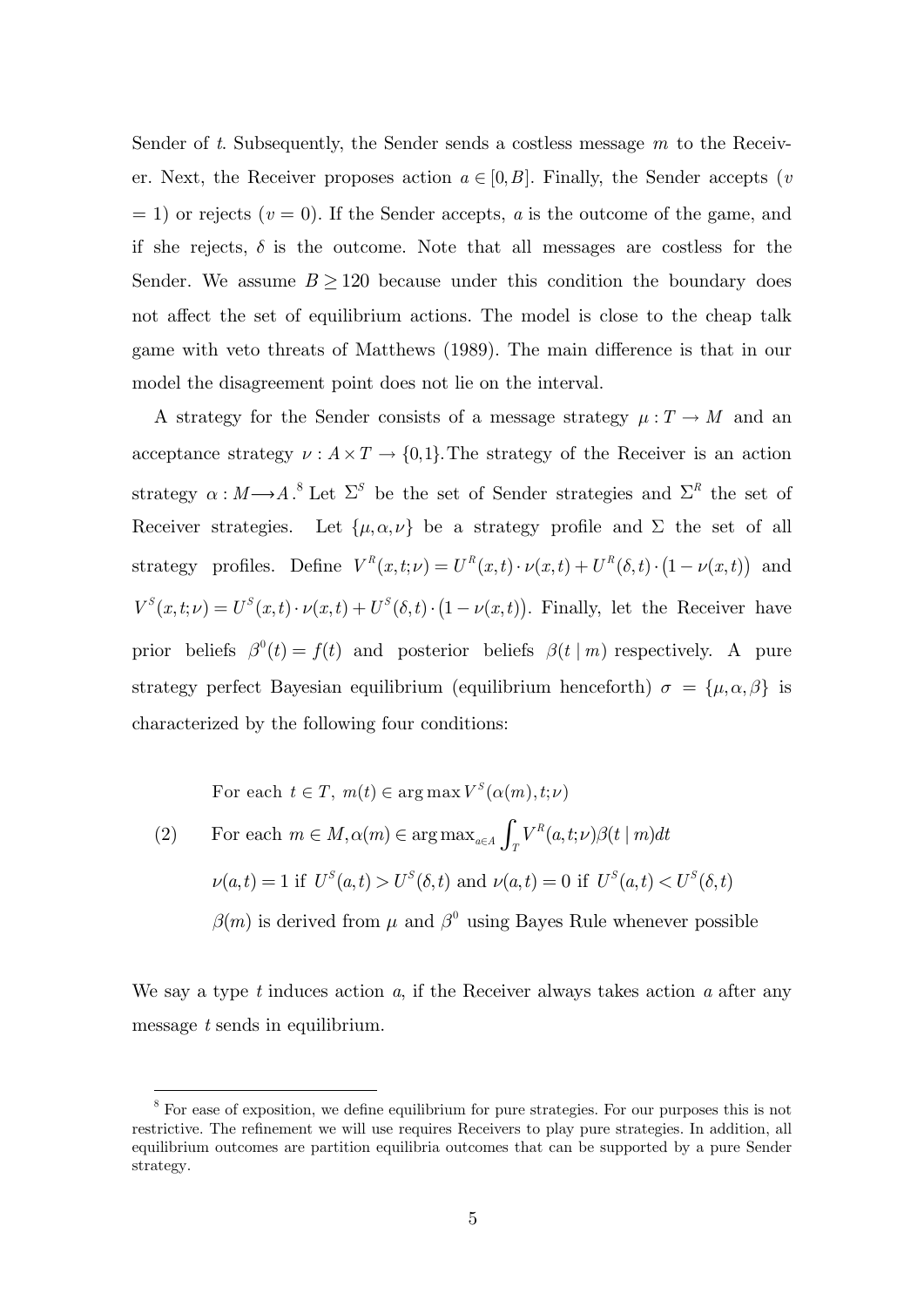We consider the following type of equilibria. Following Matthews, we require the Receiver to play pure strategies and require Senders to always induce actions that are payoff-maximizing (in the spirit of Selten's (1975) trembling hand perfection). From now on, we will use 'equilibrium' to refer to a perfect Bayesian equilibrium satisfying these two requirements.  $9$  As we show in De Groot Ruiz, Offerman & Onderstal (2012b), all equilibria in such veto threat games are partition equilibria. A partition equilibrium can be characterized by the finite set of actions  $A^* = \{a_1, a_2, ..., a_n\}$  the Receiver proposes in equilibrium, where  $a_1 < a_2 < \ldots < a_n$ . The number of equilibrium actions *n* is called the size of the equilibrium. We say a type *t induces* an action  $a'$ , and write  $a(t) = a'$ , if the Receiver proposes  $a'$  after any message  $m$  the Sender sends. Each type induces an action  $a_i \in A^*$  which maximizes her payoff and accepts it if and only if  $U^{S}(a_{i},t) \geq 0$ . <sup>10</sup> (In G(*B*) the payoff maximizing action is simply the action closest to her type.) This means that a partition of the type space  $0 = t_0 < t_1 < \cdots < t_{n-1} < t_n = 1$  exists such that each type in  $(t_{i-1}, t_i)$  induces  $a_i$ .

It is straightforward to check that a set of actions  $a_1 < a_2 < \ldots < a_n$  characterizes a partition equilibrium if and only if

(3)  
\n
$$
a_{i} \in \arg \max_{a \in A} \int_{t_{i-1}}^{t_{i}} U^{R}(a) I_{\{\tau : U^{S}(a,\tau) \ge 0\}}(\tau) d\tau \text{ for all } i = 1,...,n, \text{ where}
$$
\n
$$
t_{0} = 0, t_{n} = 1 \text{ and } U^{S}(a_{i}, t_{i}) = U^{S}(a_{i+1}, t_{i}) \text{ for all } i = 1,...,n-1.
$$

The game has two equilibria: a pooling (size-1) equilibrium and a (semi)separating size-2 equilibrium. For both equilibria, the set of equilibrium actions the Receiver takes does not depend on *B* :

<sup>&</sup>lt;sup>9</sup> There is an infinite number of equilibria that induce the same equilibrium outcome. These essentially equivalent equilibria just differ in the messages that are used. For simplicity, we refer to a class of equilibria inducing the same equilibrium outcome simply as 'an equilibrium.'<br><sup>10</sup> There will be a set of measure zero of types for which  $U^{S}(a_i, t) = U^{S}(a_{i+1}, t)$  for some *i*. It

does not matter which action they induce.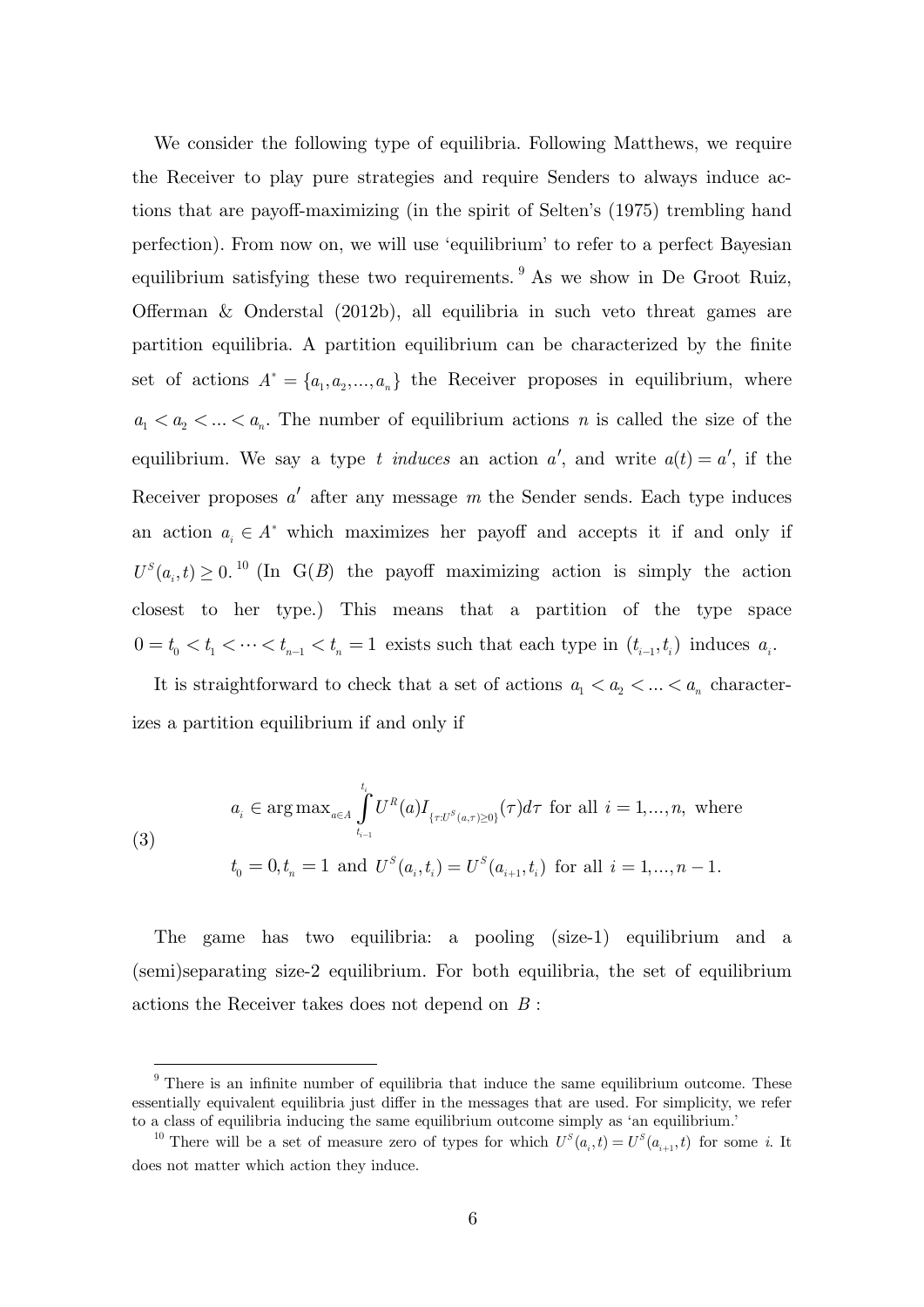**Proposition 1**  $G(B)$  *has two equilibria: a pooling equilibrium*  $\sigma^P$   $\{a_1 = 45\}$ *and a separating equilibrium*  $\sigma^S$  { $a_1 = 0, a_2 = 60$ }.

In the pooling equilibrium, all types induce 45, whereas in the separating equilibrium all Sender types in the interval  $[0, 30)$  induce action  $a = 0$  and all Sender types in the interval  $(30, B)$  induce action  $a = 60$ . In the separating equilibrium, the Sender always accepts, and in the pooling equilibrium all Senders in [0, 105] accept.

The intuition behind the proposition is the following. Since all equilibria are partition equilibria, the Receiver's posterior beliefs consist of intervals. If the Receiver believes the Sender's type is uniformly distributed on an interval  $[\underline{t}, \overline{t}]$ , he faces the following trade-off when looking for a best response. As the proposed action increases (up to  $\min{\{\underline{t} + 60, \overline{t} - 60\}}$ ), the probability of acceptance increases but the utility conditional on acceptance decreases. Senders best respond by inducing the action closest to their type. As in any cheap talk game, there is a pooling equilibrium in which all Senders employ the same message strategy and the Receiver ignores all messages. In  $G(B)$ , also a size-2 equilibrium exists. Higher size equilibria do not exist, roughly because there is a minimum distance between two positive equilibrium actions and a maximum to the value an equilibrium action can take.

At this point two questions arise. First, is one equilibrium more plausible than the other? Second, does *B* influence the stability of the equilibria? Standard signaling refinements in the vein of Kohlberg and Mertens' (1986) strategic stability have no bite in cheap talk games since messages are costless. For a similar reason, the (Agent) Quantal Response Equilibrium (McKelvey & Palfrey, 1998), which can often select equilibria in signaling games, is not predictive in cheap talk games.<sup>11</sup> To address the selection problem for costless communication, Farrell (1993) considered credible deviations from equilibrium. He argued

 $11$  The Agent Quantal Response Equilibrium (A-QRE) is the extensive form game variant of the Quantal Response Equilibrium. The pooling equilibrium of a Cheap Talk game is always a limiting principal branch A-QRE. We come back to A-QRE in section 5.3.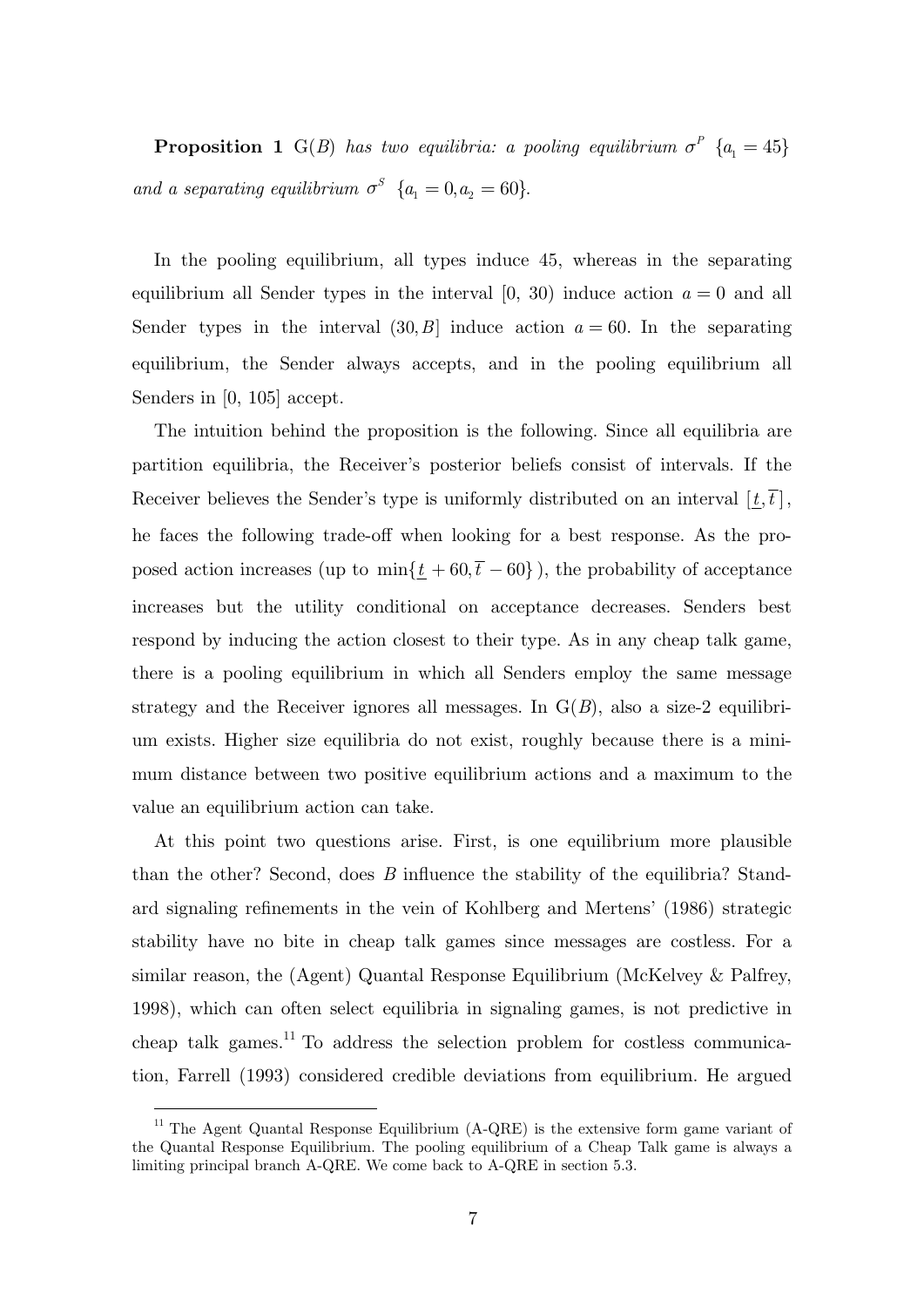that, in contrast to the standard assumption in game theory, communication proceeds through a pre-existing natural language. Hence, people can use 'neologisms,' out-of-equilibrium messages with a literal meaning that will be understood (although not necessarily believed). Farrell considers neologisms which literally say: "propose action  $\tilde{a}$ , because my type is in set *N*." Farrell deems a neologism credible if and only if (*i*) all types  $t$  in  $N$  prefer  $\tilde{a}$  to their equilibrium action  $a(t)$ , *(ii)* all types *t* not in *N* prefer their equilibrium action  $a(t)$  to *a* and (*iii*) the best response of the Receiver after restricting the support of his prior to *N* is to play  $\tilde{a}$ .<sup>12</sup> We will denote credible neologisms by  $\langle \tilde{a}, N \rangle$ . An equilibrium is neologism proof if it does not admit any credible neologism. Farrell argues that only neologism proof equilibria are stable, since rational players would move away from equilibria which admit credible neologisms.

Matthews, Okuno-Fujiwara & Postlewaite (1991) consider more elaborate messages, called announcements, and propose three types of credible deviations. Weakly credible announcements are similar to neologisms, but allow deviating types to distinguish amongst themselves. A weakly credible announcement that should be believed if the Receiver realizes that types can send multiple announcements is a credible announcement. A credible announcement that survives a rigorous Stiglitz-critique is strongly credible. Equilibria that admit no (weakly/strongly) credible announcements are called (strongly/weakly) announcement proof. In  $G(B)$ , strong announcement proofness, announcement proofness and neologism proofness coincide. $13,14$  Consequently, for ease of exposition we can limit our discussion of credible deviations to credible neologisms.<sup>15</sup>

In  $G(B)$  two types of credible neologisms can exist. A 'low' neologism which roughly says "I am a low type and prefer 0 to the lowest equilibrium action and

 $12$  Farrell does not consider cheap talk games with veto threats. In line with the trembling hand refinement, we assume that types induce a neologism if  $U^s(\tilde{a}, t) > U^s(a(t), t)$ .

 $13$  The reasons are that all weakly credible announcements are equivalent to a credible neologism (for similar arguments that there is at most a size-2 equilibrium) and that all types can

<sup>&</sup>lt;sup>14</sup> All equilibria in  $G(B)$  are weakly announcement proof, as in almost all cheap talk games.<br><sup>15</sup> Mverson (1989) introduces credible negotiation statements, which are similar to credible neologisms. Myerson is able to obtain a solution concept that guarantees existence but at the cost of assuming the presence of a mediator.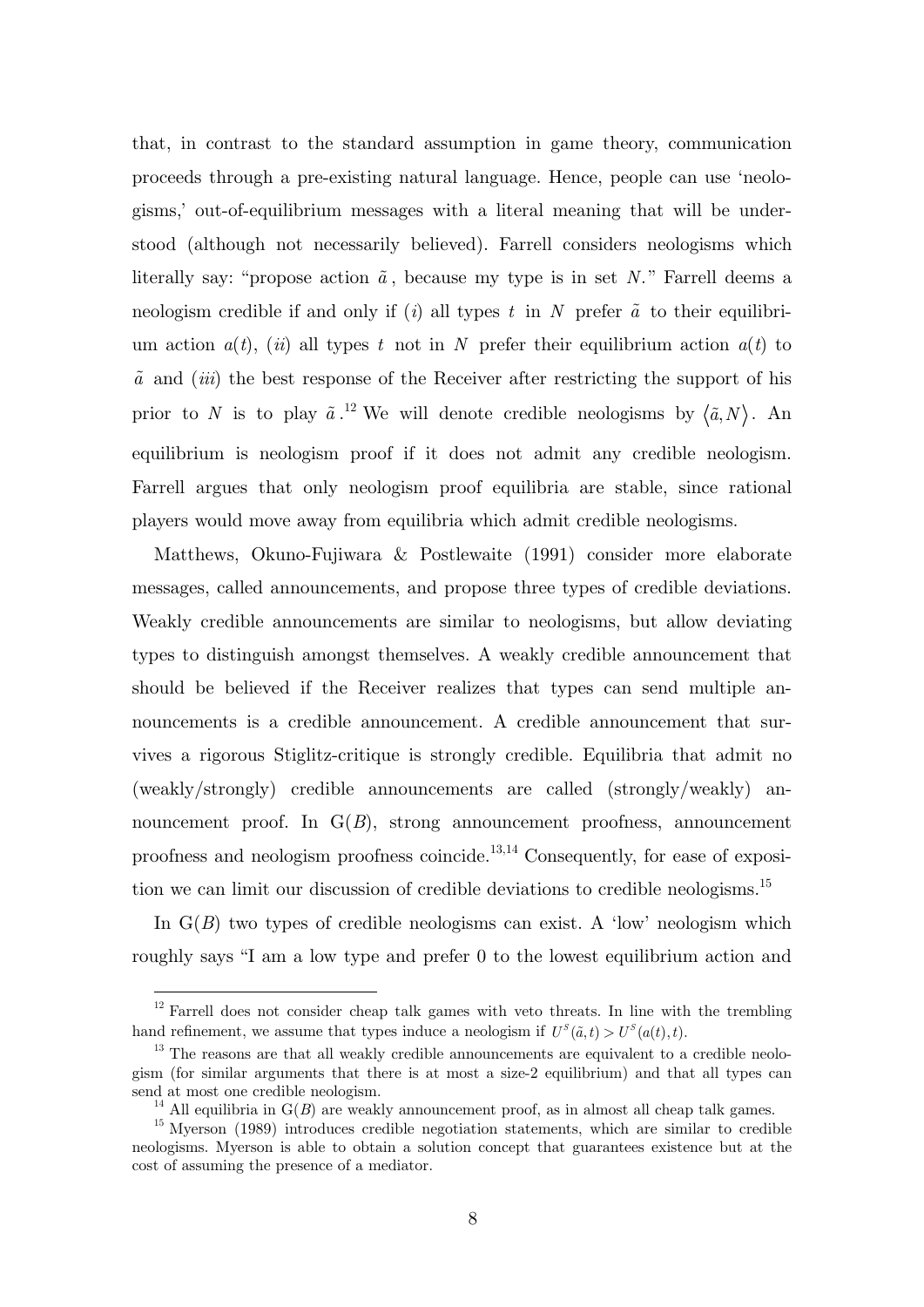so do you, so play 0" and a 'high' neologism which roughly says "I am a high type, and it is probable that I will not accept the highest equilibrium action, so it is better for both of us if you propose something higher." As the following proposition shows, the pooling equilibrium is never neologism proof and the separating equilibrium is only neologism proof if  $B = 120$ .

**Proposition 2** *The pooling equilibrium admits the credible neologisms*   $|0, [0, 22.5] \rangle$  and  $\langle \min\{B - 60, 75\}, [\min\{\frac{B - 15}{2}, 60\}, B]$ . The separating equilibrium *is neologism proof if*  $B = 120$ *. For*  $B > 120$ *, the separating equilibrium admits the credible neologism*  $\langle \min\{B - 60, 80\}, [\min\{\frac{B}{2}, 70\}, B] \rangle$ .

So, for  $B > 120$  neologism proofness (and announcement proofness) are silent about the stability of the separating equilibrium relative to the pooling equilibrium. In addition, they are silent about whether the separating equilibrium is more stable if  $B = 121$  than, say, if  $B = 210$ . In De Groot Ruiz, Offerman & Onderstal (2012a) we show that the same holds for other cheap talk refinements including communication proofness (Blume & Sobel, 1995) and the recurrent mop (Rabin & Sobel, 1996), as well as the non-equilibrium concepts of Credible Message Rationalizability (Rabin, 1990) and PCI (Blume, Kim & Sobel, 1993).

The NITS (Chen, Kartik & Sobel, 2008) criterion, which successfully predicts in the Crawford-Sobel (1982) game, is partially predictive in  $G(B)$ . NITS starts by specifying a 'lowest type,' a type with the property that all other types prefer to be revealed as themselves rather than as that lowest type. An equilibrium survives NITS if the lowest type has no incentive to separate, i.e. if the lowest type prefers her equilibrium outcome to the outcome she would get if she could reveal her type. In our game, such a 'lowest type' cannot easily be formulated. If we take  $t = 0$  as the lowest type, for each *B* only the separating equilibrium is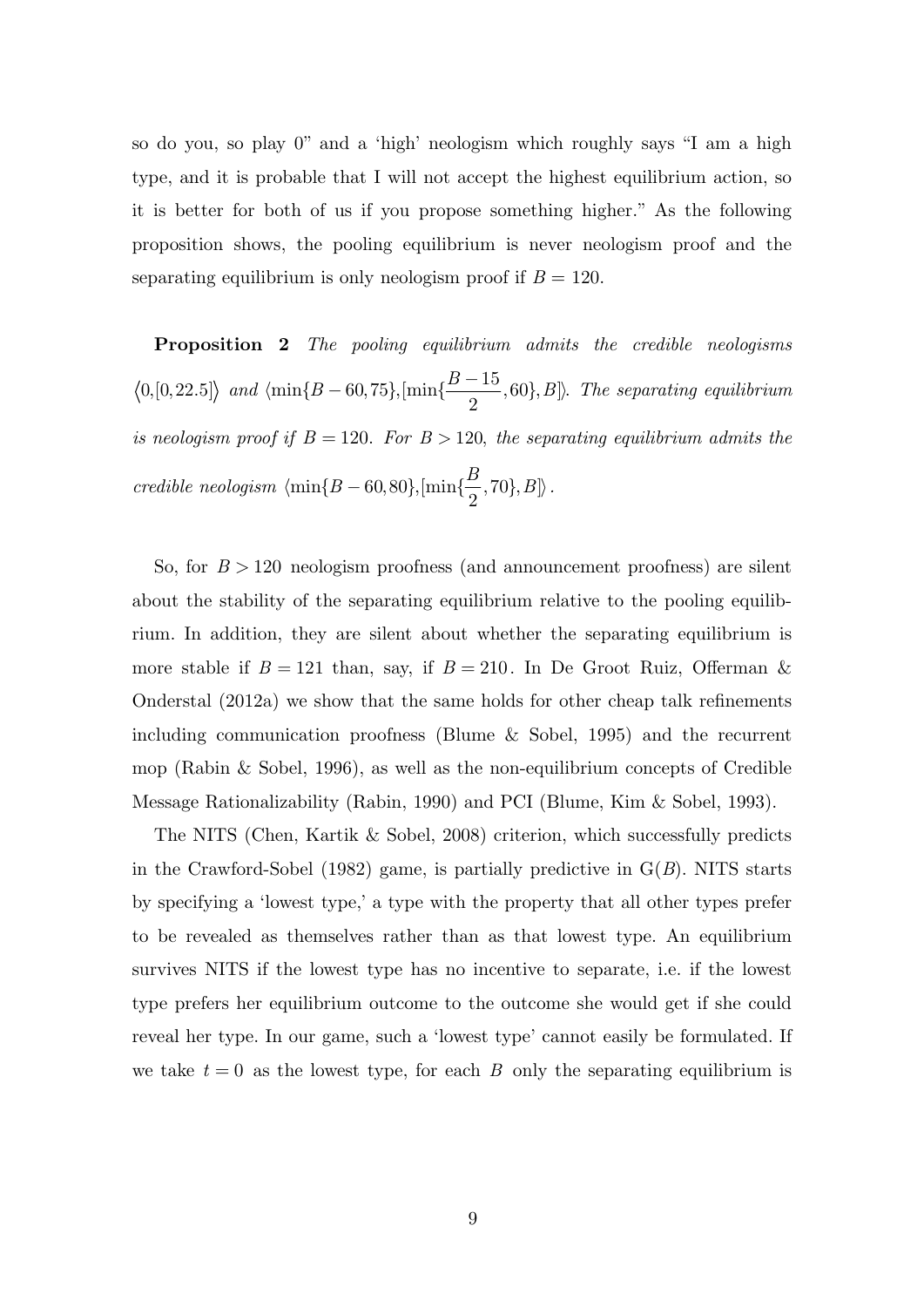NITS in our game.<sup>16</sup> Hence, NITS would predict that the separating equilibrium is always stable regardless of *B*. (In section 6.2, we introduce a game that has multiple equilibria that survive NITS.)

Finally, some may argue that the most influential equilibrium (i.e. the equilibrium which induces the largest number of actions) is the most plausible equilibrium, aside of any stability considerations. In our game, this criterion also selects the separating equilibrium regardless of *B*.

In sum, existing criteria provide no or a partial answer to the question how stable equilibria in  $G(B)$  are for  $B > 120$ .

### **2.2. ACDC in G(***B***)**

-

In our view, the idea of credible deviations is sound, but a rationalistic binary division between stable and unstable equilibria is inadequate to fully capture the intricate patterns of human behavior. Our conjecture is that two aspects will affect the behavioral stability of an equilibrium. The first concerns the mass of types that can credibly induce a deviation. The smaller this mass becomes, the less unstable an equilibrium will be, as it will be disturbed less frequently. The second aspect concerns how much the deviation profile differs from the equilibrium profile in terms of Sender payoffs. The smaller this difference becomes, the smaller both the Sender's incentive to deviate and the perturbation to the equilibrium if she deviates will be.

For instance, the separating equilibrium is not neologism proof if  $B = 121$ . However, we do not expect behavior in the game  $G(121)$  to be very different to behavior in G(120). After all, the induced deviations from equilibrium are very small: types in [60.5,121] induce 61 instead of 60. Hence, Senders can at most earn 1 by deviating and, if they deviate, the resulting profile is very similar to the equilibrium profile. In contrast, in the pooling equilibrium the neologism

 $16$  All types in [0,60] are lowest types according to Chen et al.'s definition. The pooling equilibrium survives NITS relative to types in  $[22.5,105]$ , whereas the separating equilibrium survives NITS relative to types in [0,30].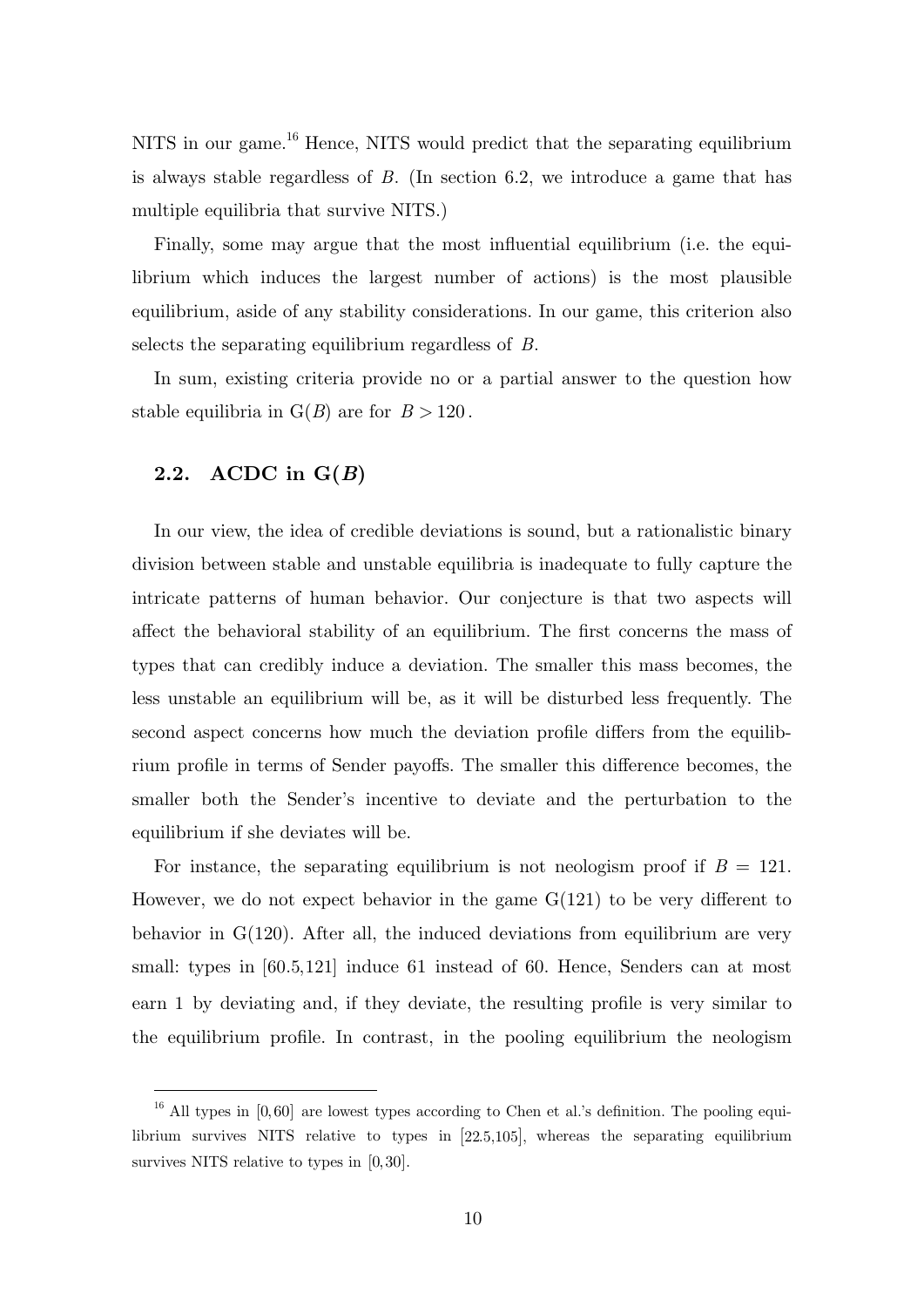deviations are substantial: types from 0 to 22.5 deviate from 45 to 0, and types from 53 to 121 deviate from 45 to 61. As a consequence, Senders have a large incentive to deviate to a profile which is very different from the equilibrium profile. Furthermore, the separating equilibrium seems more stable if  $B = 121$ than if, say,  $B = 210$ , when types in [70,210] can credibly induce 80 rather than 60.

In De Groot Ruiz, Offerman & Onderstal (2012a), we formalize these ideas in the concept of the Average Credible Deviation  $(ACD)$ .<sup>17</sup> The ACD intends to capture the frequency and intensity of deviations. We need a couple of definitions. Let  $a^{\sigma}(t)$  be the equilibrium action induced by type t in equilibrium  $\sigma$ ; and let  $\tilde{a}^{\sigma}(t)$  be the deviating action type *t* induces if she plays a credible neologism.<sup>18</sup> Let  $\tilde{a}^{\sigma}(t) = a^{\sigma}(t)$  if Sender type *t* cannot play a credible neologism. Finally, we define  $U^S(t)$  and  $\overline{U}^S(t)$  as the lowest and highest payoff a Sender can get if both players play a rationalizable strategy. Now, for each Sender type t, we specify the size of the credible deviation from equilibrium,  $CD(t, \sigma)$ . The ACD is the expected value of the credible deviations. We measure the size of a credible deviation by the Sender's incentive to deviate relative to the largest (rationalizable) incentive possible, so that it lies on a scale between 0 and 1 . The higher this incentive is, the higher the probability that a Sender will deviate and the larger the upheaval such a deviation can cause to an equilibrium. In particular, we define the credible deviation for type *t* as

(4) 
$$
CD(t, \sigma) \equiv \frac{U^S(t, \overline{a}^{\sigma}(t)) - U^S(t, a^{\sigma}(t))}{\overline{U}^S(t) - \underline{U}^S(t)}
$$

<sup>&</sup>lt;sup>17</sup> There we also provided a more general and rigorous treatment of the concept. Here we restrict ourselves to the definitions needed in the current setting.<br><sup>18</sup> In G(*B*), ACDC gives equivalent results if we use weakly or ordinary credible announce-

ments are used instead of credible neologisms, as is the case in many games. For cases where the theories differ, we prefer (ordinary) credible announcements for discrete games and credible neologisms for continuous games.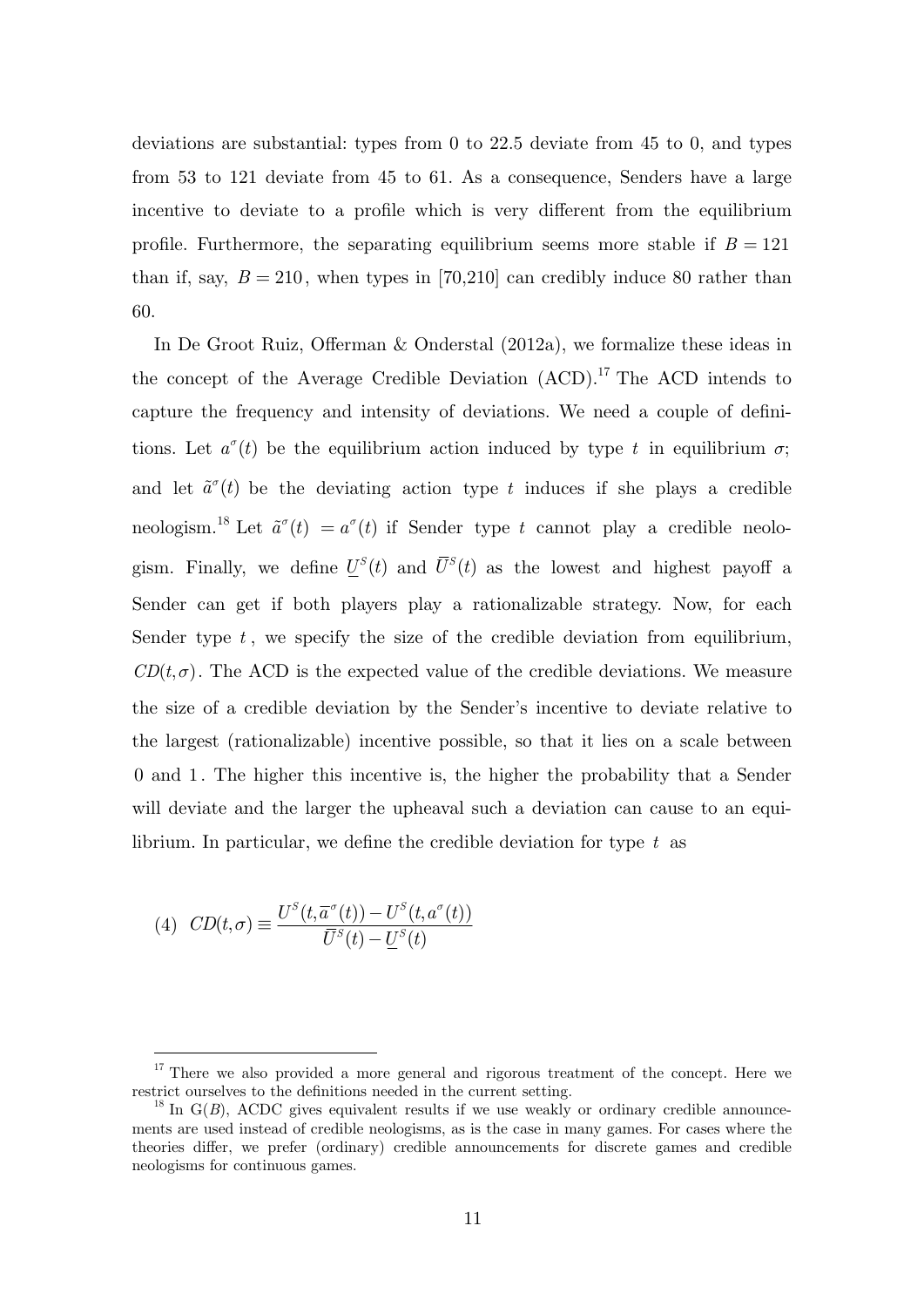whenever  $U^S(t, a^{\sigma}(t)) > U^S(t)$ . If  $U^S(t, a^{\sigma}(t)) = U^S(t)$ , the Sender has no incentive to adhere to her equilibrium strategy, as she can do no worse by deviating, and we set  $CD(t, \sigma) \equiv 1$ . The ACD of equilibrium  $\sigma$  is now defined as

(5) 
$$
ACD(\sigma) = E_t[CD(t, \sigma)]
$$

Observe that  $ACD(\sigma) \in [0,1]$ . Using ACD, we can formulate the ACD-Criterion (ACDC). ACDC predicts that an equilibrium  $\sigma$  is more stable than an equilibrium  $\sigma'$  if  $ACD(\sigma) < ACD(\sigma')$ . Hence, ACDC allows us to select equilibria. In particular, we call an equilibrium an ACDC equilibrium if there is no other equilibrium in the game with a lower ACD. We consider an ACDC equilibrium as the most plausible equilibrium, i.e. that which will predict best on average, rather than the equilibrium that will always be played all of the time. ACDC can select equilibria when neologism proofness is silent and reduces to the latter if neologism proof equilibria exist.

The following proposition gives the results of ACDC for G(*B*).

**Proposition 3** The separating equilibrium  $\sigma^S$  is the unique ACDC equilibri*um.* Furthermore, the ACD of the separating equilibrium is 0 for  $B = 120$  (in *which case the equilibrium is neologism proof) and strictly increasing in B.*

We can now see why *G*(*B*) provides a good testing ground for our ideas. It contains the features that make (continuous) cheap talk games difficult to refine. In contrast to Crawford & Sobel's (1982) and Matthews' (1989) cheap talk models, however, in our game a parameter value exists such that there are multiple equilibria, of which only one is neologism proof. Hence, our model allows us to test the relevance of credible deviations in a continuous setting. Furthermore, it allows us to test the idea that stability is not all-or-nothing. First, we can compare within a game two equilibria that are not neologism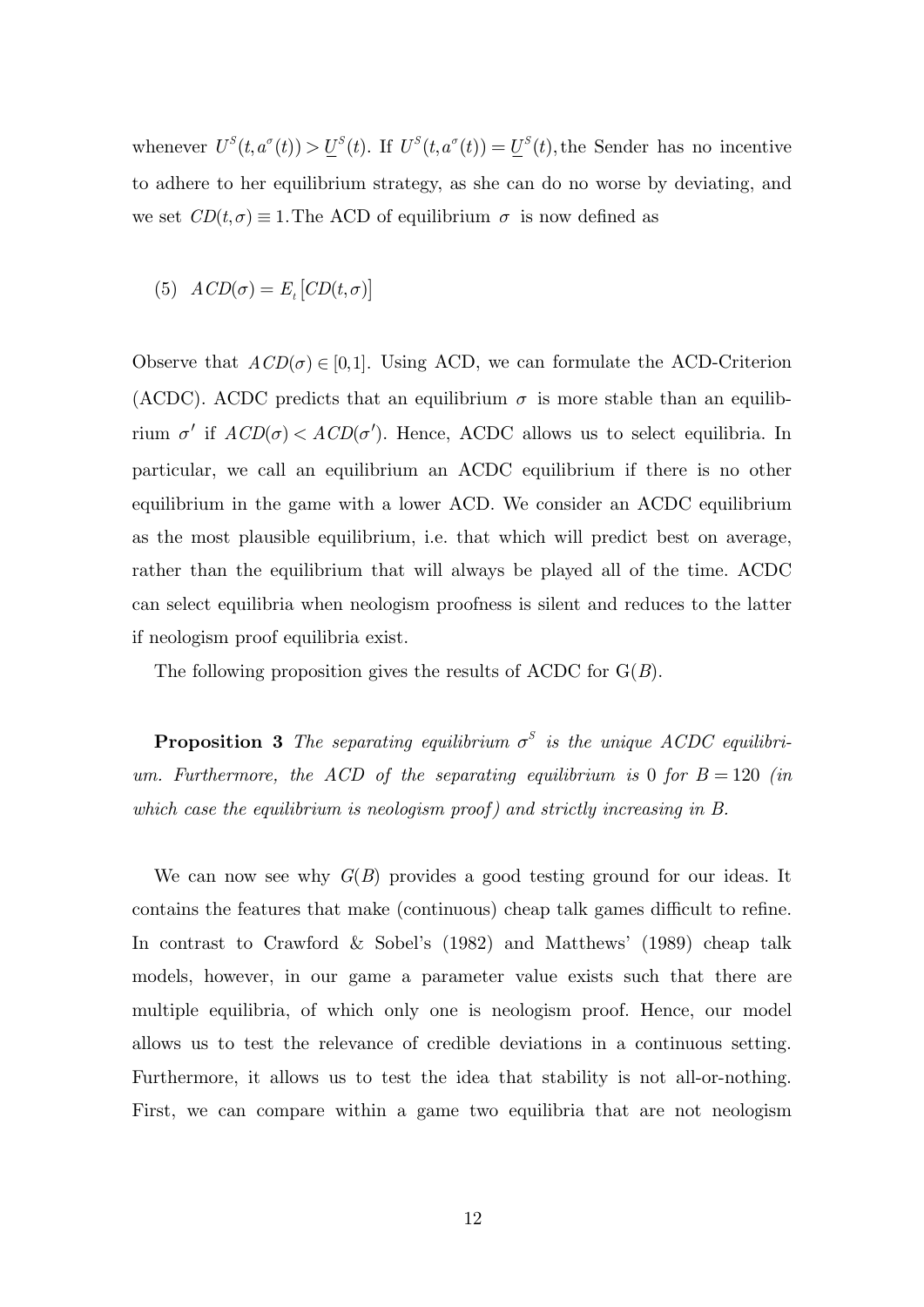proof. Second, across games we can gradually increase the number of types that can credibly deviate in an equilibrium by increasing *B*.

### **3. Experimental Design and Procedures**

We ran five treatments. In three treatments, we ran  $G(B)$  with an increasing boundary:  $G(120)$ ,  $G(130)$  and  $G(210)$ . In addition we ran two additional robustness treatments T4 and T5 to which we return in section 6. Table 1 summarizes the theoretical properties of the experimental treatments. For each treatment, we have six matching groups, each consisting of 10 subjects (5 Senders and 5 Receivers).

 TABLE 1 SUMMARY OF EXPERIMENTAL DESIGN

|                |               |               |     | OUMMARY OF EAFERIMENTAL DESIGN                               |                          |
|----------------|---------------|---------------|-----|--------------------------------------------------------------|--------------------------|
| Treatment      | $U^R(\delta)$ | $U^S(\delta)$ |     | Equilibria <sup>1</sup>                                      | $\Delta$ CD <sup>2</sup> |
| G(120)         |               | $\theta$      | 120 | $\{45\}, \{0, 60\}^{**}$                                     |                          |
| G(130)         |               |               | 130 | $\{45\}, \{0, 60\}^*$                                        | 0.22                     |
| G(210)         |               |               | 210 | $\{45\}, \{0, 60\}^*$                                        | 0.50                     |
| T4             | 30            | 30            | 120 | $\{45/2\},\{0, 30\}^*$                                       | 0.56                     |
| T <sub>5</sub> | $\theta$      | 30            | 120 | $\{30\}, \{a_{1}, a_{1} + 60\},\$                            |                          |
|                |               |               |     | $\{0,a^{\vphantom{*}}_2,a^{\vphantom{*}}_2+60\}$ ** $^{3,4}$ |                          |

*Notes*: In each game, t was uniformly distributed on the integers in [0,*B*].  $U^R(x) = 60 - \frac{2}{3}x$ and  $U^{s}(x,t) = 60 - |t - x|$ . <sup>1</sup>An equilibrium has a \* if it is ACDC and \*\* if it is neologism proof as well. <sup>2</sup>The ACD of the ACDC equilibrium. <sup>3</sup> $a_1 \in [0,30]$  and  $a_2 \in (0,30]$ .<sup>4</sup> Only  $\{0,30,60\}$  is ACDC.

We used a standard procedure to recruit subjects from the student population of the University of Amsterdam. The computerized experiment was run at the CREED lab. The software was written with z-Tree (Fischbacher, 2007).

At the start of the experiment, subjects were randomly assigned to the role of Sender ('chooser' in the terminology of the experiment) or Receiver ('proposer'). Subjects kept the same role throughout the whole experiment. Subjects read the role-specific instructions on paper at their own pace. (See Appendix C for the instructions.) After reading the instructions, subjects had to answer several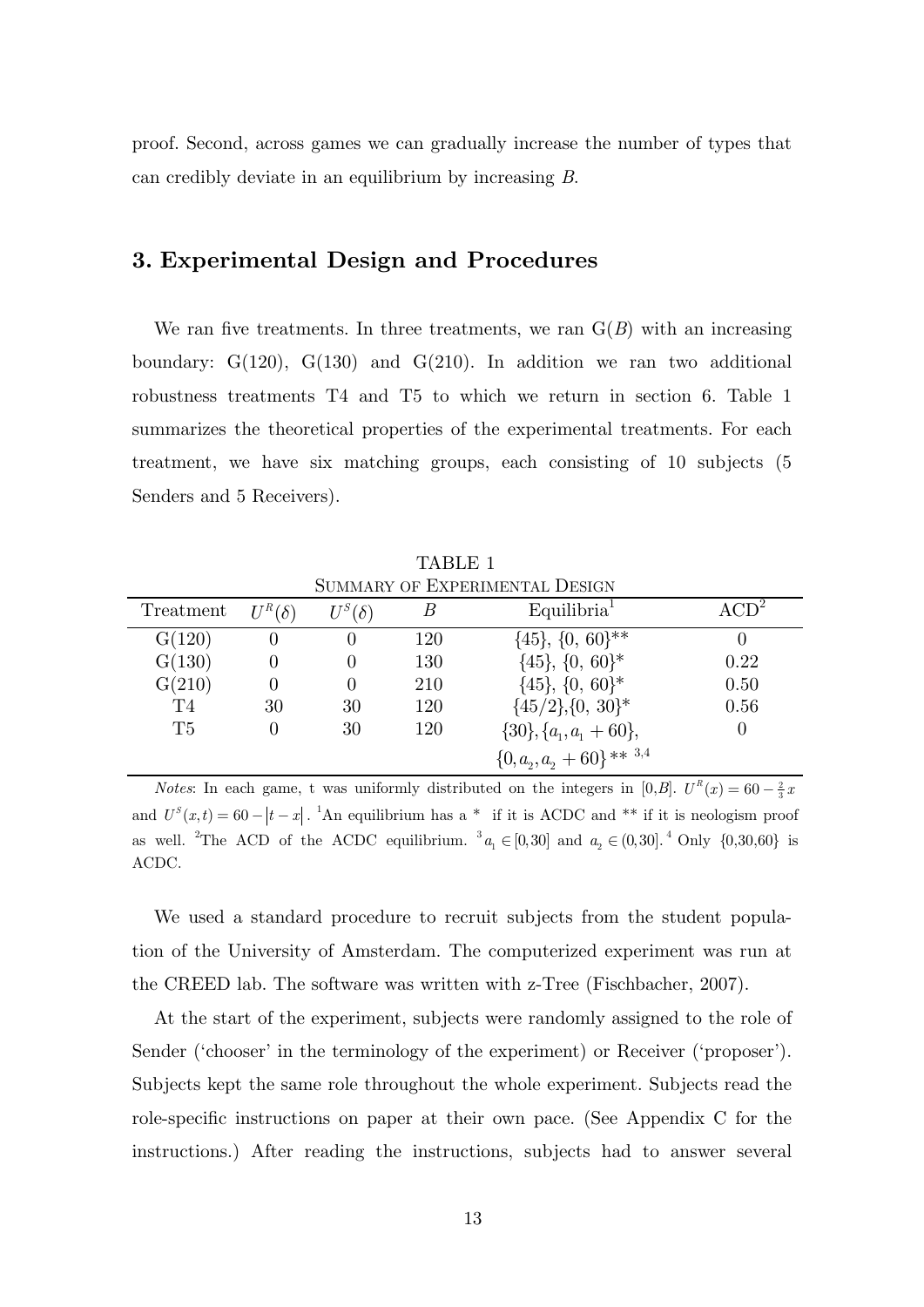questions testing their understanding of the instructions. Only when all subjects had answered all questions correctly, the experiment started.

Subjects received a starting capital of 100 points. In addition, subjects earned points with their decisions in each of the 50 periods. (Subjects were informed that the experiment would last for approximately 50 periods.) At the end of the experiment, total point earnings were exchanged to euros at a rate of 1.5 euros for 100 points. In a session, we ran 2 matching groups simultaneously, each consisting of 5 Senders and 5 Receivers. In every period, each Sender was randomly rematched with a Receiver in the own matching group. In total, 300 subjects participated, who on average earned 28.30 euros in approximately 2 hours, with a minimum of 10.10 euros and a maximum of 40.47 euros. Each subject only participated once.

The procedure within a period was as follows. In each period, the Sender was informed of her own type. All subjects knew that each individual Sender's type in each period was an independent draw from the uniform distribution on [0,*B*].  $19$  After having been informed of the own type, each Sender sent a message ('suggestion' in the terminology of the experiment) to the Receiver. The Receiver was informed of the message but not of the Sender's type. Then the Receiver chose an action ('made a proposal') that was either accepted or rejected by the Sender. Types, messages and actions were confined to integers in  $[0, B]$ .<sup>20</sup>

Payoffs were then calculated according to the payoffs in Table 1. At the end of the period, Senders and Receivers were informed of the state of the world (the Sender type) and all the decisions made by the pair they were part of. In addition, each subject was shown her own payoff and how it was calculated. At any moment, subjects were provided with information about the social history

 $19$  To maximize the comparability of the treatments, we drew three sets of types for one treatment and then rescaled these sets for each of the other treatments.

 $t^{20}$  We chose for this restricted message space instead of a free chat in order to be able to provide a history screen, facilitate learning and have data that can be interpreted clearly. Notice that the message space is rich enough for the communication of all credible neologisms in both equilibria, as in our game a neologism action uniquely identifies a credible neologism.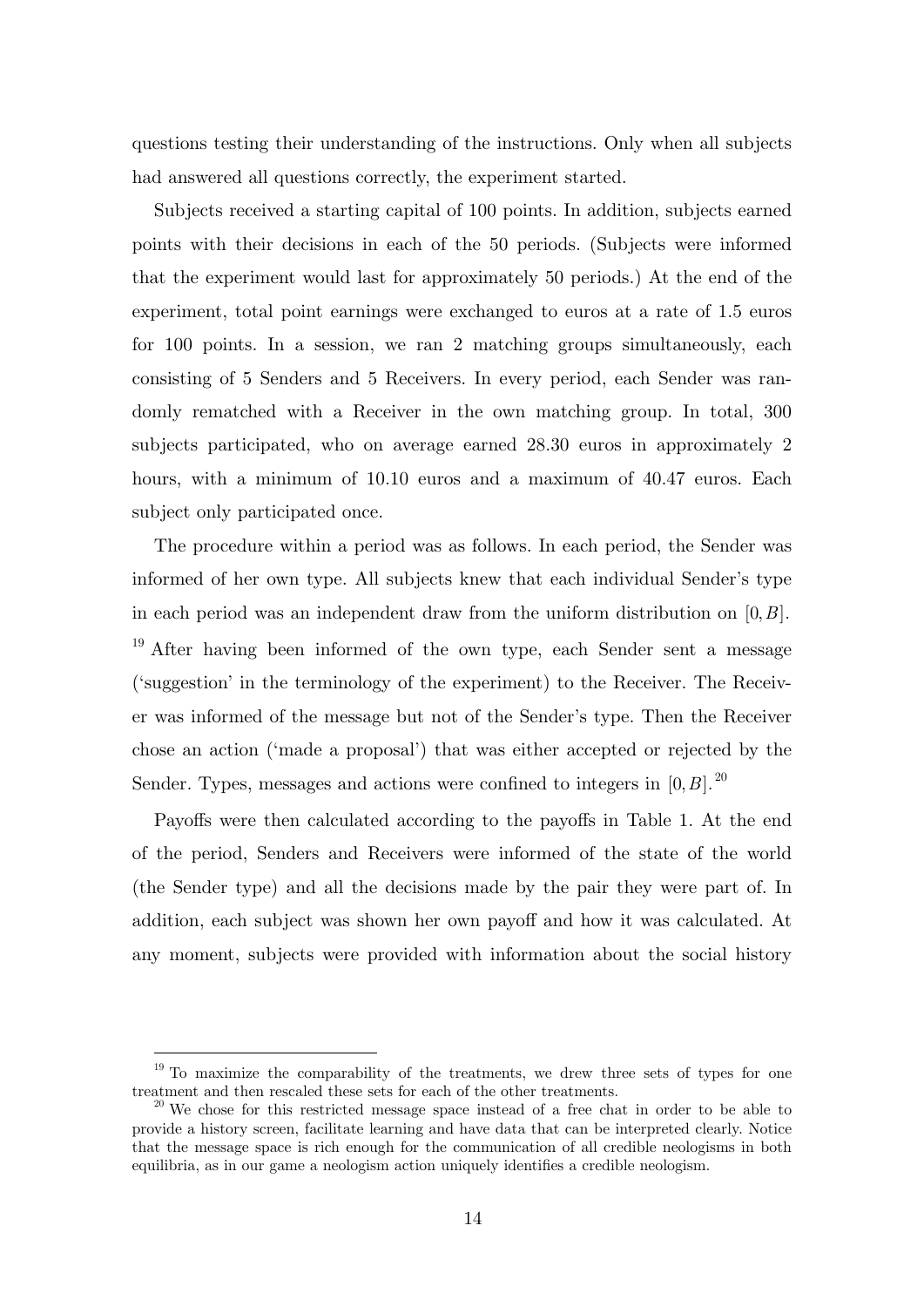in order to facilitate learning.<sup>21</sup> At the bottom of the screen they saw how play had unfolded in the 15 most recent periods in their own matching group. For Senders the information was organized as follows. The left-hand side showed a table summarizing the choices of the pairs in the own matching group. Each row contained a pair's suggestion (message), proposal, acceptance and preferred outcome (type of the Sender). The table was first sorted on suggestion, then on proposal, acceptance and finally on preferred outcome. The right-hand side showed the corresponding graph that listed the proposals as function of the suggestions. Figure 1 shows an example of the information that Senders received.



Example of social history screen History Screen (Senders)

For Receivers the information was communicated in a slightly different way. In their table, each row listed a pair's suggestion, preferred outcome, proposal and acceptance. The table was first sorted on message, then on preferred outcome, proposal and finally on acceptance. In their graph, preferred outcomes were shown as function of the suggestions.

 $21\,$ Miller & Plott (1985) showed how a social history can help subjects understand the strategic nature of signaling games.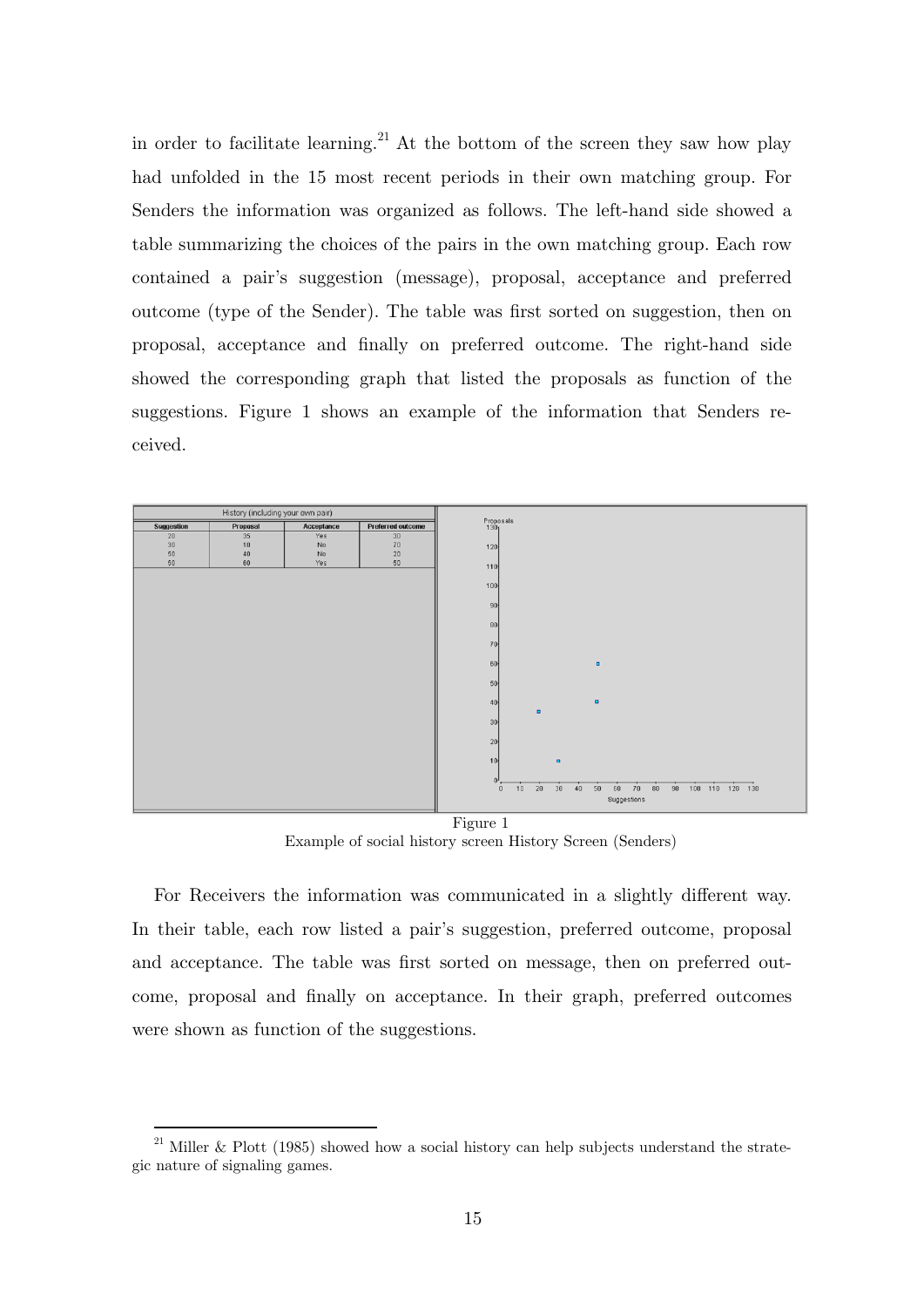## **4. Experimental Results: Equilibrium Performance**

In this section, we discuss our experimental results in the light of equilibrium selection and performance. Since there are an infinite number of strategy profiles supporting the same outcome, we focus in our analysis mainly on the outcome, i.e. the mapping of types to actions and acceptance decisions. After describing the data, we provide statistics on acceptance rates, which shows that Senders accept proposals with a positive payoff according to equilibrium in the vast majority (96%) of cases. Next, we deal with identifying which equilibrium is selected and how well each equilibrium performs. For this, we look at two performance measures: the percentage of outcomes an equilibrium predicts correctly (within some bandwidth) and the average prediction error in terms of the distance between predicted and actual proposals. On the basis of this we get a continuous rather than binary measure of equilibrium performance, in line with the methodological stance of ACDC that behavior is not fully in or out of equilibrium. On the basis of this performance measure, we can select which equilibrium performs best in relative terms.

 As we are interested on equilibrium selection here, we focus exclusively on the final 15 periods of the experiment. In section 5, we will take a closer look at the dynamics in the data and also use the data from early periods. All statistical tests have been done treating each matching group as one independent data point. For comparisons within a treatment we use Wilcoxon signed rank tests, and for comparisons between treatments we use Mann-Whitney ranksum tests. \*, \*\*, \*\*\* indicate significance at the 10%, 5% and 1% level respectively (for two-tailed tests).

We start with some descriptive statistics of the final 15 periods of the experiment.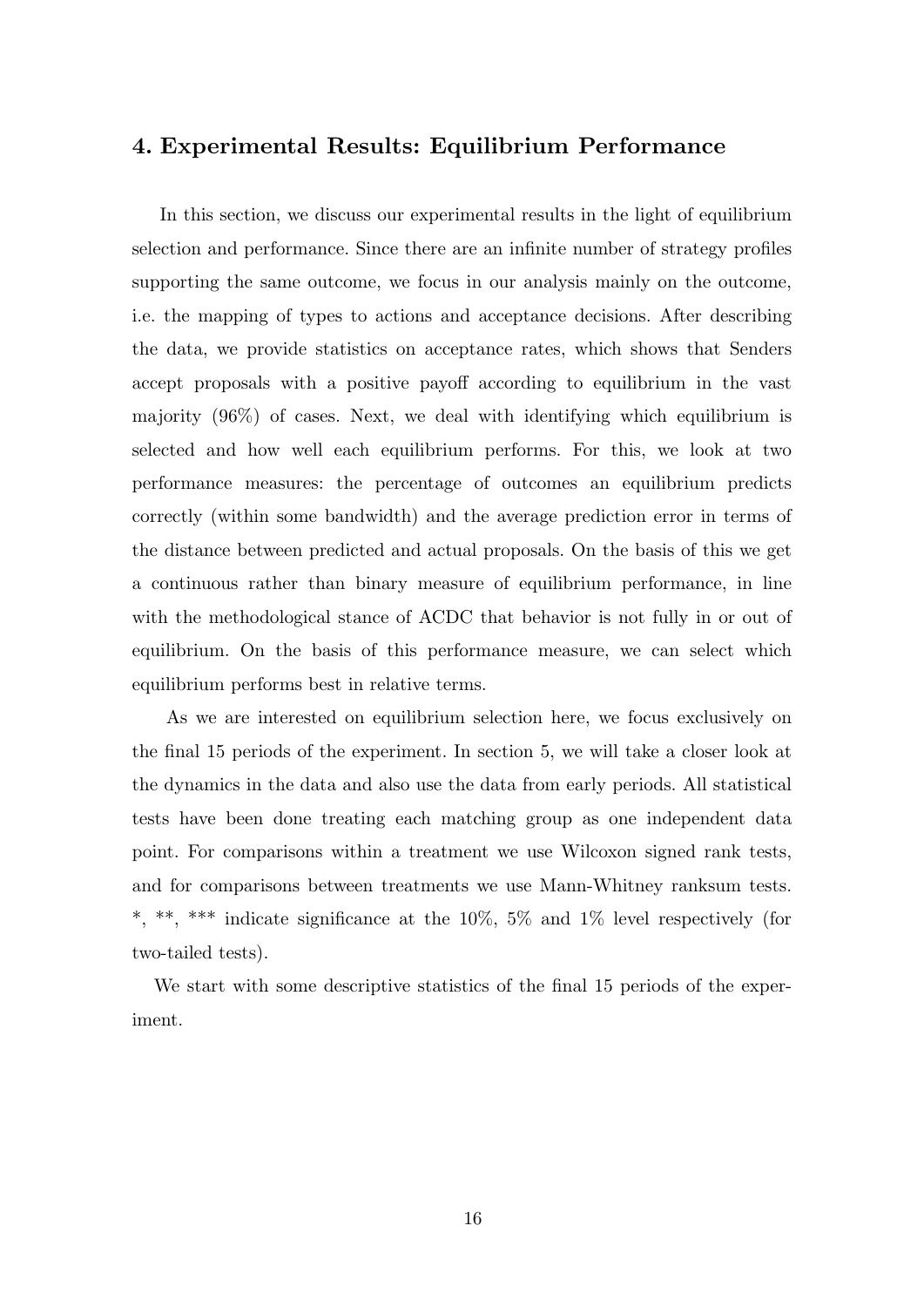

This figure shows what types (x-axis) induced what action (y-axis) for the last 15 periods. Bubbles are clustered on a 10-grid. Each bubble represents all observations in a  $(t-5, t+5] \times (a-5, a+5)$  neighborhood. The size of each bubble is proportional to the number of observations it represents.

Figure 2 plots the Receivers' actions as a function of the Senders' types for each of the three treatments together with the equilibrium predictions. Consistent with the separating equilibrium we find that Senders with low types tend to elicit an action of 0, while the Senders with high types tend to trigger a high action. Types close to the equilibrium indifferent type of 30 show a more continuous separation than the equilibrium step-function. 'High actions' are close to equilibrium for *B*=120 and, to a slightly lesser degree, for *B*=130. We define the high action as the action high types  $(t > 30$ , the equilibrium threshold) induce, conditional on being higher than the pooling action 45. In the  $G(120)$  treatment, where the separating equilibrium is neologism proof, the distribution of the high actions is similar and centered around 60. (The high actions are not significantly different from 60.) This is in agreement with the equilibrium prediction. We see a similar pattern in G(130), although the mean high action is now somewhat higher than the equilibrium action, as expected if high types send a neologism. In  $G(210)$ , the elicited actions by high types are far off from equilibrium and much more dispersed. (In both  $G(130)$  and  $G(210)$ , the high action is significantly larger than 60.)

The equilibrium analysis assumes that Senders do not leave money on the table, i.e., they are supposed to accept any action that gives them positive payoff. Overall, Senders accepted proposed actions that would give them a positive payoff in 96% of the cases. Table 2 presents the actual acceptance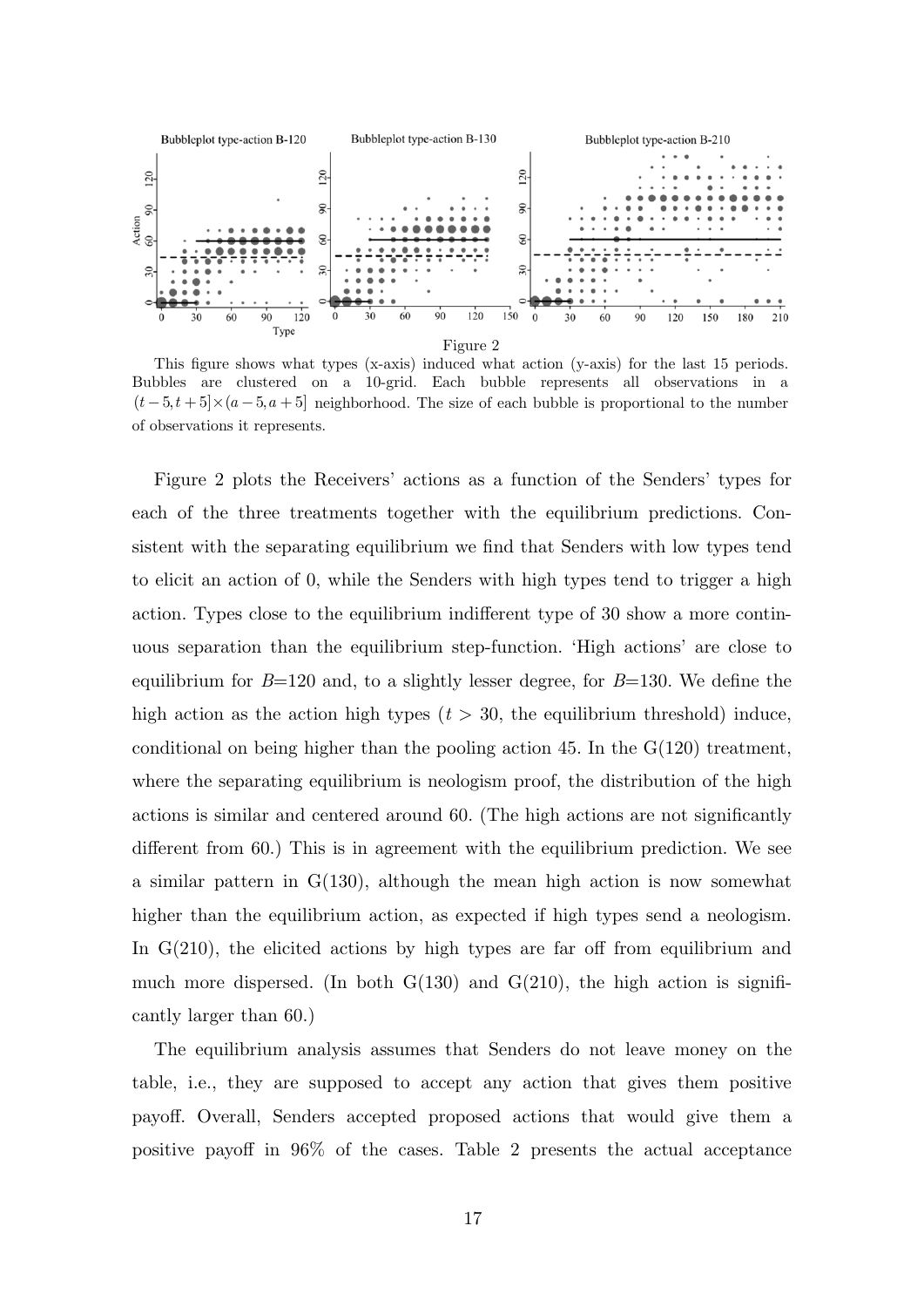frequencies as function of the Sender's payoff (in the rows) and the Sender's share in the total payoff (in the columns). It is remarkable that Senders almost always accept 'decent' proposals that give them at least 10, independent of their share in the total payoff. The share in total payoff only matters when Senders receive 'peanuts' proposals with payoffs below 10. As a result, the equilibrium assumption about Senders' acceptance behavior is by and large supported in the data. Notice that the picture about acceptance rates differs from results in standard ultimatum games, where subjects tend to reject proposed actions more often (Oosterbeek, Sloof & Van der Kuilen, 2004). A crucial difference between our bargaining game and the ultimatum game is that in our game the Receiver is not informed of the type of the Sender. Therefore, unlike in the ultimatum game, it is unclear whether an unfavorable proposal is made intentionally.

TABLE 2 ACCEPTANCE RATES

|                  |                                   | Share Sender   |              |                |               |               |                      |
|------------------|-----------------------------------|----------------|--------------|----------------|---------------|---------------|----------------------|
| Payoff<br>Sender | Total                             | $0-10\%$       | $10 - 20\%$  | $20 - 30\%$    | $30 - 40\%$   | $40 - 50\%$   | $> \frac{50\%}{200}$ |
| $<$ 0            | $0\%$<br>211                      |                |              |                |               |               |                      |
| $=0$             | $50\%$<br>6                       | $50\%$<br>- 6  |              |                |               |               |                      |
| $0 - 10$         | 70%<br>112                        | 40\% 30        | 73\% 49      | $90\%$<br>29   | $100\%$<br>2  | $100\%$       | $100\%$              |
| $10 - 20$        | $92\%$<br>122                     | $\overline{a}$ | $100\%$<br>2 | 87% 69         | 97%<br>-36    | $100\%$<br>8  | $100\%$<br>7         |
| $20 - 30$        | $99\%$<br>135                     | $\overline{a}$ |              | $100\%$<br>-13 | 100\% 48      | $98\%$<br>59  | $100\%$<br>15        |
| $30 - 40$        | $100\%$<br>182                    | $\overline{a}$ |              |                | $100\%$<br>28 | $100\%$ 76    | 100\%<br>78          |
| $40 - 50$        | $100\%$<br>250                    |                |              |                |               | $100\%$<br>89 | $99\%$<br>161        |
| $50 - 60$        | 100\% 332                         |                |              |                |               | 100%<br>76    | $100\%$<br>256       |
|                  | Total when<br>$\text{payoff} > 0$ | $40\%$ 36      | 75\% 51      | 89% 111        | 99\% 114      | 100\% 309     | 100\% 518            |

*Notes:* the cells show the acceptance rates (in percentages) as a function of the surplus payoff the Sender would receive if she would accept the proposed action (in the rows) and her share of the surplus (in the columns, cases where the surplus was not positive were dropped). The number of observations pertaining to the cell is listed in italics. The Sender's share is defined as  $100\% \times \frac{U^S(a,t)}{U^S(a,t)+U^R(a)}$ .  $U^{S}(a,t)+U^{R}(a)$ 

 Table 3 reports how often actual play was close to equilibrium. We say that an outcome is consistent with equilibrium ('correctly predicted') if the actual action lies within a bandwidth of 10 and if the acceptance decision was correctly predicted. The absolute numbers in the table are obviously dependent on the chosen bandwidth. Here, we are interested in the relative magnitudes of the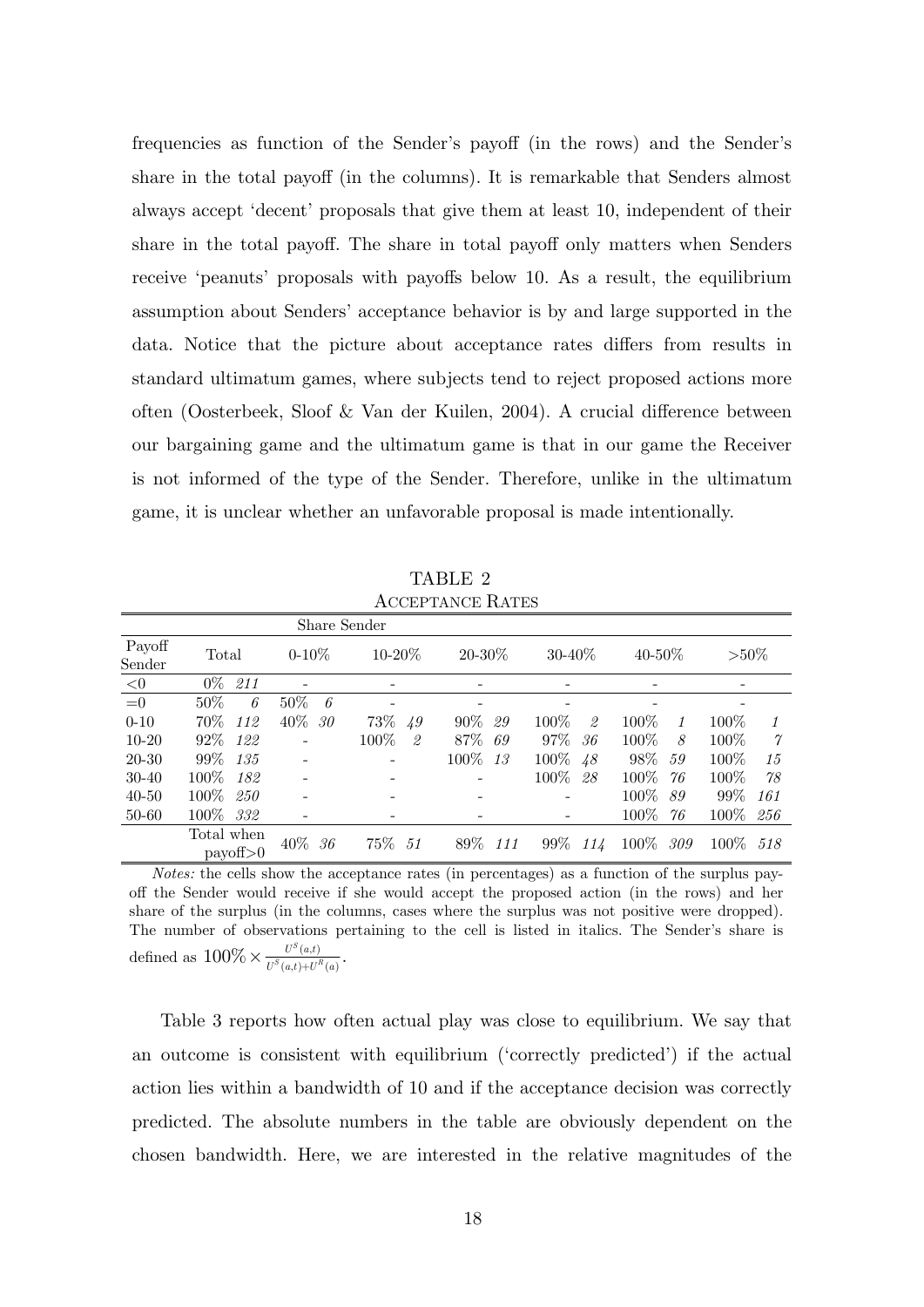numbers, for which the exact level of the bandwidth turns out not to matter. In addition, we also look at the average (absolute) prediction error of the equilibria, reported in Figure 3. Let  $a^{\sigma}(t)$  be the equilibrium action of the Receiver given type *t* and  $\hat{a}_i(t_i)$  the observed action for observation *i*. The average prediction error (for a set of *n* observations *I*) is then  $\frac{1}{n} \sum \hat{a}_i(t_i) - a^{\sigma}(t_i)$  $i \in I$  $\hat{a}_i(t_i) - a^{\sigma}(t)$ *n s*  $\sum_{i\in I} \left|\hat{a}_i(t_i)-a^\sigma(t_i)\right|$ . The percentage of outcomes that are correctly predicted is an intuitive measure of predictive success, whereas the average prediction error a parameter-free and precise measure. The results are qualitatively identical (and equally significant) for both measures of predictive success.

| FRACTION OF OUTCOMES CORRECTLY PREDICTED BY EQUILIBRIA |                  |            |         |                             |            |          |
|--------------------------------------------------------|------------------|------------|---------|-----------------------------|------------|----------|
|                                                        | All observations |            |         | Observations with $t < 120$ |            |          |
| Treatment                                              | Equilibria       |            | Dif     |                             | Equilibria |          |
|                                                        | Pooling          | Separating |         | Pooling                     | Separating |          |
| G(120)                                                 | .39              | .69        | $.30**$ | .39                         | .69        | $.30**$  |
| G(130)                                                 | .13              | .57        | $.43**$ | .14                         | .59        | $.45***$ |
| G(210)                                                 | .09              | .18        | $.09**$ | .09                         | .28        | $.19**$  |
| Dif 120-130                                            | $.25***$         | .12        |         | $.25***$                    | .09        |          |
| Dif 120-210                                            | $.30***$         | $.51***$   |         | $.29**$                     | $.40***$   |          |
| Dif 130-210                                            | $.05***$         | $39***$    |         | .05                         | $31***$    |          |

TABLE 3

*Notes*: The table shows per treatment the median (over matching groups) of the fraction of correctly predicted outcomes by the equilibrium. We classified a prediction as correct if both (*i*) the distance between the predicted and observed action was not larger than 10 and (*ii*) the acceptance decision was correctly predicted. We used the data of the last 15 periods. 'Dif' denotes 'difference.'

We first deal with the question whether credible deviations (and hence neologism proofness and announcement proofness) have a bite. For this question, two comparisons are relevant. First, within treatment  $G(120)$  the separating equilibrium is neologism proof while the pooling equilibrium is not. In accordance with neologism proofness, more outcomes are consistent with the separating equilibrium than with the pooling equilibrium. The difference is both substantial and statistically significant. Second, when we move from treatment G(120) to  $G(210)$ , the separating equilibrium ceases to be neologism proof. While the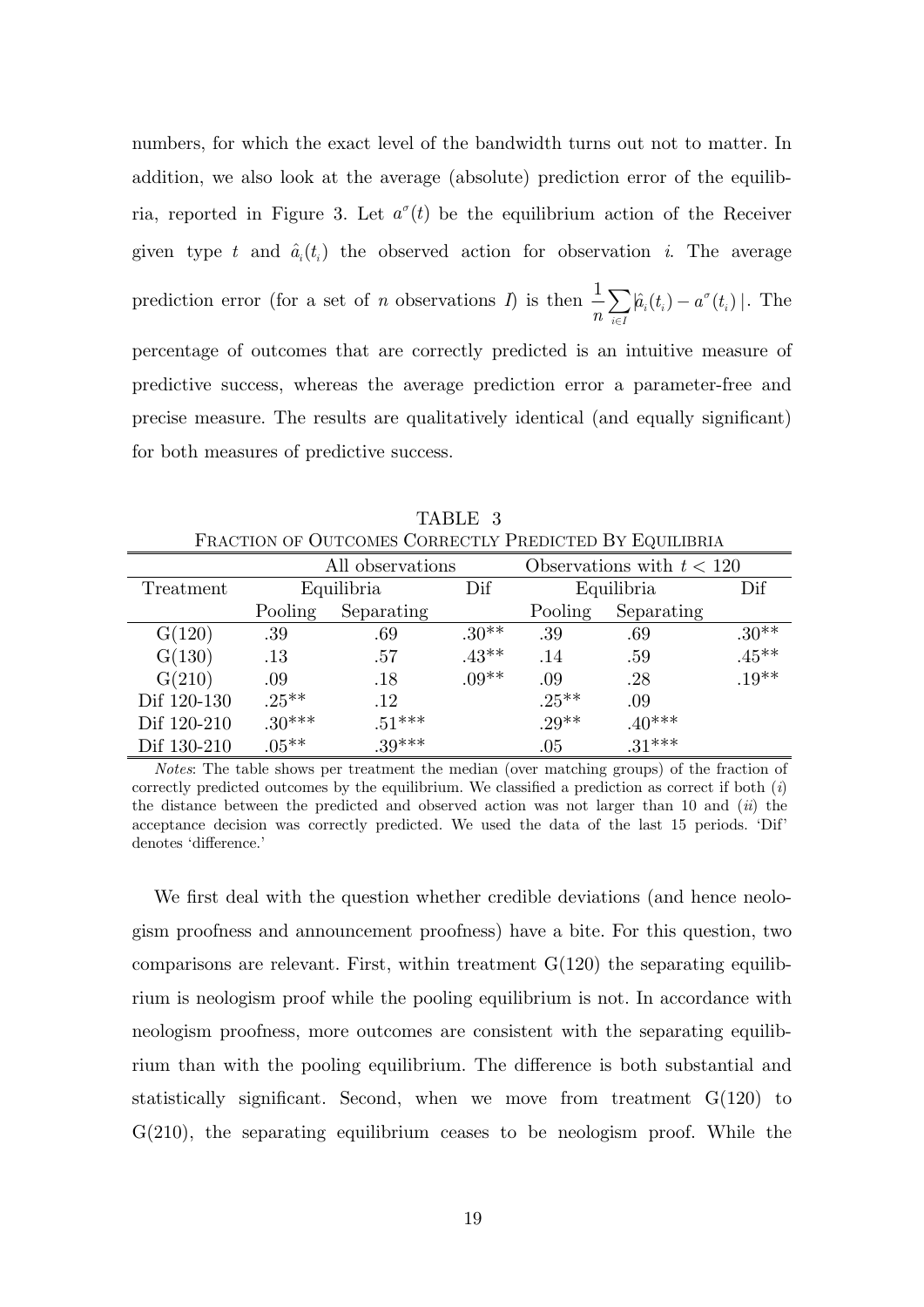separating equilibrium does a good job in  $G(120)$ , it organizes only a bleak minority of the data in  $G(210)$ . This conclusion is valid when we take the data for all types as well as when we condition on the outcomes with types less than 120. So also when we compare the behavioral stability of the same equilibrium across treatments, we find support for neologism proofness.

To investigate whether credible deviations matter gradually across games in the manner ACDC predicts, we compare  $G(120)$ ,  $G(130)$  and  $G(210)$ . In  $G(130)$ , the separating equilibrium is no longer neologism proof but the ACD measure remains rather small relative to G(210). So if ACDC makes sense, the results of  $G(130)$  should be closer to  $G(120)$  than to  $G(210)$ . Table 3 confirms that this is indeed the case. Like in  $G(120)$ , the separating equilibrium is much more successful than the pooling equilibrium. The separating equilibrium predicts behavior a bit less in  $G(130)$  than in  $G(120)$ , but the difference is not significant.<sup>22</sup> In contrast, the difference between  $G(130)$  and  $G(210)$  is much larger. In  $G(210)$ , significantly fewer cases are consistent with the separating equilibrium than in G(130). So even though the separating equilibrium is not neologism proof in either treatment, it traces the data much better in  $G(130)$  than in  $G(210)$ , as predicted by ACDC. Observe that in G(210), ACDC does not only predict that behavior is closer to the separating equilibrium than to the pooling equilibrium, but also that it will be rather unstable due to its high ACD.

Regarding equilibrium selection, observe that in all treatments the ACDC (separating) equilibrium predicts significantly better than the non-ACDC (pooling) equilibrium. This is also the case for  $G(130)$  and  $G(210)$ , where neither equilibrium is neologism proof. Still, in  $G(210)$ , the difference between the separating and the pooling equilibrium is much smaller than in the other treatments, in line with ACDC.

The power of ACDC is further illustrated in Figure 3. This figure lists the average prediction error of a particular equilibrium and treatment as a function of its ACD. In agreement with ACDC, the higher the ACD measure, the larger

<sup>&</sup>lt;sup>22</sup> Since this result also holds when the analysis is restricted to observations with  $t \leq 120$ , this is not a measurement artifact due to a change in the interval of measurement.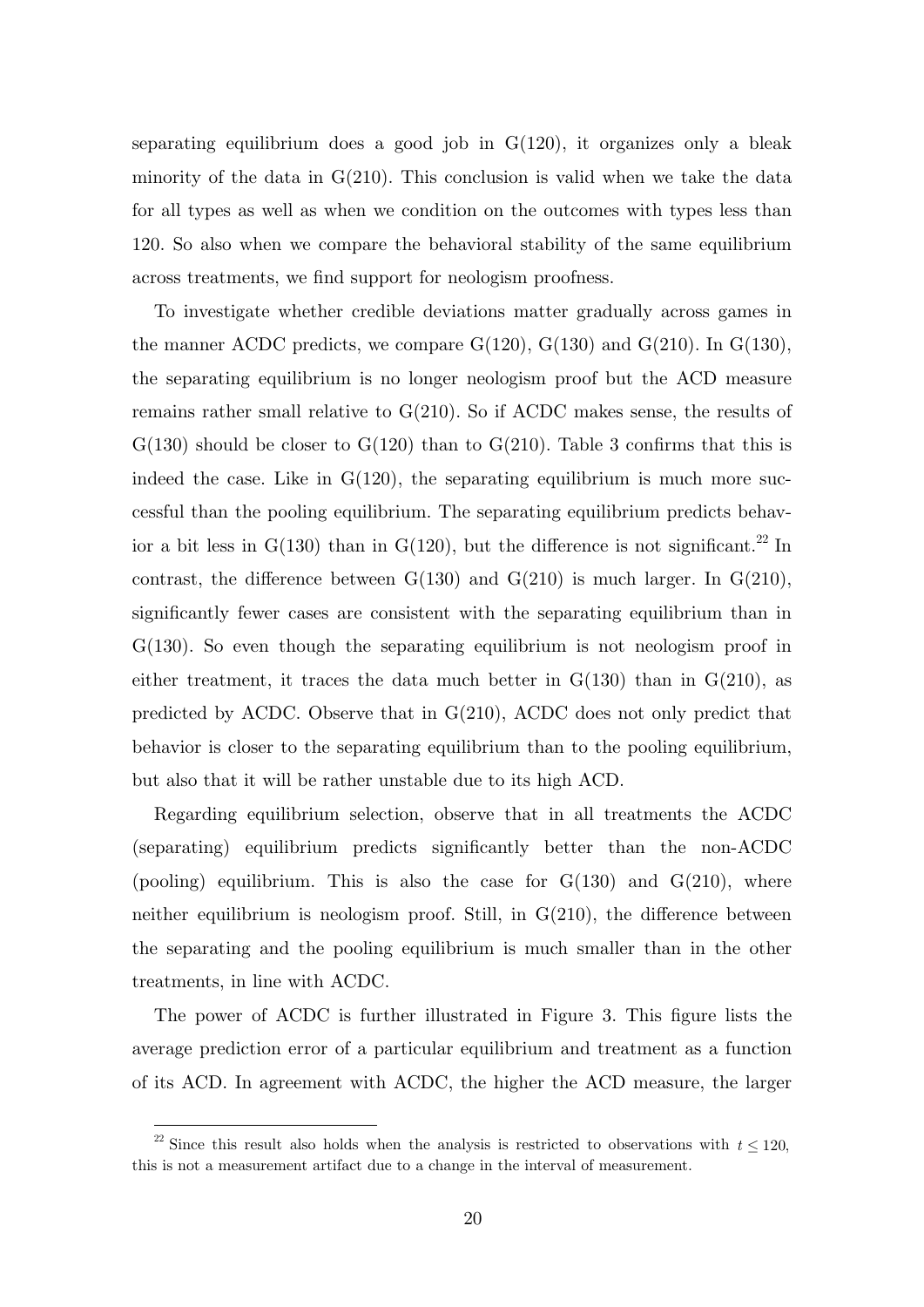the average prediction error tends to be. Notice in particular that the average prediction error of the separating equilibrium only rises slightly when it just ceases to be neologism proof (relative to the differences with  $G(210)$ ).



Figure 3

The figure plots for each equilibrium in each treatment its theoretical ACD against its empirical prediction error. We report the median (over matching groups) of the average prediction error. We used the data of the last 15 periods.

## **5. Dynamics**

In this section, we look at the dynamics. In subsection 5.1, we describe the most important dynamic features of the data. In 5.2, we observe that an elementary best response model is not predictive. In 5.3, we introduce the neologism dynamic, which is able to explain important parts of the data.

#### **5.1. Dynamics in Experiment**

In this section we deal with the question how subjects adapted their behavior during the experiment. Figure 4 plots messages conditional on Sender type (left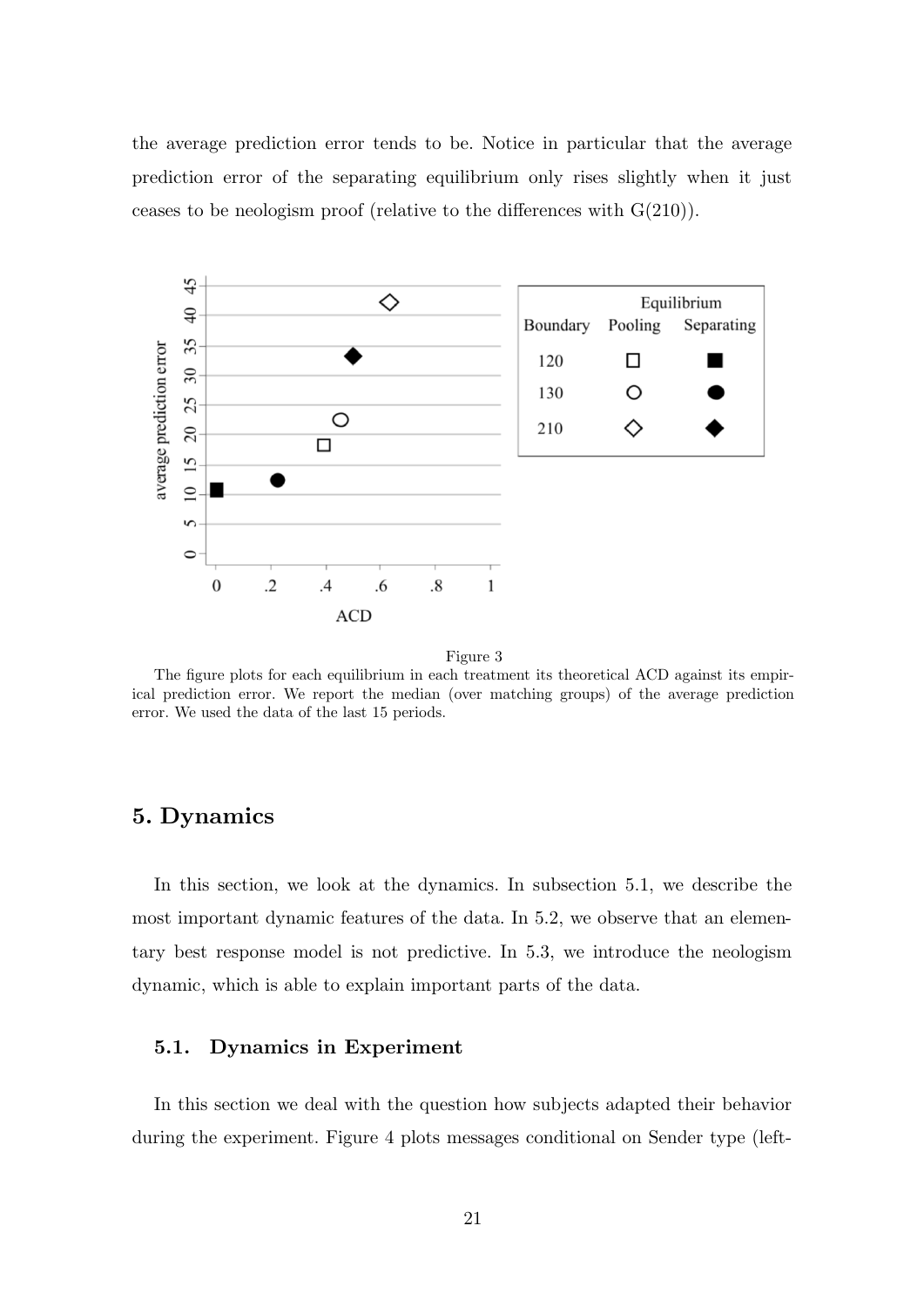hand side), actions conditional on message received (middle) and actions conditional on Sender type (right-hand side). We present plots for the first 15 and last 15 periods in each treatment. The type-message plots show that Senders' messages are higher than their types and that Senders learn gradually to exaggerate more. In the last 15 periods of each treatment, Senders overstate the true state more than in the first 15 periods. Thus, there is 'language inflation.'

Receivers' action-message plots provide the mirror image of Senders' typemessage plots. That is, in the first part of the experiment Receivers tend to propose actions slightly below the messages received. In the final part of the experiment, Receivers have learned to subtract larger amounts from the messages received. The type-action plots on the right hand side illustrate how close the actually triggered actions are to the equilibrium predictions. For treatments  $G(130)$  and  $G(120)$ , the data are closer to the separating equilibrium in the final part of the experiment than in the first part of the experiment. A similar trend is not observed in  $G(210)$ . To the contrary, in this treatment the data remain far from equilibrium throughout the whole experiment.

We now turn to the questions how easily subjects reached the separating equilibrium in the different treatments and how likely it was that they stayed there. Table 4 presents the relevant statistics separately for the first part (first 15 periods) and the final part (last 15 periods) of the experiment. In the first part of the experiment, subjects more easily reached the separating equilibrium from a state of disequilibrium in treatments  $G(120)$  and  $G(130)$  than in  $G(210)$ . When subjects were approximately playing according to the separating equilibrium in the previous period, they were much more likely to stay there in treatments  $G(120)$  and  $G(130)$  than in treatment  $G(210)$ . The lower part of the table shows that the differences between treatment  $G(210)$  and the other treatments became even more pronounced in the final part of the experiment. In particular, in  $G(120)$  and  $G(130)$  the separating equilibrium attracts more outcomes in the final part than in the first part (and in  $G(120)$  significantly so). In contrast, in G(210) the separating equilibrium attracts less outcomes in the final part; in fact, it hardly attracts any outcomes in the final part.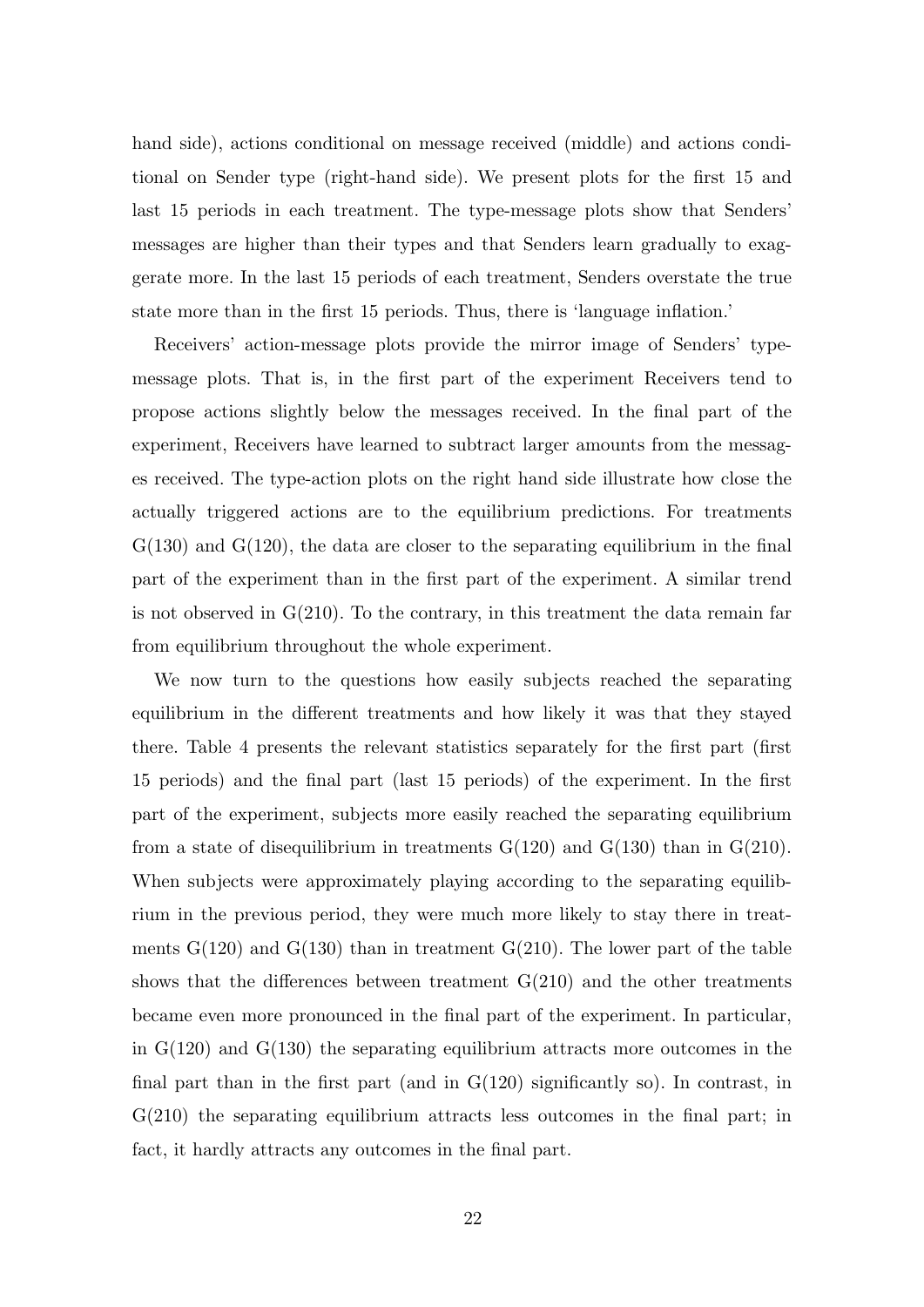

This figure compares the chosen strategies (type-message, message-action) and the resulting profile for the first 15 and last 15 rounds. The bubble plots are clustered on a grid of 10. In the last column, the solid line represents the separating equilibrium and the dotted line the pooling equilibrium.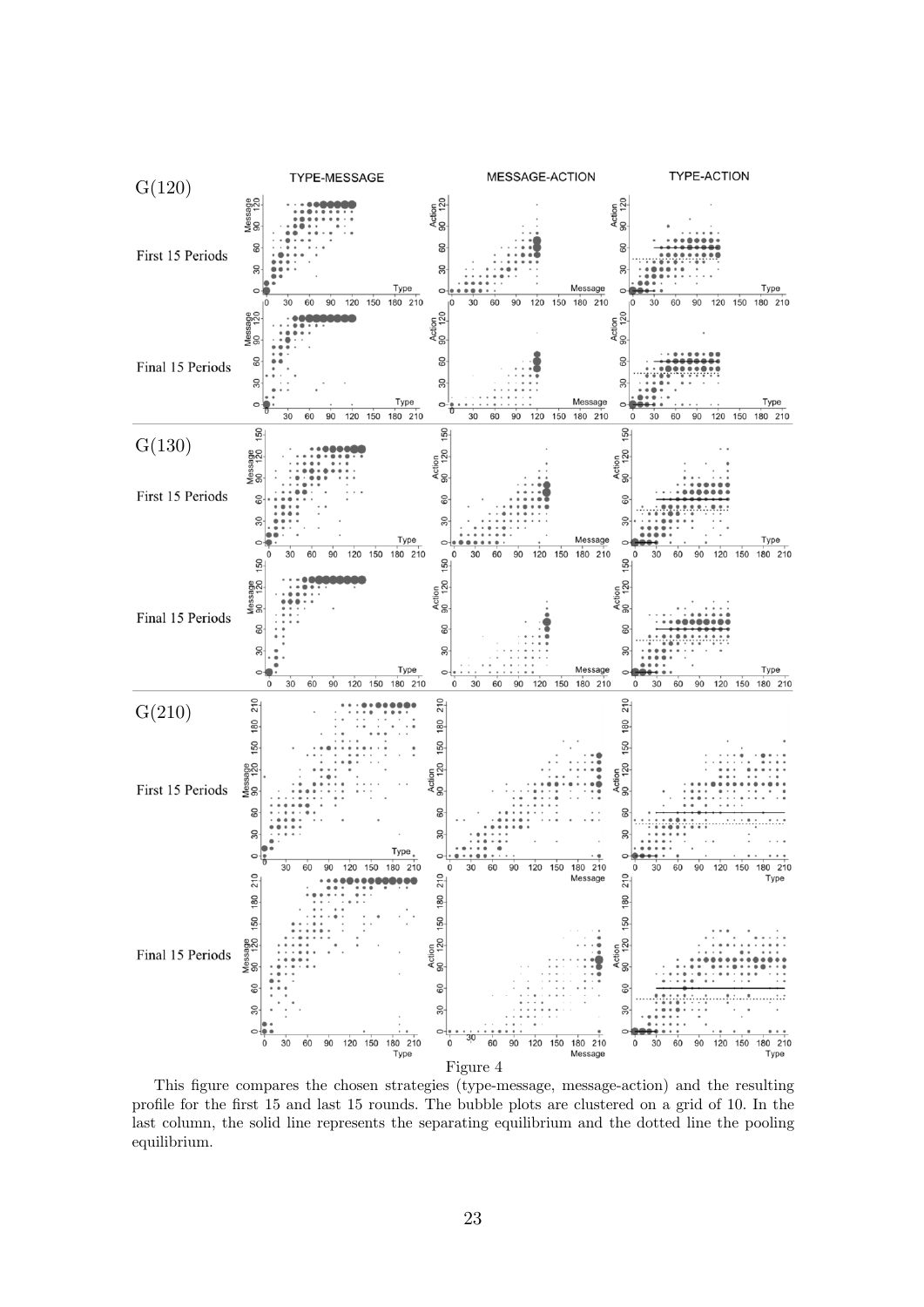| <b>CONDITIONAL ON PREVIOUS STATE</b> |             |                |                |  |
|--------------------------------------|-------------|----------------|----------------|--|
|                                      | Treatment   | Previous state | Previous state |  |
|                                      |             | no equilibrium | equilibrium    |  |
| First Part                           | G(120)      | .46            | .60            |  |
| $(Periods 1-15)$                     | G(130)      | .41            | .51            |  |
|                                      | G(210)      | .10            | .09            |  |
|                                      | Dif 120-130 | .05            | .09            |  |
|                                      | Dif 120-210 | $.36***$       | $.51***$       |  |
|                                      | Dif 130-210 | $.31***$       | $.42***$       |  |
| Final Part                           | G(120)      | .64            | .74            |  |
| $(Periods 36-50)$                    | G(130)      | .50            | .72            |  |
|                                      | G(210)      | .03            | .00            |  |
|                                      | Dif 120-130 | .14            | .02            |  |
|                                      | Dif 120-210 | $.60***$       | $.74***$       |  |
|                                      | Dif 130-210 | $.46***$       | $.72***$       |  |
| Difference between                   | G(120)      | $.18**$        | $.14*$         |  |
| First and Final Part                 | G(130)      | .09            | .21            |  |
|                                      | G(210)      | .07            | $-.09$         |  |

 TABLE 4 FRACTION OF MATCHING GROUP OBSERVATIONS IN SEPARATING EQUILIBRIUM

*Notes*: A matching group observation in a given period is classified as consistent with the separating equilibrium prediction if and only if the acceptance decision was predicted correctly and | equilibrium action – observed action  $| \leq 10$  for at least 3 of the 5 pairs in the matching group; the middle column displays the fraction of equilibrium observations given that the previous observation was not in equilibrium; the right column displays the fraction of equilibrium observations given that the previous observation was in equilibrium.

Summarizing, the two main features of the dynamics in the data are (*i*) there is language-inflation and (*ii*) the separating equilibrium attracts behavior over time in  $G(120)$  and to a slightly lesser extent in  $G(130)$ , but not at all in  $G(210)$ .

#### **5.2. Best Response Dynamic**

A first avenue to look to explain the data is a simple best response model. This, however, cannot distinguish between the two equilibria or the effects of *B* using natural initial conditions. (We get equivalent results for a level-*k* analysis.) To see why, consider the simplest best response dynamic, in which Sender and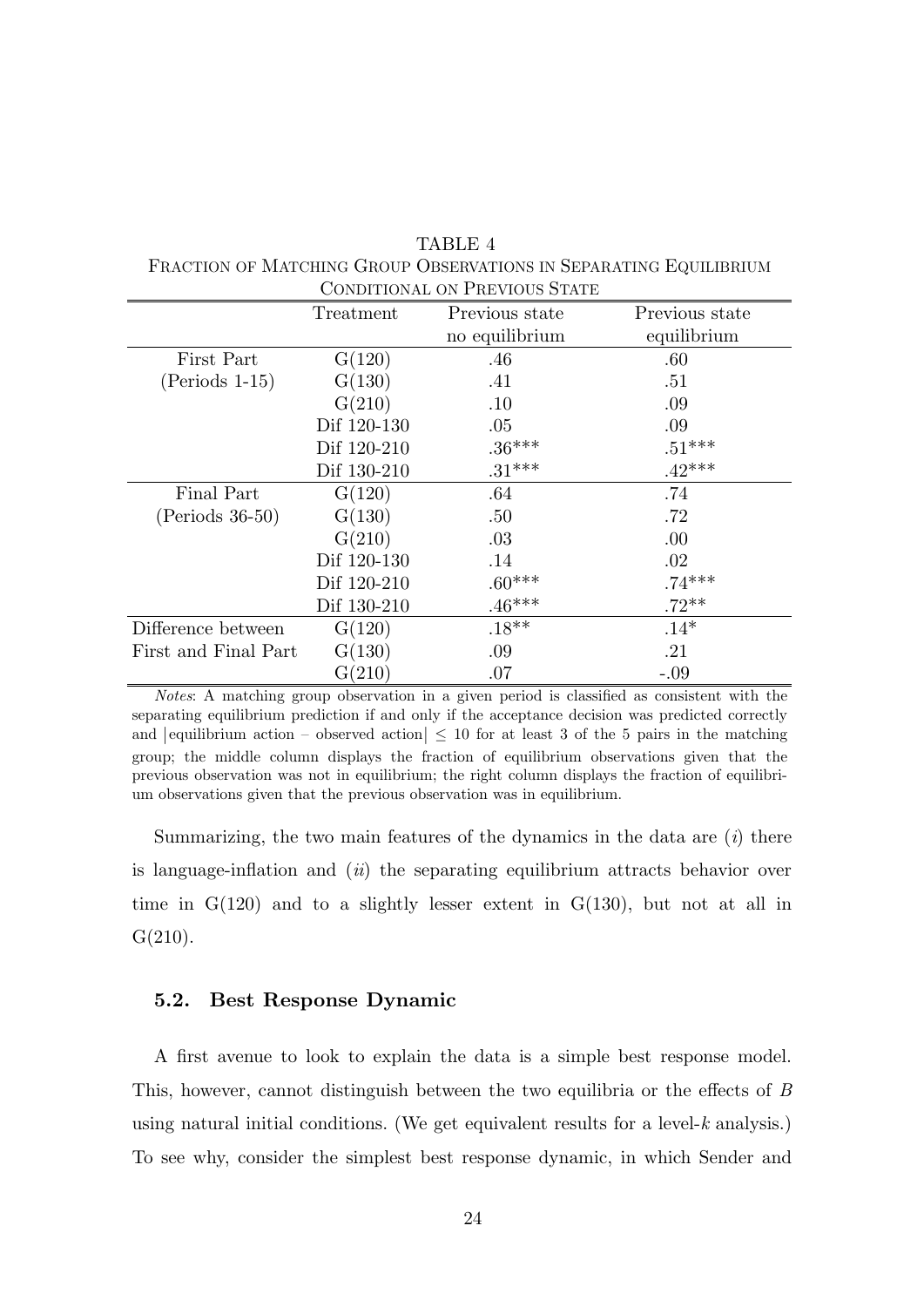Receiver best respond to the other's strategy in the previous period. We again assume that Senders induce the action they prefer most. If Senders are indifferent, they randomize between their optimal actions. The outcome of the best response model depends very much on the initial conditions and we will look at the two natural starting points: a babbling strategy and a naive strategy. In the babbling strategy no information is transmitted: Senders randomize in the interval [0,*B*] and Receivers take the optimal prior action 45 regardless of the message (this corresponds to a random level-0 in a level-*k* analysis). In the naive strategy all information is transmitted: Senders report their type and this is believed by Receivers (this corresponds to a truthful level-0 in a level-*k* analysis). It is readily verified that if players babble in the first period, then the dynamic forever stays in this pooling equilibrium, regardless of the boundary. Similarly, if players use a naive strategy in the first periods, it can be shown that the dynamic converges to the separating equilibrium, regardless of the boundary.

#### **5.3. Neologism Dynamic**

-

We introduce a small twist to create a 'neologism dynamic': Sender types who can send a credible neologism with respect to the Receiver's strategy in the previous round will do so and such a credible neologism will be believed. In all other respects, the dynamic is the same as above. If we analyze this dynamic for our experimental treatments  $(G(120), G(130), G(210))$ , we get entirely different results. First, the outcome becomes less dependent on the initial conditions. Second, the dynamic converges to behavior that resembles the separating equilibrium when the ACD is small and only when it is small.  $^{23}$  Finally, in the attractor of  $G(130)$  and  $G(210)$ , types close 30 do not separate neatly as they would in the separating equilibrium. (A level- $k$  with neologisms analysis yields qualitatively the same result as the best response dynamic.)

 $^{23}$  Although (in line with ACDC) the dynamic converges in all cases to behavior that is closer to the separating than to the pooling equilibrium.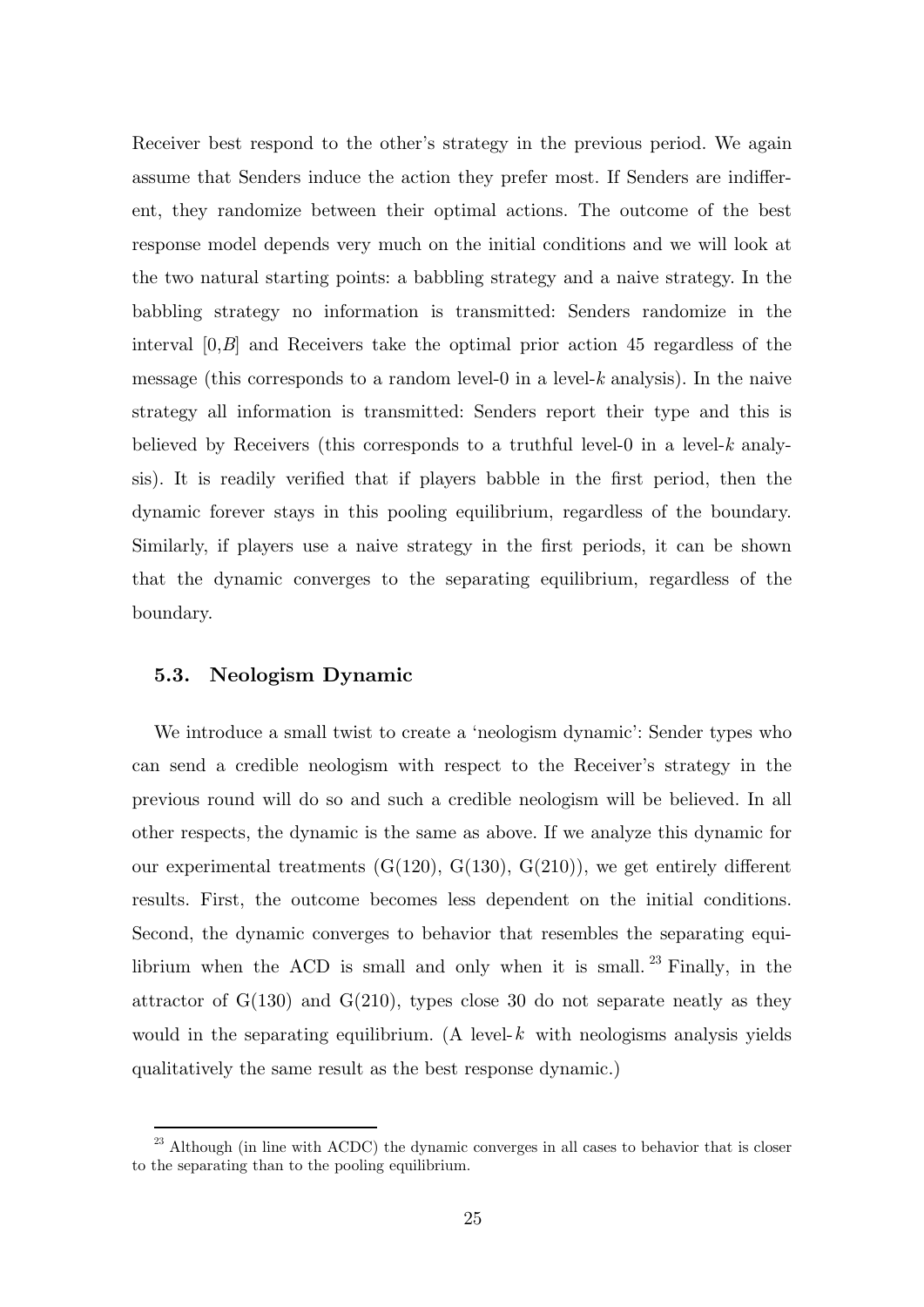In G(120), the dynamic converges to a steady state that corresponds to the separating equilibrium for both random and naive first-period strategies. If players have a naive strategy in period 1, then Senders realize in period 2 that they should send their type plus 60, leading to an inflation of language. Types higher than 60 pool at the highest message of 120. In period 3, Receivers recognize the language inflation and propose 0 to any message smaller than 120. In addition, they propose 60 if they receive 120. In period 4, the players are already in the separating equilibrium. Note that as long as the Receiver proposes 0 and an action higher or equal to 60, no neologism can be played. Suppose players start with a babbling strategy. Then in period 2, Senders in [0,22.5) send a low neologism of  $0$  and Senders in  $(57.5,120)$  send a high neologism of 60. In period 3, the Receiver realizes that types who do not send a neologism accept  $0$ , and propose  $0$  to them and  $60$  to others. As a result, in period  $4$ equilibrium is reached.

In G(130), the dynamic starts out (for both initial conditions) similar to  $G(120)$  but does not converge to the separating equilibrium. Instead, the dynamic converges to a four-cycle that, nonetheless, stays pretty close to the separating equilibrium. In  $G(210)$ , the dynamic converges to a (non-steady) state, where the Receiver proposes actions 0, 30 and 90, and the Senders in  $(90, 210]$  send a neologism of 90. Hence, the dynamic does not come close to the separating equilibrium. (Although it comes closer to the separating than to the pooling equilibrium.) We summarize the findings in Figure 5. We have held the discussion of the neologism dynamic informal here. For details and proofs, we refer to Appendix B. The calculations are straightforward, but tedious.

Observe that the results of the neologism dynamic are in line with the two main dynamic features of the experiment: (*i*) there is language-inflation and (*ii*) the separating equilibrium attracts behavior in  $G(120)$  and to a slightly lesser extent in  $G(130)$ , but not at all in  $G(210)$ . (See Figure 4.) Furthermore, the observation that the prediction error of the separating equilibrium decreases over time in  $G(120)$  and  $G(130)$ , but not in  $G(210)$  is in line with the neologism dynamic. Finally, note that in  $G(130)$  and  $G(210)$  types close to 30 (the indiffer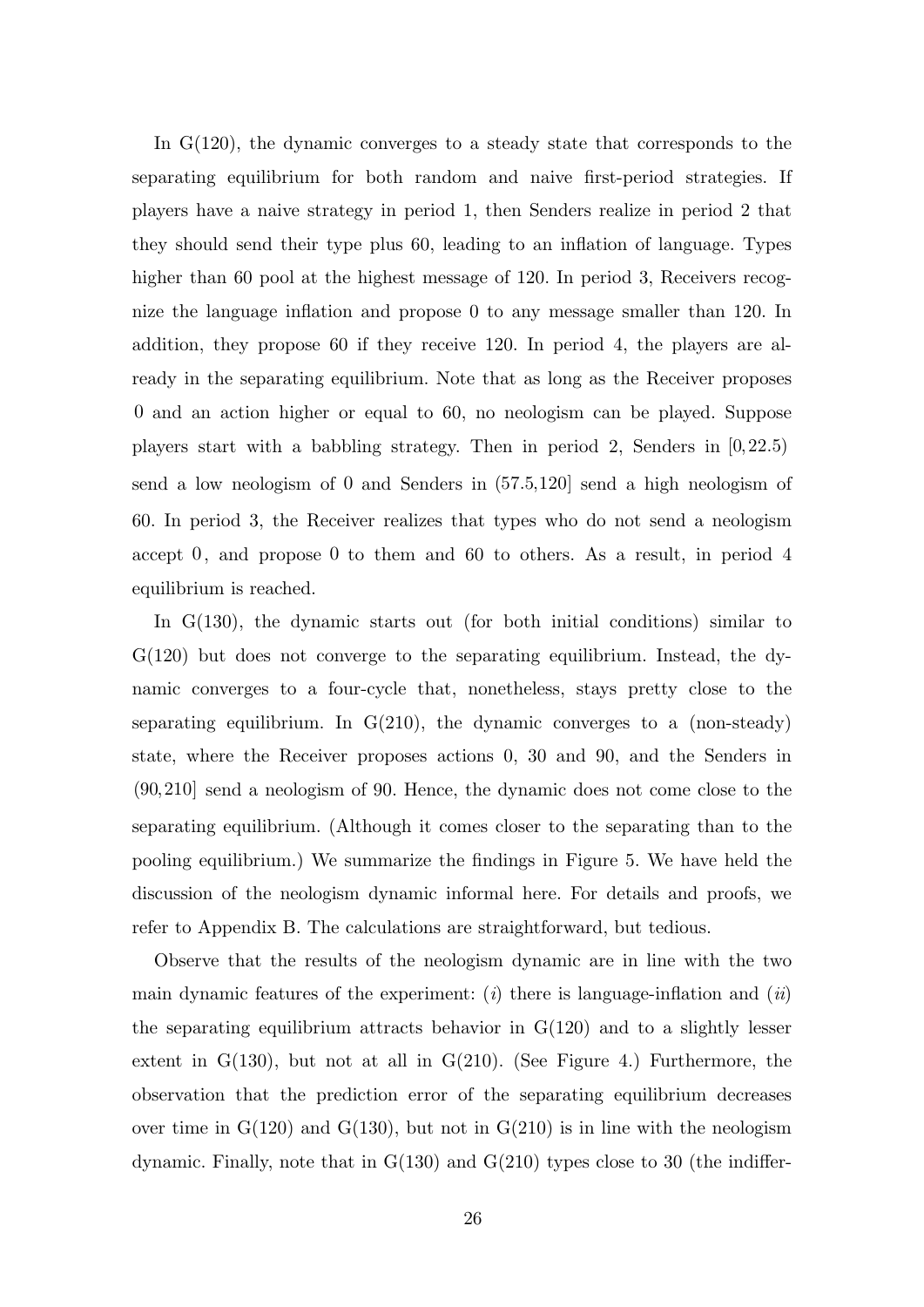ence type in the separating equilibrium) do not separate neatly into low and high types. Hence, the dynamic predicts a messy separation close to the equilibrium indifference type for these treatments, which we observe in the data. In addition, it supports the assumption of ACDC that in an equilibrium with a small ACD, behavior will not be entirely in equilibrium but can be close to it (and that it can deviate substantially from equilibrium if the ACD is large).

Our neologism dynamic is a parsimonious behavioral model that organizes the main patterns in the data even though it ignores some features that may also play a role. Firstly, it abstracts away from noise, which is present in the data (as is the case in most experiments). Hence, adding noise to our analysis, in the spirit of Quantal Response (McKelvey & Palfrey, 1995; 1998) would certainly make it more realistic. Nonetheless, in this case formalizing noise would not teach us much more about the data except that agents best respond in a noisy manner. In particular, an Agent Quantal Response (A-QRE) analysis per se cannot (meaningfully) select equilibria in cheap talk games: The pooling equilibrium is always a limiting principal branch A-QRE, while it is often implausible.<sup>24</sup> Secondly, there is somewhat more separation close to the indifference type than predicted by the separating equilibrium. Although this is predicted by the neologism dynamic predicts when that equilibrium is not neologism proof, other forces may also be in play here. In particular, one could think in the direction of lying aversion or some naivety on the part of the Receivers, such as in the model of Kartik, Ottaviani & Squintani (2007).<sup>25</sup>

 $24$  The A-ORE is the extensive form game variant of the QRE. The pooling equilibrium of a cheap talk game is always a limiting, principal branch A-QRE: for any rationality parameter  $\lambda$ , there is an A-QRE where all Senders mix uniformly over the message space and the Receiver ignores all messages. As  $\lambda$  increases, the Senders strategy remains unchanged, and the Receiver's best response smoothly approaches its actual best response to her prior. 25 In De Groot Ruiz, Offerman and Onderstal (2011), we also studies the degree of infor-

mation transmission in treatments  $G(120)$ , T4 and T5. The information contained in messages is very close to that predicted by equilibrium, although actual information transmission is a bit lower, since Receivers do not manage to decode all information. Our results are thus closer to those of Agranov & Schotter (2012). who observe the 'right' amount of information transmission in a coordination game, than to those of Cai & Wang (2006) who observe overcommunication in a Crawford-Sobel setting.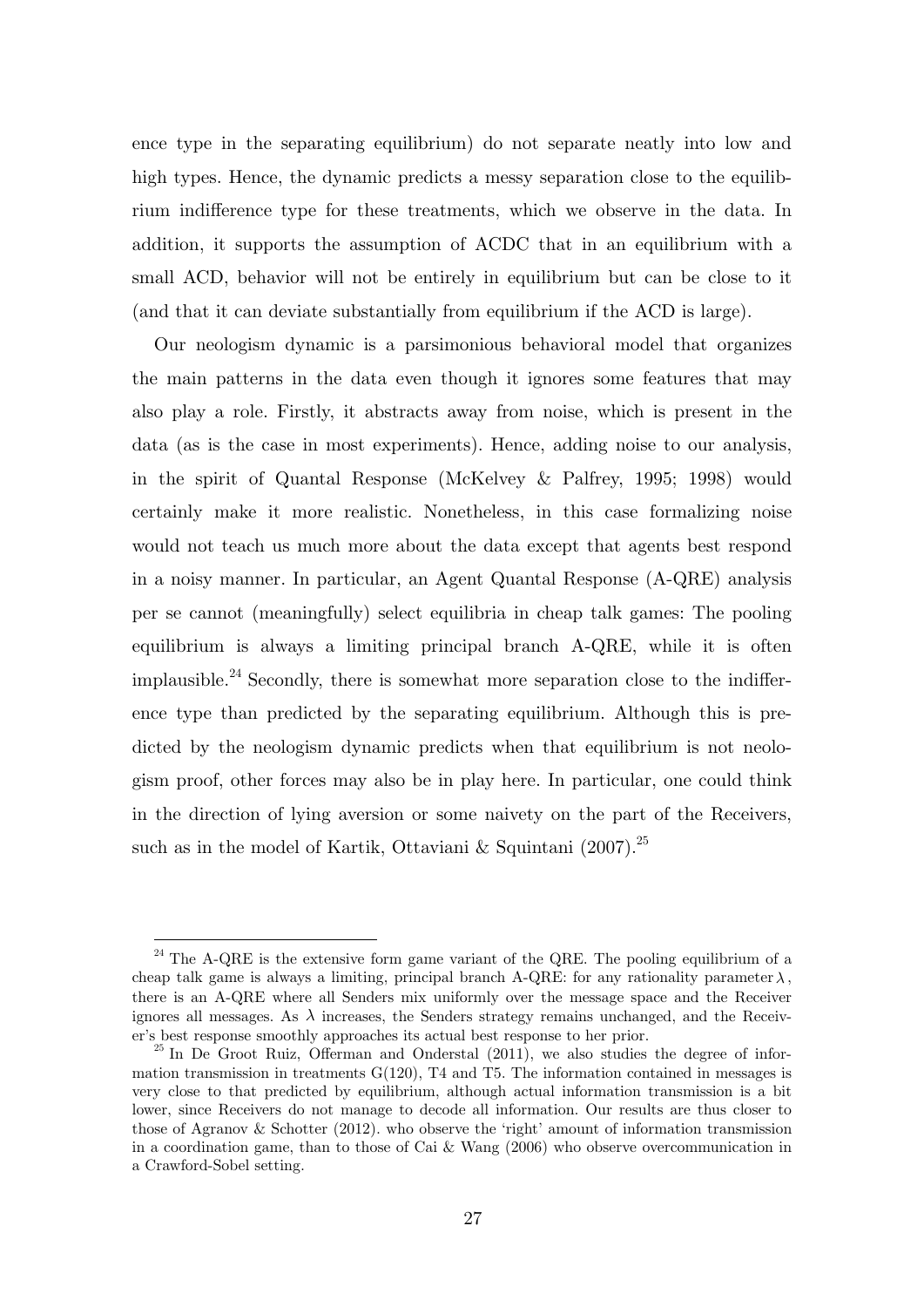

The figure shows the type-action plots the attractors of the neologism dynamics for boundaries  $G(120)$ ,  $G(130)$  and  $G(210)$ . In  $G(120)$ , the attractor is a steady state profile equal to the separating equilibrium. In G(130), the attractor is a four-cycle characterized by Receiver actions  $\{0, 64\frac{2}{7}\}; \{0, 64\frac{2}{7}, 70\}; \{0, 7\frac{1}{7}, 70\}$  and  $\{0, 7\frac{1}{7}, 64\frac{2}{7}\}.$  In G(210) the attractor is the strategy profile {0,30,90} (which is attracting but not a steady state).

## **6. Robustness**

We ran two additional treatments, T4 and T5, to perform two types of robustness checks. In T4 (and T5), we check that the treatment effects are not due to the increase in the action and type space. In T5, we test ACDC in a more complex setting and compare it with NITS and influentiality. As in section 4, we focus on the last 15 periods and we also use the same statistical methods and notation as in that section.

#### **6.1. T4**

One possible experimental risk of manipulating  $B$  in treatments  $G(120)$ ,  $G(130)$  and  $G(210)$  is that our results could be influenced (merely) by increasing the action and type space. In particular, one may be worried that confused subjects simply choose something close to the midpoint of the message or action space. Therefore, we ran T4, which is strategically equivalent to the game  $G(240)$ , but where we do not shift the boundary (we keep it at 120), but change the disagreement point payoff instead. T4 is identical to  $G(120)$ , except that disagreement payoff for both players is 30:  $U^R(\delta) = U^S(\delta) = 30$ . We have: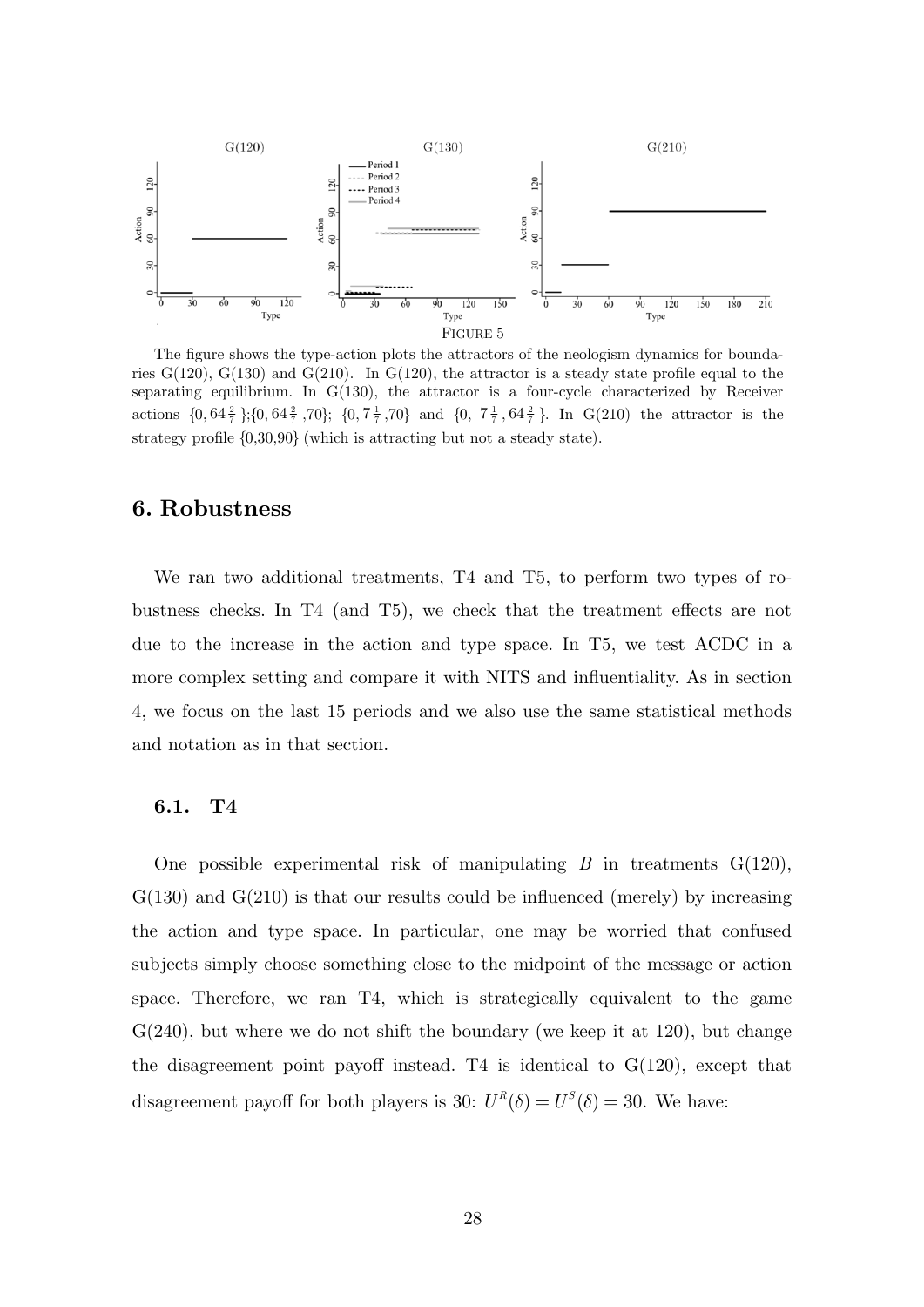**Proposition 4** T4 has a size-1 equilibrium  $\{a_1 = \frac{45}{2}\}\$  and a size-2 equilibrium  ${a_1 = 0, a_2 = 30}.$  *In addition,* T4 *is strategically equivalent to* G(240).

Figure 6 shows a type-action bubble plot of T4 (left panel) and Table 5 shows the ACDC properties of T4 together with those of  $G(120)$ ,  $G(130)$  and  $G(210)$ . The results of T4 are in line with those of the three  $G(B)$  treatments. In particular, the data of T4 are close to  $G(210)$ , except that outcomes in T4 are even more dispersed, which is in line with the higher ACD of the separating equilibrium.



This figure shows the type action bubble plot for  $G(210)$  and T4. The bubble plots are clustered on a grid of 10. The solid line represents the ACDC equilibrium outcome.

Furthermore, note that the average high action is close to the middle of the action space in  $G(120)$  and  $G(130)$ . Low types do not induce actions close the midpoint in any treatment, so the midpoint does not drive results. Still, it could be that the midpoint is in some way focal for high actions. T4 and T5 (which we discuss in the subsequent subsection) show that this is not the case. In both T4 and T5, the midpoint is 60 as in G(120), but in T4 the average high action is 49 and in T5 the average high action is 79. (See Figure 7 for a plot of T5.)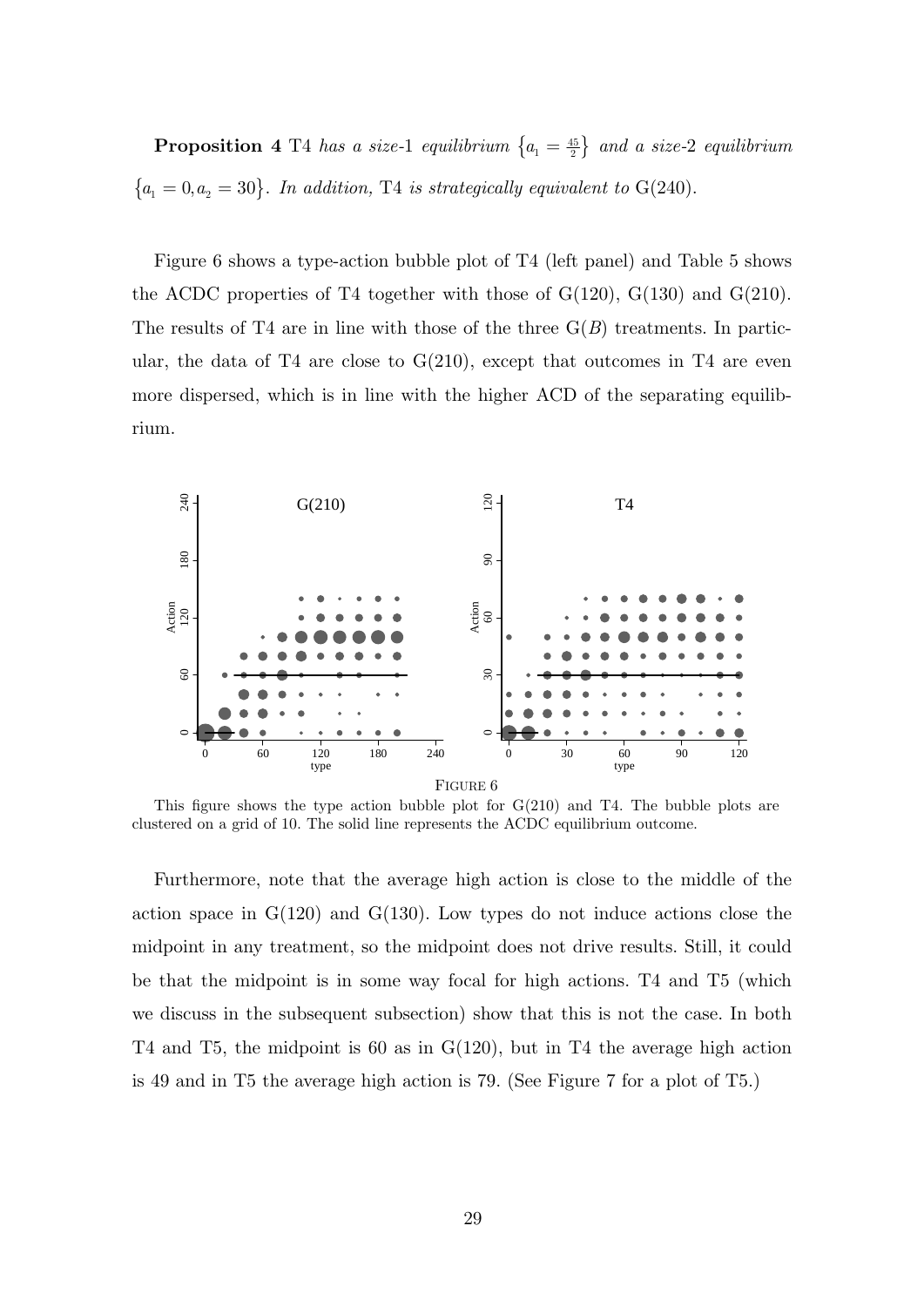|                  | F ERFORMANCE FOOLING VERSUS (ACDC) SEPARATING EQUILIBRIUM |            |      |                          |            |  |
|------------------|-----------------------------------------------------------|------------|------|--------------------------|------------|--|
|                  |                                                           | $\rm{ACD}$ |      | Average Prediction Error |            |  |
|                  | Pooling                                                   | Separating |      | Pooling Separating       | Difference |  |
| G(120)           | 0.39                                                      |            | 18.3 | 10.7                     | $7.5***$   |  |
| G(130)           | 0.45                                                      | 0.22       | 22.7 | 12.5                     | $10.2**$   |  |
| G(210)           | 0.63                                                      | 0.50       | 42.3 | 33.3                     | $9.0**$    |  |
| $T4 \sim G(240)$ | 0.65                                                      | 0.56       | 46.6 | 37.6                     | $4.5***$   |  |

TABLE 5 PERFORMANCE POOLING VERSUS (ACDC) SEPARATING EQUILIBRIUM

*Notes:* This table shows the theoretical ACD and the observed prediction error of each equilibrium. The prediction error of T4 is scaled (doubled) to make it comparable with the other treatments.

#### **6.2. T5**

-

There are a few issues we cannot test in  $G(B)$ . First, we cannot test whether ACD also organizes data in a more complicated setting, where the equilibrium set is large. Secondly, our conjecture that credible deviations matter gradually implies that, even if a neologism proof equilibrium exists, other equilibria admitting few credible deviations may not perform that much worse. Finally, in G(*B*) we cannot discriminate between ACDC on the one hand and NITS and influentiality on the other in terms of selection properties.<sup>26</sup> For these two reasons, we study T5.

T5 is the same as  $G(120)$ , except that the Sender's disagreement point payoff is raised from 0 to 30:  $U^R(\delta) = 0$ ,  $U^S(\delta, t) = 30$ . In T5, the maximum equilibrium-size is 3 and continua of equilibria exist:

**Proposition 5** T5 has a size-1 equilibrium  $\{a_1 = 30\}$ . In addition, it has a set *of size-2 respectively size-3 equilibria characterized by*  $\{a_1, a_2 = a_1 + 60\}$ , with  $a_1 \in [0,30]$  *and*  $\{a_1 = 0, a_2, a_3 = a_2 + 60\}$  *with*  $a_2 \in (0,30]$ *. The ACDC equilibrium,* which is also neologism proof, is  $\{0, 30, 90\}$ .

Observe that all size-3 equilibria survive the influentiality criterion. The size-2 equilibrium  $\{0,60\}$  and all size-3 equilibria survive NITS (relative to lowest type

 $26$  The influentiality criterion selects those equilibria with the highest number of actions.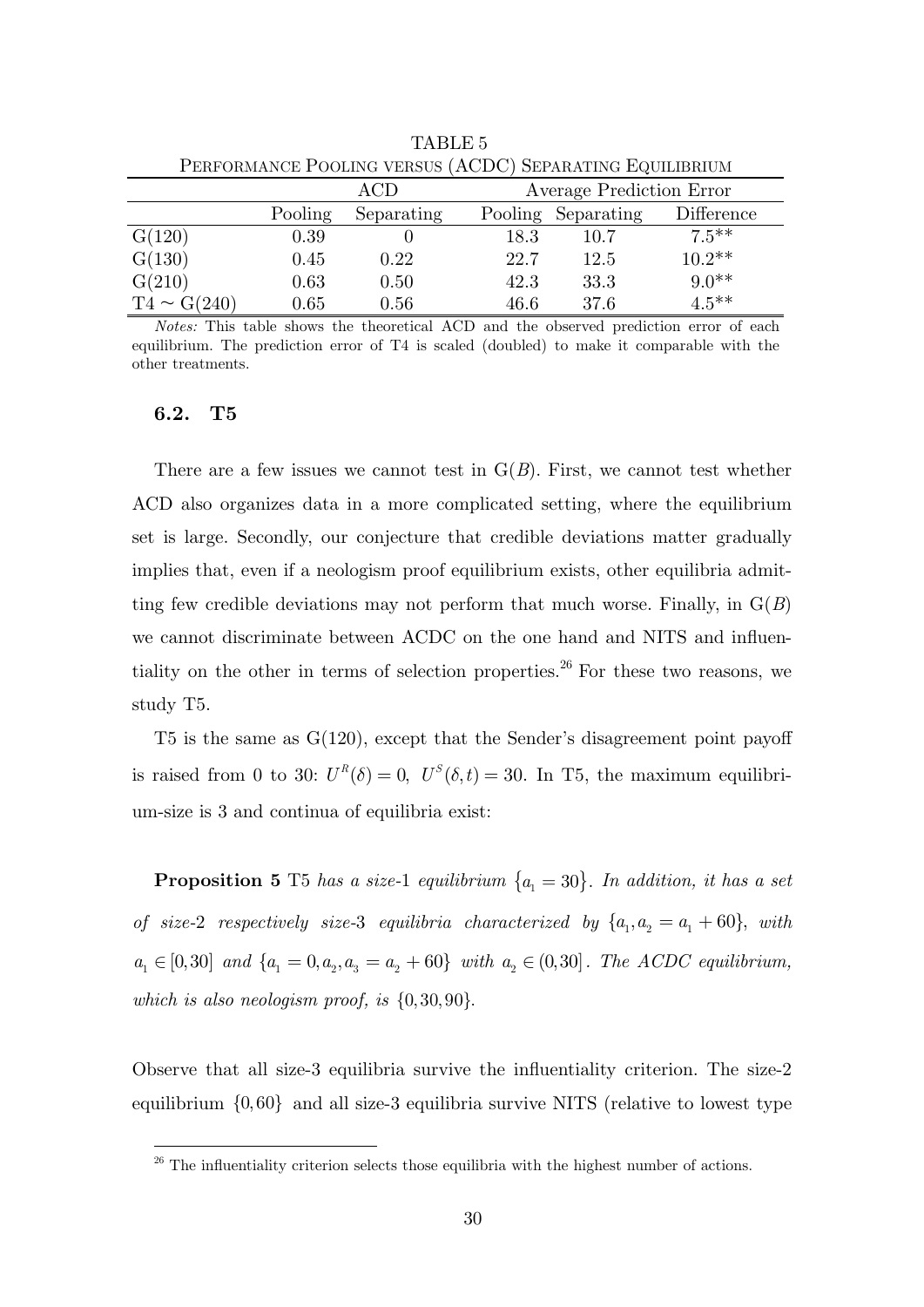$t = 0$ : the lowest type has no incentive to separate, because it obtains its highest possible utility in equilibrium.

As Figure 7 shows, in T5, behavior roughly follows the predictions of the ACDC equilibrium, although there is excess separation. Primarily, types close to the boundaries between the intervals of the ACDC equilibrium tend to elicit different actions than in equilibrium.



FIGURE 7

This figure shows the type action bubble plot for T5. The bubble plots are clustered on a grid of 10. The solid line represents the ACDC equilibrium outcome.

The ACDC equilibrium predicts significantly better than the pooling equilibrium. (The prediction error of the separating equilibrium (11.4) is significantly smaller at the  $5\%$  level than that of the pooling equilibrium  $(34.3)$ .) Furthermore, Figure 8 shows that in T5 the ACDC equilibrium outperforms the other equilibria as well. The left hand side displays the theoretical ACD for the size-2 and size-3 equilibria. The equilibrium that is characterized by the actions (0,30,90) minimizes the ACD and is thus the ACDC equilibrium. The right hand side of the figure shows that for this equilibrium the average prediction error of the action is minimized. In addition, the rank of an equilibrium's prediction error (right panel in Figure 8) roughly follows the rank an equilibrium's ACD (left panel in Figure 8). (The two plots have a different curvature though.) This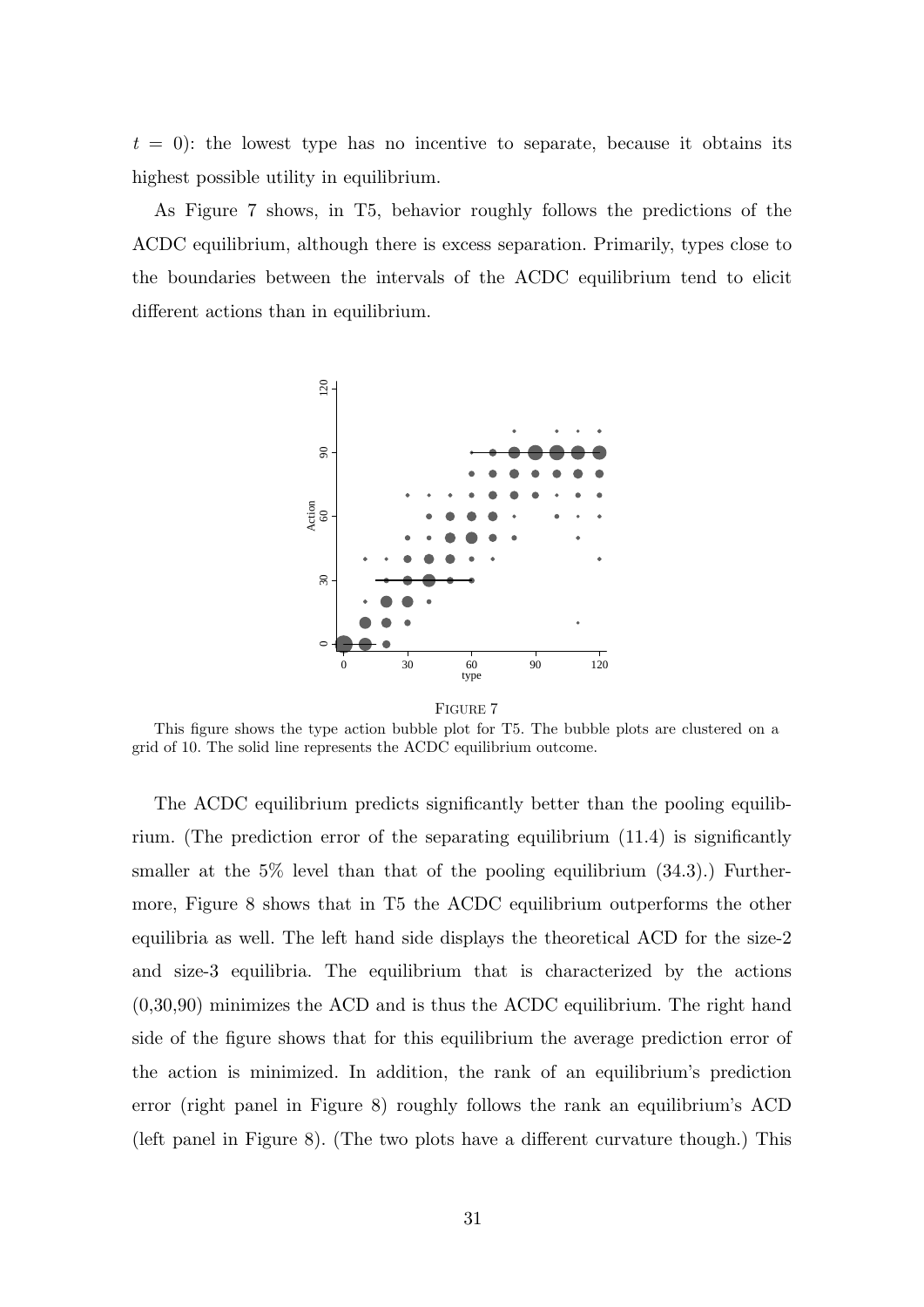is also interesting since the ACDC equilibrium is neologism proof. Equilibria that are not neologism proof, but have a small ACD perform quantitatively but not qualitatively worse. In sum, ACDC organizes the data quite well.



#### FIGURE 8

ACD and performance of size-2 and size-3 equilibria in T5. The left panel plots the theoretical ACD of the size-2 and sieze-3 equilibria, whereas the right panel plots the average prediction error of the equilibria. These equilibria can be characterized by *asize*–1. There are 31 size-2 equilibria of the form  $(a_1, a_1 + 60)$  with  $0 \le a_1 \le 30$  and 30 size-3 equilibria of the form  $(0, a_2)$  $a_2 + 60$ ) with  $0 < a_1 \leq 30$ .

## **7. Conclusion**

In this paper we presented an experimental test of ACDC. Our main conclusion is that the results provide systematic support for ACDC: credible deviations matter and they matter gradually. In addition, we find that a neologism dynamic can organize the main dynamic characteristics of the data. In De Groot Ruiz, Offerman & Onderstal (2012a), we show that ACDC performs at least as well as existing criteria in previously conducted experiments. The current study supports the predictions of ACDC in a new setting where existing concepts are silent.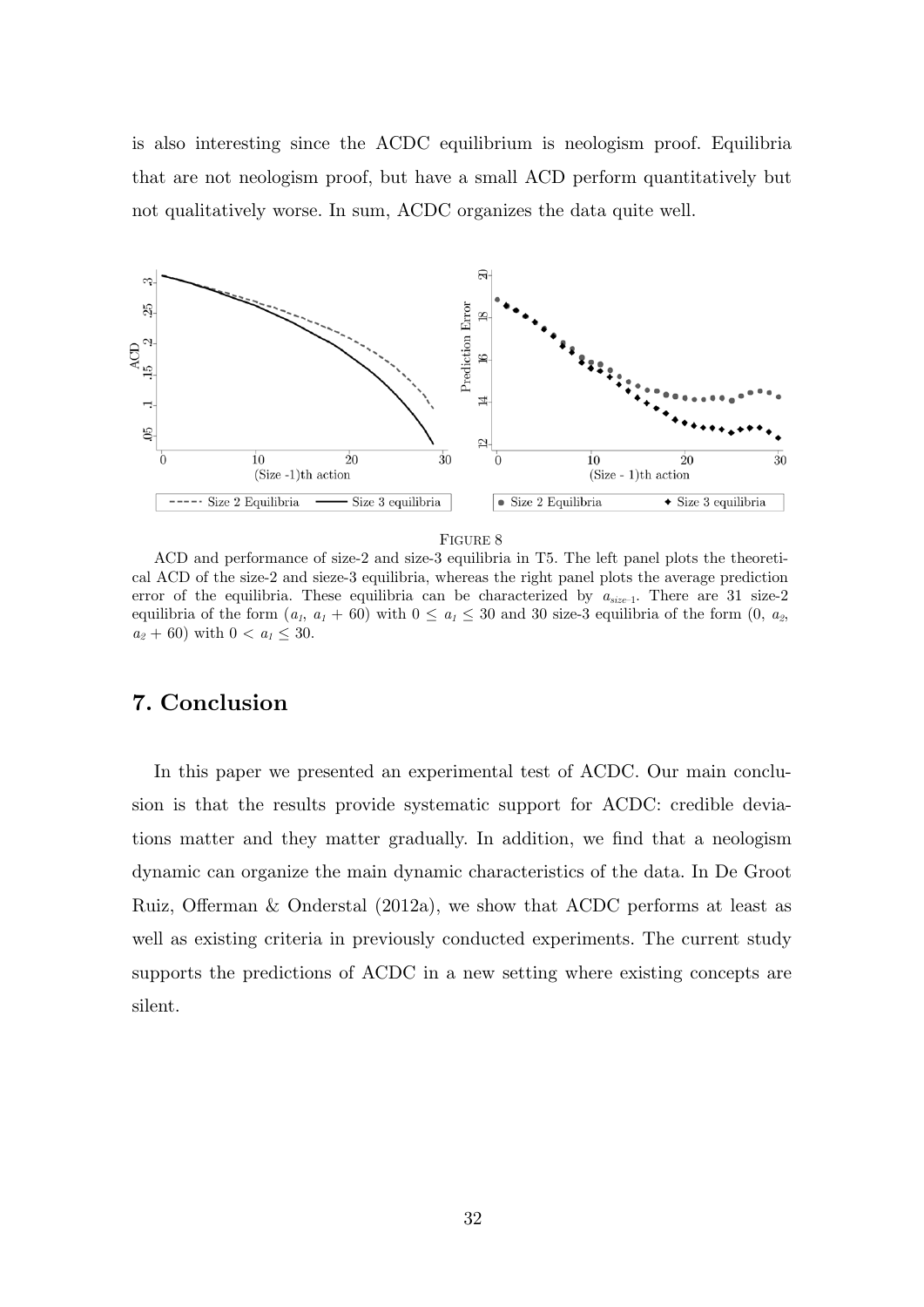## **Appendix A: Proofs of Propositions**

### *Proofs of Propositions 1, 4 and 5*

G(*B*), T4 and T5 belong to the following game  $\Gamma(d^R, d^S)$ , which is the uniform linear case of the veto threats model we study in De Groot Ruiz, Offerman & Onderstal (2012b).  $\Gamma(d^R, d^S)$  proceeds as game G(*B*). However, the Sender's type *t* is drawn from the interval [0,1]. The Receiver's and Sender's payoff on the real line are given by  $U^R(x) = -x$  and  $U^S(x,t) = -|x-t|$ . The disagreement point payoff is  $U^R(\delta) = -d^R$  and  $U^S(\delta) = -d^S$  with  $d^R, d^S > 0$ . In De Groot Ruiz, Offerman & Onderstal (2012b), we show that the equilibria of  $\Gamma(d^R, d^S)$  can be characterized as follows:

**Lemma 1** Let  $\bar{x} = \max\{0, \min\{d^R - 2d^S, 1 - d^S\}\}\$ . *Any equilibrium of the game is a partition equilibrium that can be described by a natural number*  $n \in \{1,...,\overline{n}\}$ *and a set of equilibrium actions*  $\{a_1, \ldots, a_n\}$ , *such that* 

- $(i)$   $a_1 = \max\{0, \min\{1 d^s, d^s, \frac{1}{2}(d^R d^S)\}\}\$ if  $n = 1$
- *(ii)*  $a_1 = \min\{d^s, \max\{0, a_2 2d^s\}\}\$ if  $n \geq 2$
- $(iii)$   $a_2 = \min\{\frac{2}{3}(d^R d^S), 2d^S, 1 d^S\}$  if  $n = 2$  and  $a_1 = 0$
- $(iv)$   $a_k = a_{k-1} + 2d^s$  if  $a_{k-1}$  exists and  $a_{k-1} > 0$
- (*v*)  $a_n \leq \overline{x}$  if  $d^R \geq 4d^S$

*The maximum size*  $\bar{n}$  *is equal to 1 if*  $d^S \geq 1$ . If  $d^S < 1$ ,  $\bar{n} = \max\left\{2, \left|\frac{d^R}{2d^S}\right|\right\}$  $=\max\left\{2,\left|\frac{d^{R}}{2d^{S}}\right|\right\}$ *if* 

$$
d^R \leq d^S + 1
$$
 and  $\bar{n} = \max \left\{ 2, \left| \frac{3}{2} + \frac{1}{2d^S} \right| \right\}$  otherwise, where  $\vert \cdot \vert$  is the ceiling

*function.*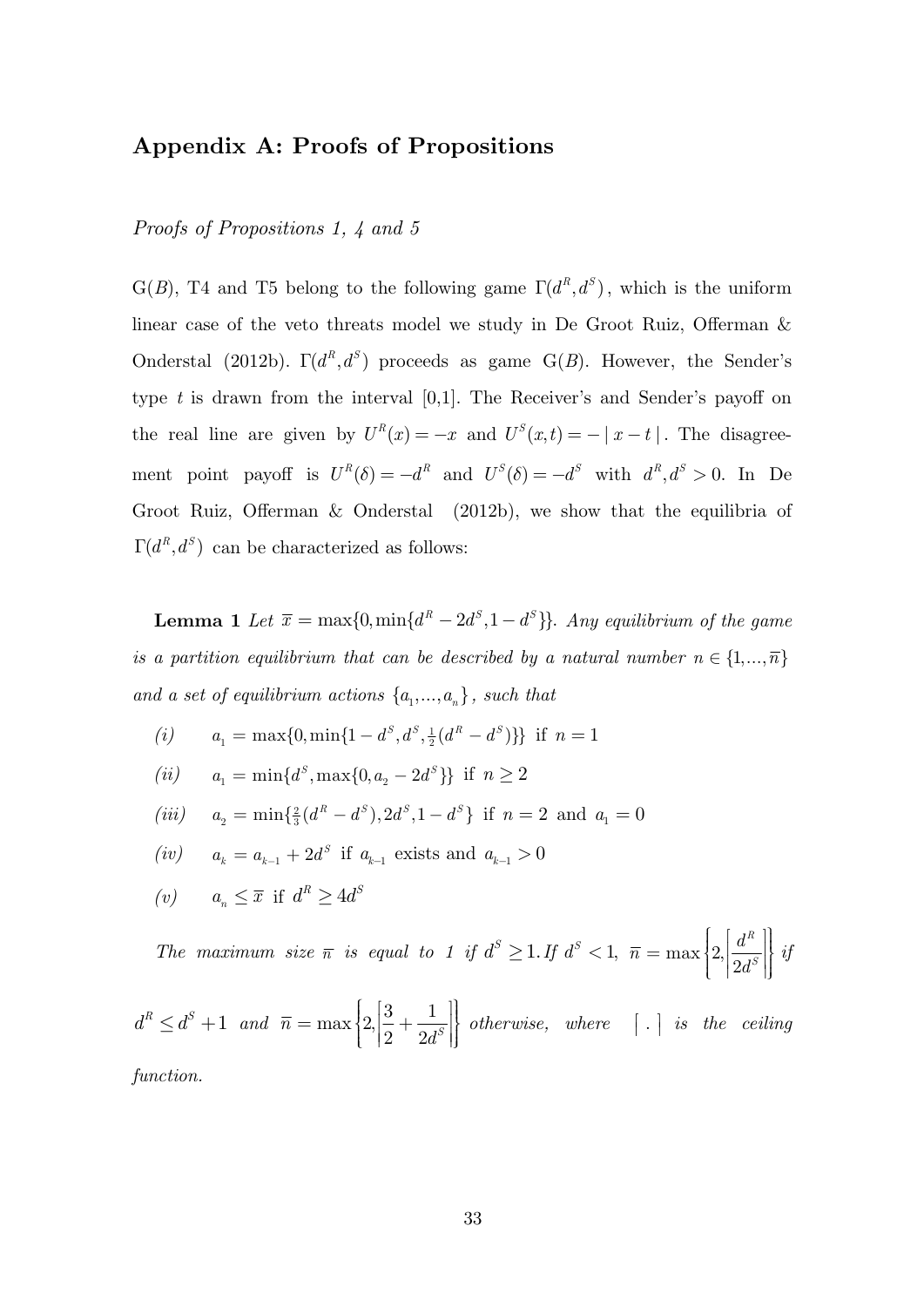From Proposition 5 in (the Online Appendix of) De Groot Ruiz, Offerman & Onderstal (2012a), it follows that

**Lemma 2** The *unique ACDC* equilibrium of  $\Gamma(d^R, d^S)$  with respect to credible *neologisms is the maximum size equilibrium with the highest equilibrium action.*

 $G(B)$  corresponds to  $\Gamma(d^R, d^S)$  with  $d^R = \frac{5}{4} \frac{120}{B}$  $d^R = \frac{5}{4} \frac{120}{B}$  and  $d^S = \frac{1}{2} \frac{120}{B}$ . T4 corresponds to  $\Gamma(\frac{5}{8},\frac{1}{4})$  and T5 to  $\Gamma(\frac{5}{4},\frac{1}{4})$ . Propositions 1, 4 and 5 are direct corollaries of Lemmas 1 and 2.

#### *Proofs of Propositions 2 and 3*

**Proof of Proposition 2** Let  $a(t)$  characterize the equilibrium outcome. In our game,  $\langle \tilde{a}, [\underline{\tau}, \overline{\tau}] \rangle$  is a credible neologism iff  $U^S(\tilde{a}, t) < U^S(a(t), t) \quad \forall t \notin [\underline{\tau}, \overline{\tau}]$ ,  $U^S(\tilde{a}, t) > U^S(a(t), t) \forall t \in (\underline{\tau}, \overline{\tau})$  and  $\tilde{a} = a^*[\underline{\tau}, \overline{\tau}]$ . Hence  $\tilde{a} < a_1$  implies  $\underline{\tau} = 0$  and  $\tilde{a} > a_n$  implies  $\underline{\tau} = B$ .

First, let us look at pooling equilibrium  $\sigma^P$ . Consider a low credible neologism  $\tilde{a}^L < a = 45$ . Now,  $\underline{\tau}^L = 0$ . Furthermore,  $\overline{\tau}^L = \frac{1}{2}(\overline{a}^L + 45) < 60$ . 2  $\bar{\tau}^L = \frac{1}{2}(\bar{a}^L + 45) < 60.$  Hence,  $\tilde{a}^L = a^* [0, \overline{\tau}] = 0$  and  $\overline{\tau}^L$  must be 22.5. Next, consider a high credible neologism  $\tilde{a}^H > 45$ ,  $\bar{\tau}^H = B$  and  $\underline{\tau}^H = \frac{1}{2}(\bar{a}^H + 45)$ . Solving  $a^*[\frac{1}{2}(\bar{a}^H + 45), B] = \tilde{a}^H$  yields  $\tilde{a}^H = \min\{B - 60, 75\} > 45.$  Consequently,  $\underline{\tau}^H = \min\{\frac{B - 15}{2}, 60\}.$ 

Second, let us look at the separating equilibrium  $\sigma^S$ . There can be no credible equilibrium  $\tilde{a} < a_1$  as  $a_1 = 0$ . Consider a credible neologism  $\tilde{a} > 60$ . Now,  $\bar{\tau} = B \text{ and } \tau = \frac{1}{2}(d + 60).$  Solving  $a^*[\frac{1}{2}(d + 60), B] = \tilde{a}$  yields  $\tilde{a} =$  $\min\{B - 60, 80\}$ . Hence,  $\underline{\tau} = \min\{\frac{B}{2}, 70\}$ . If  $B = 120$ , then  $\tilde{a} = 60$  and it is no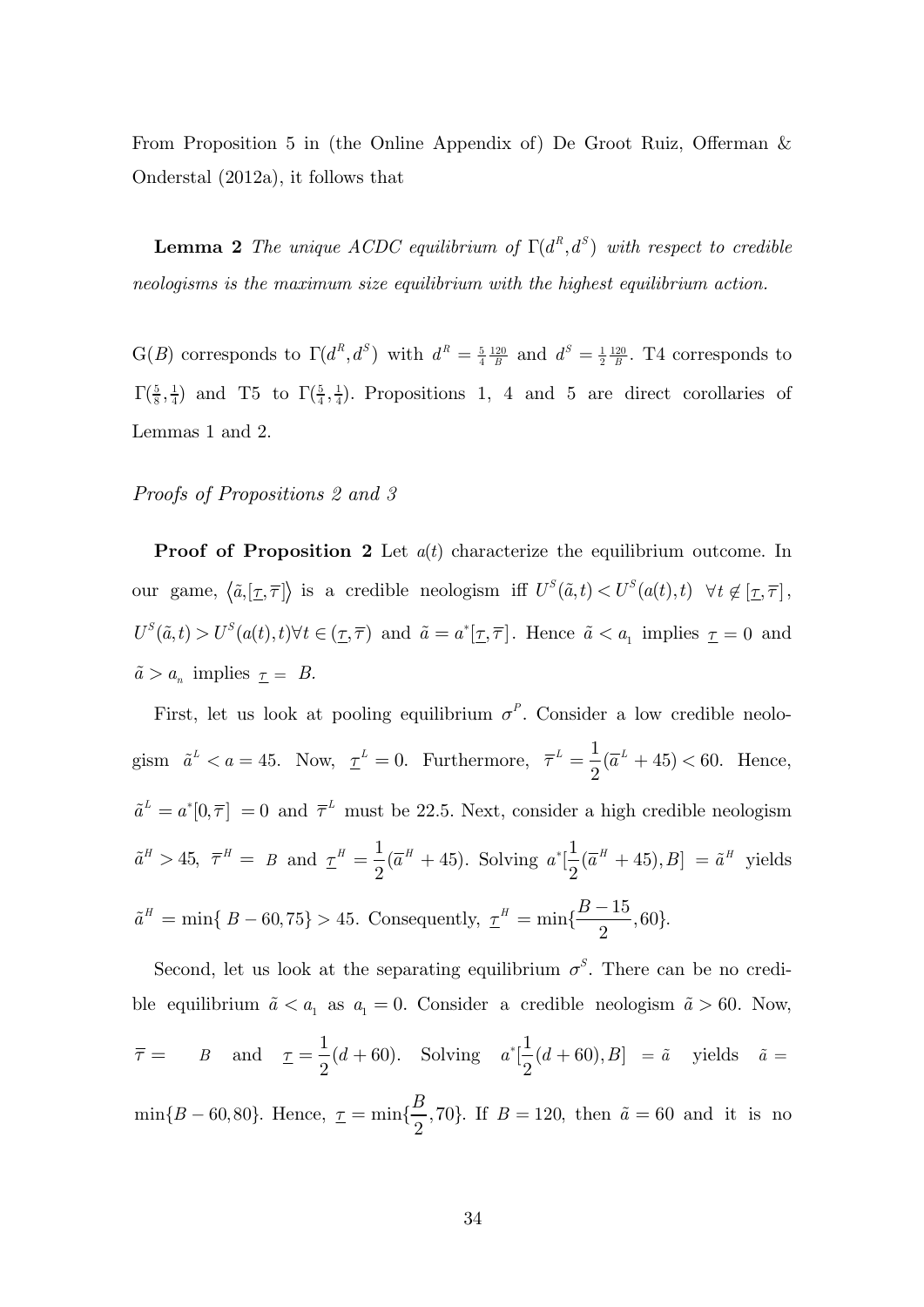neologism. If  $B > 120$ , it is a neologism. Finally, consider some neologism with  $a_1 = 0 < \tilde{a} < a_2 = 60$ . Since  $\tilde{a} < 60$ , it must be that  $\overline{\tau} < 60$ . However, if  $\overline{\tau} < 60$ , then  $a^*[\underline{\tau}, \overline{\tau}] = 0$ . Hence  $\tilde{a}$  cannot be a neologism. *Q.E.D.* 

**Proof of Proposition 3** First, we show that  $ACD(\sigma^P) > ACD(\sigma^S)$ . Let  $\underline{\tau}^H$ be the lowest deviating type of the high neologism in the pooling equilibrium  $\sigma^F$ and  $\tau$  the lowest deviating type of the neologism in the separating equilibrium  $\sigma^S$ . Due to the low credible neologism,  $CD(t, \sigma^P) > CD(t, \sigma^S) = 0$  for  $t \in [0, \frac{45}{2})$ .

For  $t \in [\frac{45}{2}, \underline{\tau}^H)$ ,  $CD(t, \sigma^P) = CD(t, \sigma^S) = 0$ . Since the distance between the neologism action and the equilibrium action is larger in the pooling equilibrium than in the separating equilibrium and  $\underline{\tau}^H < \underline{\tau}$ , it must hold that  $CD(t, \sigma^P) > CD(t, \sigma^S)$  for  $t \in (\underline{\tau}^H, 120]$ . Furthermore,  $CD(t, \sigma^P) = CD(t, \sigma^S) = 1$ for  $t \in [120, B]$ . Hence,  $E_t[CD(t, \sigma^P)] > E_t[CD(t, \sigma^S)]$ .

For the second result, observe that the set of rationalizable actions for the Receiver is  $[0, B - 60]$  and that the Sender can always guarantee herself a payoff of 0 by rejecting the proposed action. This means that  $\overline{U}^S(t) = U^S(\min\{t, B - 60\}, t)$  and  $\underline{U}^S(t) = \max\{0, \min\{U^S(0, t), \quad U^S(B - 60, t)\}\}.$ Using Proposition 1 and Proposition 2, we get for the ACD of the separating equilibrium

$$
ACD(\sigma^S) = \frac{1}{B} \int_{\min\{70, B/2\}}^{\infty} \frac{\{(60 - |t - (\min\{80, B - 60\}|) - (60 - |t - 60|)\}}{\overline{U}^S(t) - \underline{U}^S(t)} dt
$$
  
+  $\frac{B - 120}{B}$ . It is readily verified that this function is zero for  $B = 120$  and  
strictly increasing in B for  $B \ge 120$ . *Q.E.D.*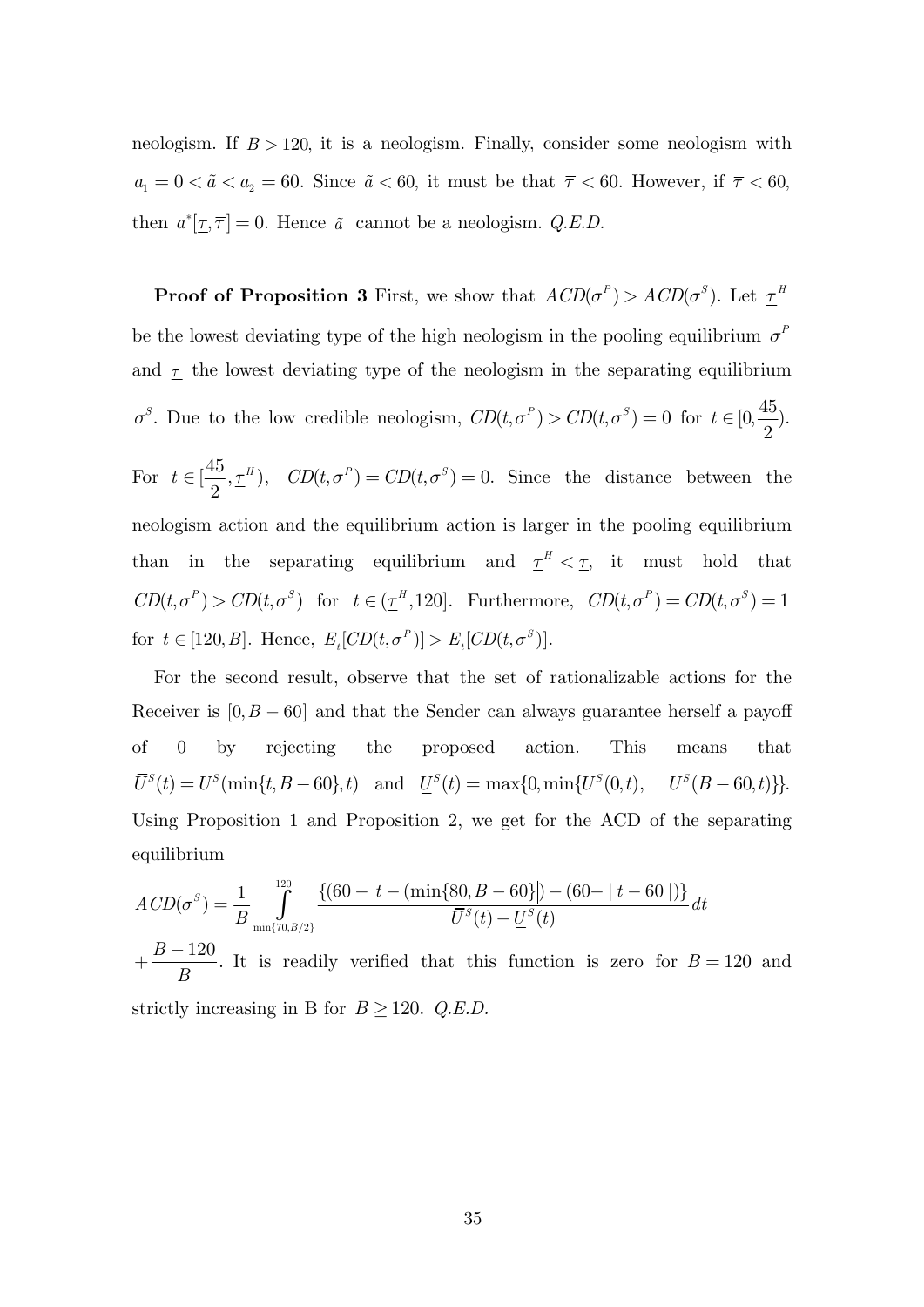## **References**

- Agranov, M., & Schotter, A. (2011). Language and Leadership: an Experimental Study of Ambiguity and Vagueness in the Announcement Game. *Working paper, New York University*.
- Agranov, M., & Schotter, A. (2012). Ignorance is Bliss: an Experimental Study of the Use of Ambiguity and Vagueness in the Coordination Games with Asymmetric Payoffs. *AEJ: Microeconomics, 4*, 77-103.
- Blume, A., & Sobel, J. (1995). Communication-Proof Equilibria in Cheap-Talk games. *Journal of Economic Theory, 65*, 359-382.
- Blume, A., DeJong, D. V., Kim, Y.-G., & Sprinkle, G. B. (1998). Experimental Evidence on the Evolution of Meaning of Messages in Sender-Receiver Games. *American Economic Review, 88*, 1323-1340.
- Blume, A., DeJong, D. V., Kim, Y.-G., & Sprinkle, G. B. (2001). Evolution of Communication with Partial Common Interest. *Games and Economic Behavior, 37*, 79-120.
- Blume, A., Kim, Y.-G., & Sobel, J. (1993). Evolutionary Stability in Games of Communication. *Games and Economic Behavior, 5*, 547-575.
- Cai, H., & Wang, J. T. (2006). Overcommunication in Strategic Information Transmission Games. *Games and Economic Behavior, 56*, 7-36.
- Cason, T. N. (1995). Cheap talk Price Signaling in Laboratory markets. *Information Economics and Policy, 7*, 183-204.
- Charness, G. (2000). Self-Serving Cheap Talk: A Test Of Aumann's Conjecture. *Games and Economic Behavior, 33*, 177-194.
- Charness, G., & Dufwenberg, M. (2006). Promises and Partnership. *Econometrica, 74*, 1579-1601.
- Chen, Y., Kartik, N., & Sobel, J. (2008). Selecting Cheap Talk Equilibria. *Econometrica, 76*, 117-136.
- Coles, P., Kushnir, A., & Niederle, M. (Forthcoming). Preference Signaling in Matching Markets. *AEJ: Microeconomics*.
- Crawford, V. (1998). A Survey of Experiments on Communication via Cheap Talk. *Journal of Economic Theory, 78*, 286-298.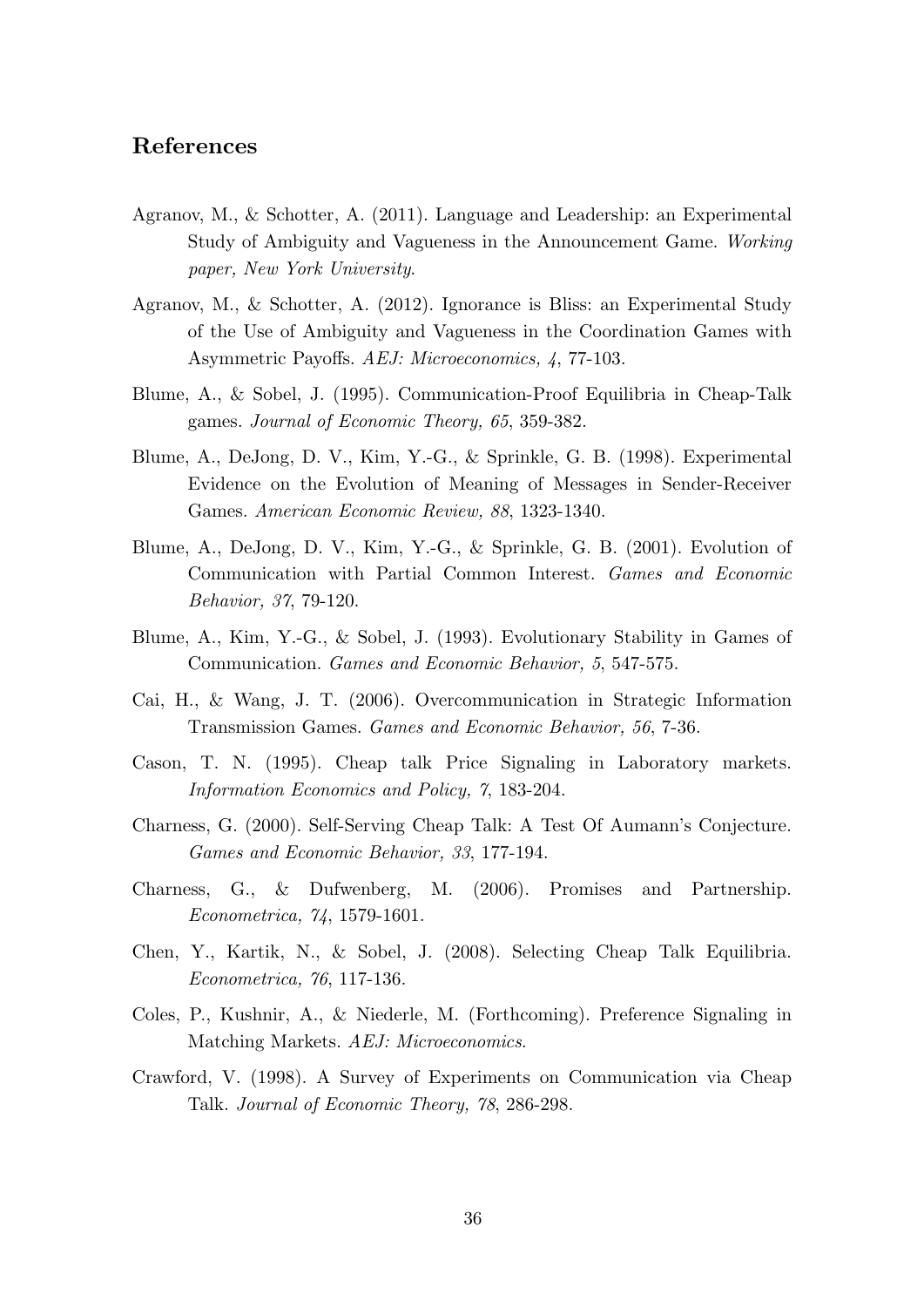- Crawford, V., & Sobel, J. (1982). Strategic Information Transmission. *Econometrica, 50*, 1431-1451.
- Croson, R., Boles, T., & Murnighan, J. K. (2003). Cheap Talk in Bargaining Experiments: Lying and Threats in Ultimatum Games. *Journal of Economic Behavior & Organization, 51*, 141-159.
- Daniel, T. E., Seale, D. A., & Rapoport, A. (1998). Strategic Play and Adaptive Learning in the Sealed-Bid Bargaining Mechanism. *Journal of Mathematical Psychology, 42*, 133-166.
- Davis, D. D., & Holt, C. A. (1988). Conspiracies and Secret Discounts in Laboratory Markets. *Economic Journal, 108*, 736-756.
- De Groot Ruiz, A. W., Offerman, T., & Onderstal, S. (2011). An Experimental Study of Credible Deviations and ACDC: Extended Version. *Working paper, University of Amsterdam*.
- De Groot Ruiz, A. W., Offerman, T., & Onderstal, S. (2012a). Equilibrium Selection in Cheap Talk Games: ACDC Rocks When Other Criteria Remain Silent. *Working paper, University of Amsterdam*.
- De Groot Ruiz, A. W., Offerman, T., & Onderstal, S. (2012b). Power and the Privilege of Clarity: An Analysis of Bargaining Power and Information Transmission. *Working paper, University of Amsterdam*.
- DellaVigna, S., & Gentzkow, M. (2010). Persuasion: Empirical Evidence. *Annual Review of Economics, 2*, 643-669.
- Dickhaut, J. W., McCabe, K. A., & Mukherji, A. (1995). An Experimental Study of Strategic Information Transmission. *Economic Theory, 6*, 389- 403.
- Ellingsen, T., & Johannesson, M. (2004). Promises, Threats and Fairness. *The Economic Journal, 114*, 397-420.
- Farrell, J. (1993). Meaning and Credibility in Cheap-Talk Games. *Games and Economic Behavior, 5*, 514-531.
- Farrell, J., & Gibbons, R. (1989). Cheap Talk can Matter in Bargaining. *Journal of Economic Theory, 48*, 221-237.
- Fischbacher. (2007). z-Tree: Zurich Toolbox for Ready-made Economic Experiments. *Experimental Economics, 10*, 171-178.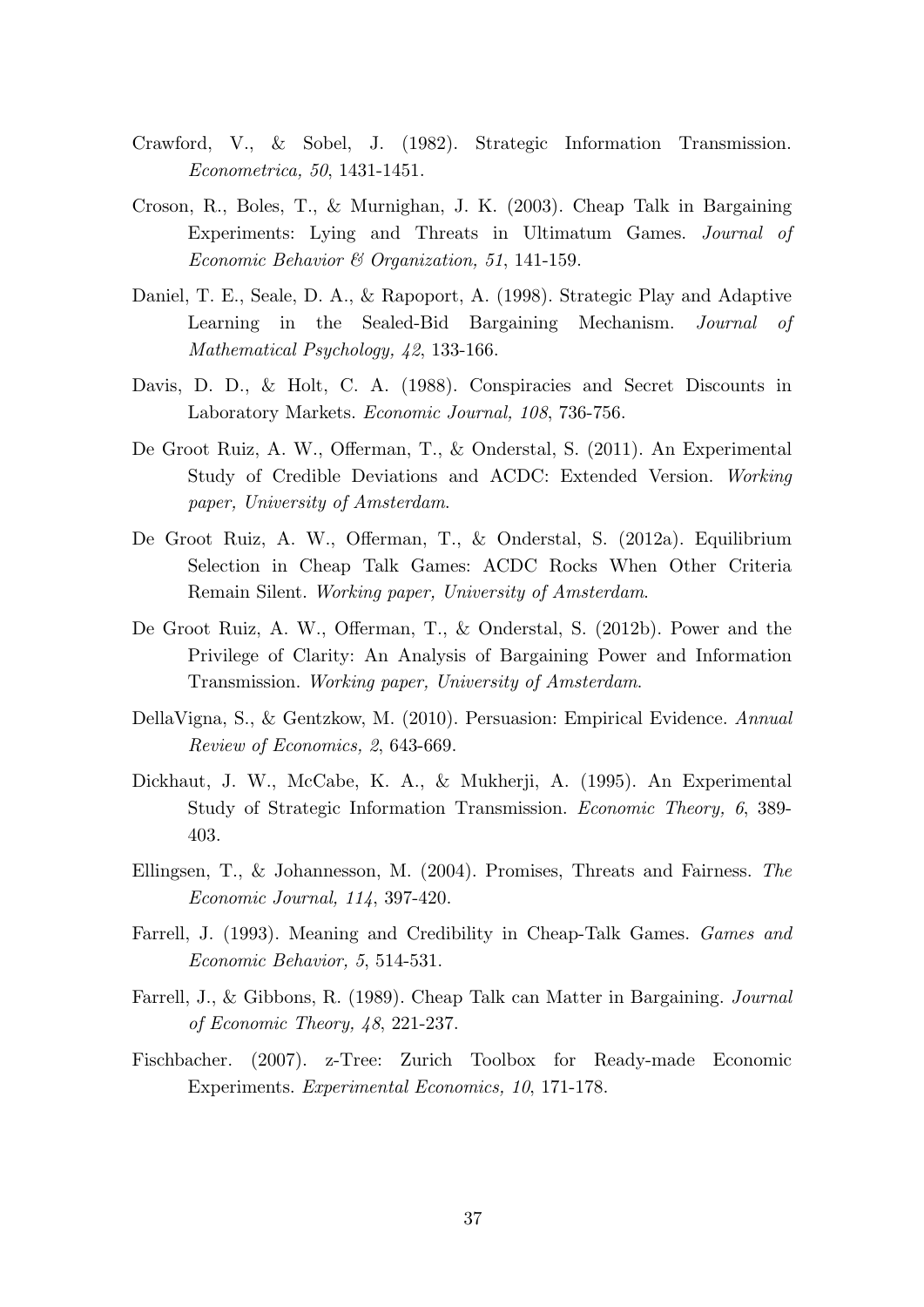- Forsythe, R., Kennan, J., & Sopher, B. (1991). An Experimental Analysis of Strikes in Bargaining Games with One-Sided Private Information. *American Economic Review, 81*, 253–278.
- Gilligan, T. W., & Krehbiel, K. (1990). Organization of Informative Committees by a Rational Legislature. *American Journal of Political Science, 34*, 531- 564.
- Gneezy, U. (2005). Deception: The Role of Consequences. *American Economic Review, 95*, 384-394.
- Kartik, N., Ottaviani, M., & Squintani, F. (2007). Credulity, Lies and Costly Talk. *Journal of Economic Theory, 134*, 93-116.
- Kohlberg, E., & Mertens, J.-F. (1986). On the Strategic Stability of Equilibria. *Econometrica, 54*, 1003-1037.
- Lundquist, T., Ellingsen, T., Gribbe, E., & Johannesson, M. (2009). The Aversion to Lying. *Journal of Economic Behavior & Organization, 70*, 81- 92.
- Matthews, S. A. (1989). Veto Threats: Rhetoric in a Bargaining Game. *Quarterly Journal of Economics, 104*, 347-369.
- Matthews, S. A., & Postlewaite, A. (1989). Pre-Play Communication in Two-Person Sealed-Bid Double Auctions. *Journal of Economic Theory, 48*, 238-263.
- Matthews, S. A., Okuno-Fujiwara, M., & Postlewaite, A. (1991). Refining Cheap-Talk Equilibria. *Journal of Economic Theory, 55*, 247-273.
- McKelvey, R. D., & Palfrey, T. R. (1995). Quantal Response Equilibrium for Normal Form Games. *Games and Economic Behavior, 10*, 6-38.
- McKelvey, R. D., & Palfrey, T. R. (1998). Quantal Response Equilibrium for Extensive Form Games. *Experimental Economics, 1*, 9-41.
- Miller, R. M., & Plott, C. A. (1985). Product Quality Signaling in Experimental Markets. *Econometrica, 53*, 837-872.
- Morgan, J., & Stocken, P. C. (2003). An Analysis of Stock Recommendations. *The RAND Journal of Economics, 34*, 183-203.
- Morris, S. (2001). Political Correctness. *Journal of Political Economy, 109*, 231- 265.
- Myerson, R. B. (1989). Credible Negotiation Statements and Coherent Plans. *Journal of Economic Theory, 48*, 264-303.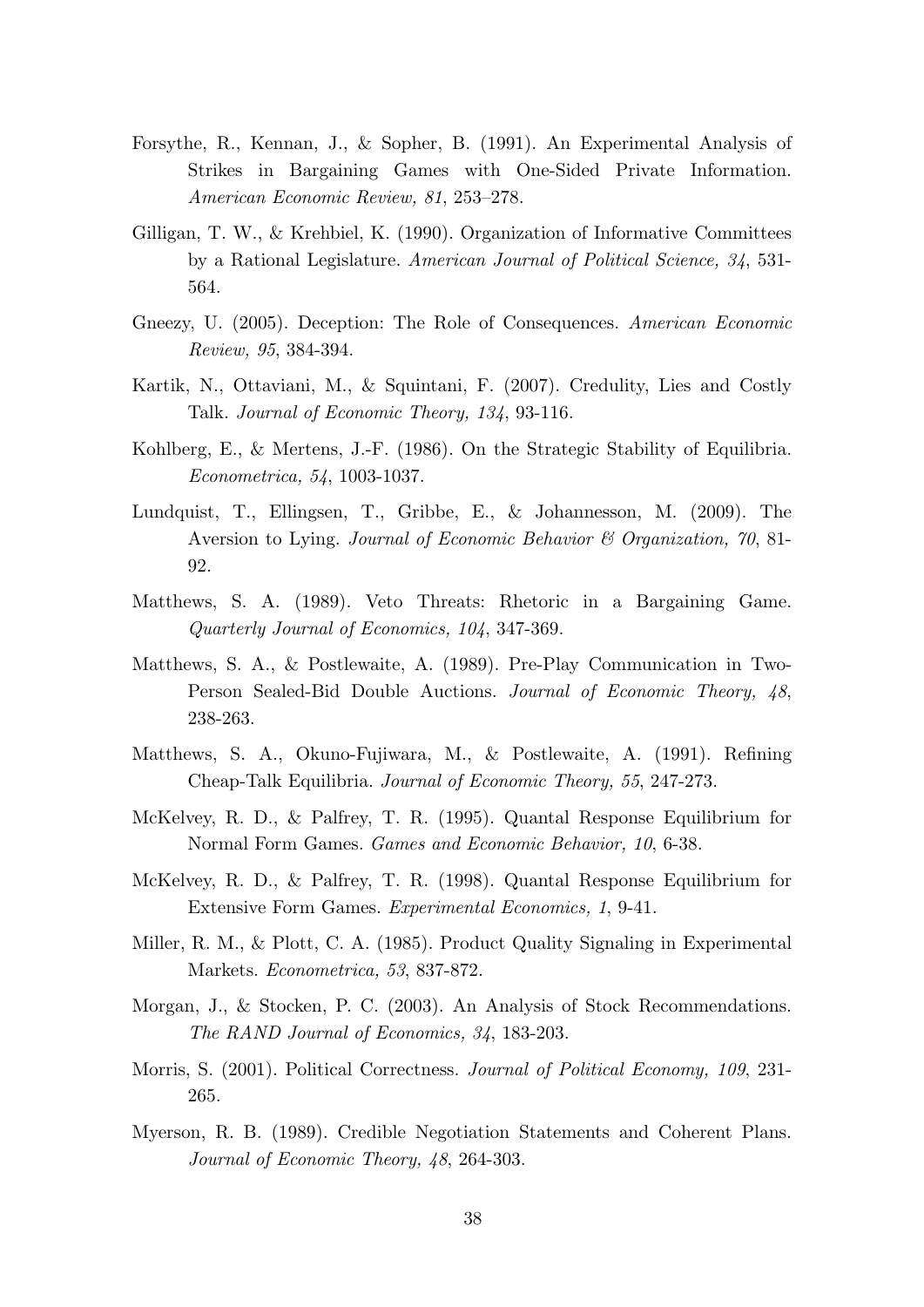- Oosterbeek, H., Sloof, R., & Van der Kuilen, G. (2004). Cultural Differences in Ultimatum Game Experiments: Evidence from a Meta-Analysis. *Experimental Economics, 7*, 171-188.
- Rabin, M. (1990). Communication between Rational Agents. *Journal of Economic Theory, 51*, 144-170.
- Rabin, M., & Sobel, J. (1996). Deviations, Dynamics and Equilibrium Refinements. *Journal of Economic Theory, 68*, 1-25.
- Radner, R., & Schotter, A. (1989). The Sealed Bid Mechanism: An Experimental Study. *Journal of Economic Theory, 48*, 179-220.
- Rapoport, A., Erev, I., & Zwick, R. (1995). An Experimental Study of Buyer-Seller Negotiation with One-Sided Incomplete Information and Time Discounting. *Management Science, 41*, 377-394.
- Schotter, A., Snyder, B., & Zheng, W. (2000). Bargaining through Agents: An Experimental Study. *Games and Economic Behavior, 30*, 248-292.
- Selten, R. (1975). Reexamination of the Perfectness Concept for Equilibrium Points in Extensive Games. *International Journal of Game Theory, 4*, 25- 55.
- Serra-Garcia, M., Van Damme, E., & Potters, J. (2011). Lying About What You Know or About What You Do? *TILEC Discussion paper, University of Tilburg*.
- Valley, K. L., Moag, J., & Bazerman, M. H. (1998). A Matter of Trust: Effects of Communication on the Efficiency and Distribution of Outcomes. *Journal of Economic Behavior & Organization, 34*, 211–238.
- Wang, J. T., Spezio, M., & Camerer, C. F. (2010). Pinocchio's Pupil: Using Eyetracking and Pupil Dilation to Understand Truth Telling and Deception in Sender-Receiver Games. *American Economic Review, 100*, 984-1007.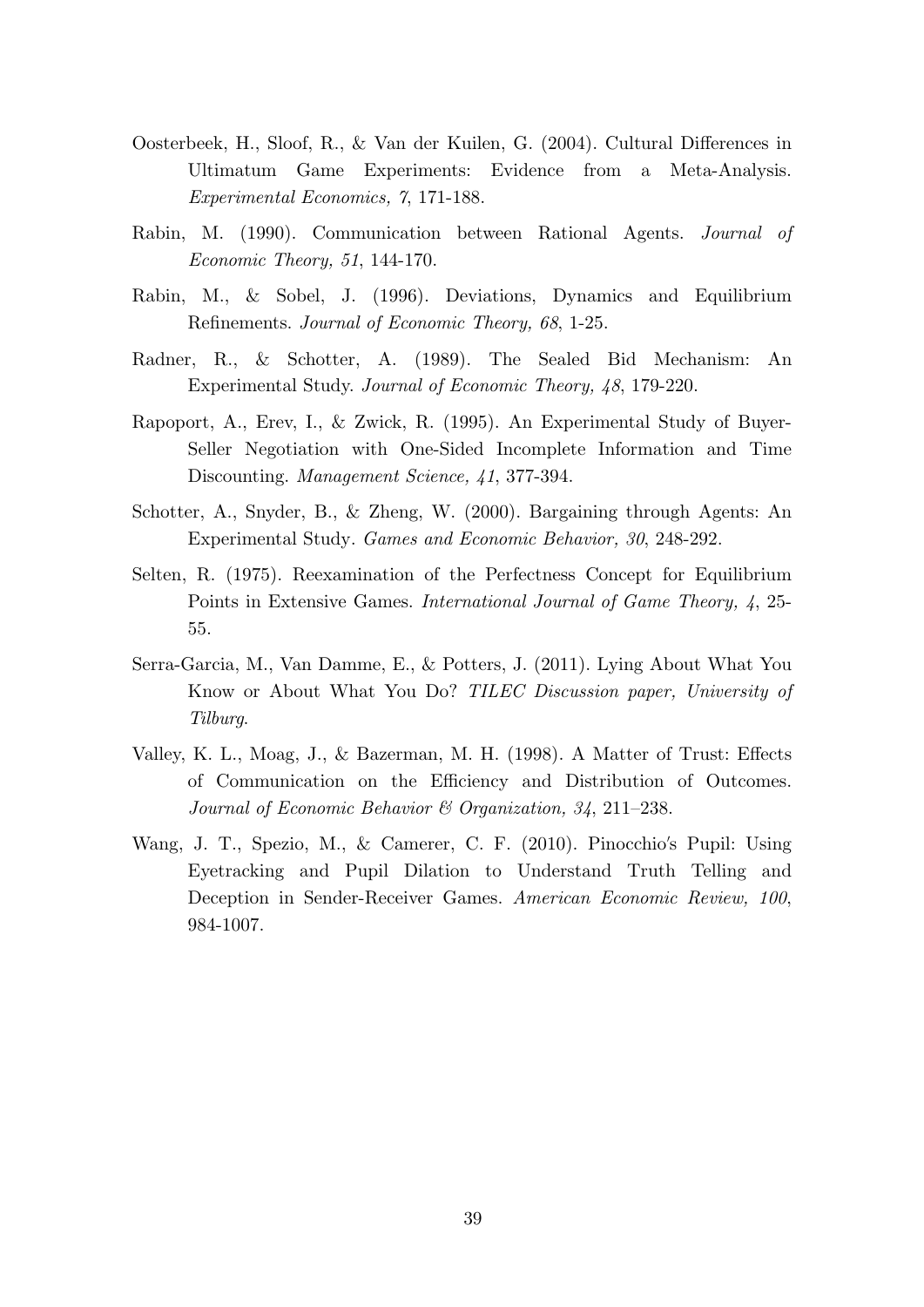## **Appendix B (Online): Neologism Dynamic**

We first describe the standard, simple, best response dynamic. In each period all Sender types and the Receiver choose a strategy. We assume that the Sender in the acceptance stage accepts all actions that yield her nonnegative payoff:  $\nu(a,t) = 1$  if  $U^S(a,t) \geq 0$  and  $\nu(a,t) = 0$  otherwise. The strategy of the Sender in period *r* is then given by  $\mu_r : T \to \Delta M$  and that of the Receiver by  $\alpha_r : M \to A$ . Let  $m_r(t)$  denote the message Sender type *t* sends (which may be a random variable) and  $a_n(m)$  denote the Receiver's action after receiving message *m*. Both players best respond to the strategy of the other player in the previous round. First, the support of  $\mu_r(t)$  is equal to  $\arg \max_{m \in M} U^S(a_{r-1}(m), t)$ . In particular, we assume the Sender randomizes uniformly over the set of best responses. Second,  $a_r(m) = \arg \max_{a \in A} U^R(a,t) E_t[\nu(a,t) | \beta^r(m)],$  where  $\beta^r(m)$  is derived from  $\mu_{r-1}$  by Bayes rule whenever possible.<sup>27</sup> If  $\beta^r$  cannot be derived from  $\mu_{r-1}$ , then  $\beta^r = \beta^r(m)$  for some randomly chosen  $m \in \bigcup_{t \in T} \text{supp} \,\mu_{r-1}(t)$ .

The neologism dynamic differs from the best response dynamic on one crucial aspect: Senders can send credible neologisms, which will be believed. We define  $\langle \tilde{a}, N \rangle$  as a credible neologism with respect to Receiver strategy  $\alpha_r$  if (i)  $U^{S}(\tilde{a}, t) > \arg \max_{m \in M} U^{S}(a_r(m), t) \cdot \nu(a_r(m), t)$  for all  $t \in N$ , (ii)  $U^{S}(\tilde{a}, t) \le \arg \max_{m \in M} U^{S}(a_r(m), t) \cdot \nu(a_r(m), t)$  for all  $t \notin N$  and (iii)  $\tilde{a} = \arg \max_{a \in A} U^R(a, t) E_t[\nu(a, t)] \; t \in N].^{28}$ 

 $27$  We assume (for ease of exposition) that there is one unique best response for the Receiver, which is generically the case in our game. In case there are more optimal actions one could let

the Receiver randomize.  $^{28}$  We need to point out the following subtlety. If a credible neologism was used in the previous period, it becomes just a message (which may have acquired a new 'meaning'). If the same credible neologism has to be made in the following period, it cannot be the same literal message, as then it would not be a neologism. Hence, the Sender can add for instance Really! or Really, Really! etc. to make it a neologism and distinguish it from the old message.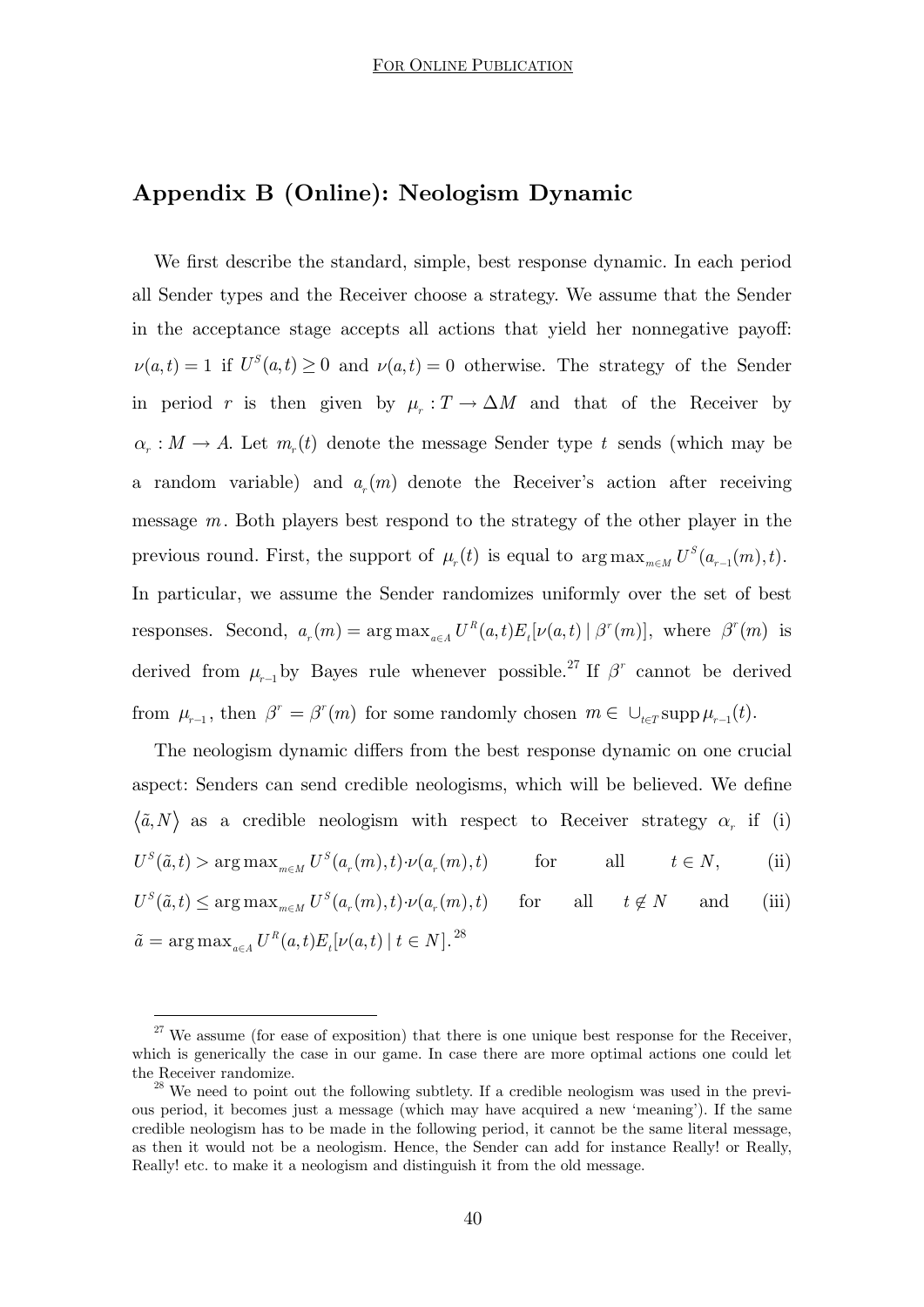Now, in the neologism dynamic all Senders that can send a credible neologism in round  $r$  with respect to  $\alpha_{r-1}$ , will do so and such credible neologisms will be believed by the Receivers in round *r*. In all other cases, the dynamic is identical to a best response dynamic. We call the neologism dynamic  $f(\mu_r, a_r)$ .

This best response dynamic bears similarities to a level-*k* analysis. The difference is that in level-*k*, in each iteration just one player (Sender or Receiver) changes her strategy. In the best response dynamic, both players change their strategy each period. Still, the best response dynamic converges in all cases below to very similar outcomes as the outcomes a level-*k* analysis would converge to.

Before analyzing the dynamic, we characterize the best responses and neologisms. The Sender's best response is simply to induce the action closest to her type. We call the Receiver's best response  $a^*[\underline{t}, \overline{t}]$  if Sender types are uniformly distributed in the interval  $[\underline{t}, \overline{t}]$ .  $a^*[\underline{t}, \overline{t}]$  is single-valued and equal to  $\min{\{\overline{t} - 60, 45 + \frac{1}{2}\underline{t}\}}$ . Let  $\overline{a} = \max_{m \in M} \{a_r(m)\}\$ be the highest action of a Receiver's strategy. Then, for  $B = 120$  and  $B = 130$ , there exists a high credible neologism with respect to  $a_r$  if and only if  $\overline{a} < B - 60$ . In particular, it is equal to  $\left\langle B - 60, \left( \frac{B - 60 + \overline{a}}{2}, 130 \right] \right\rangle$  if  $3(B - 120) \le \overline{a} < B - 60$  and

 $60 + \bar{a} / 3, \left(\frac{2}{3}(45 + \bar{a}),130\right]$  if  $\bar{a} < 3(B - 120)$ . For  $B = 210$ , there exists a high credible neologism if and only if  $\bar{a}$  < 90, and in this case it is equal to  $60 + \frac{1}{3}\overline{a}, (\frac{2}{3}(45 + \overline{a}),130]$ .

We restrict our analysis to two natural initial strategy profiles: babbling (where no information is transmitted) and naive (where all possible information is transmitted).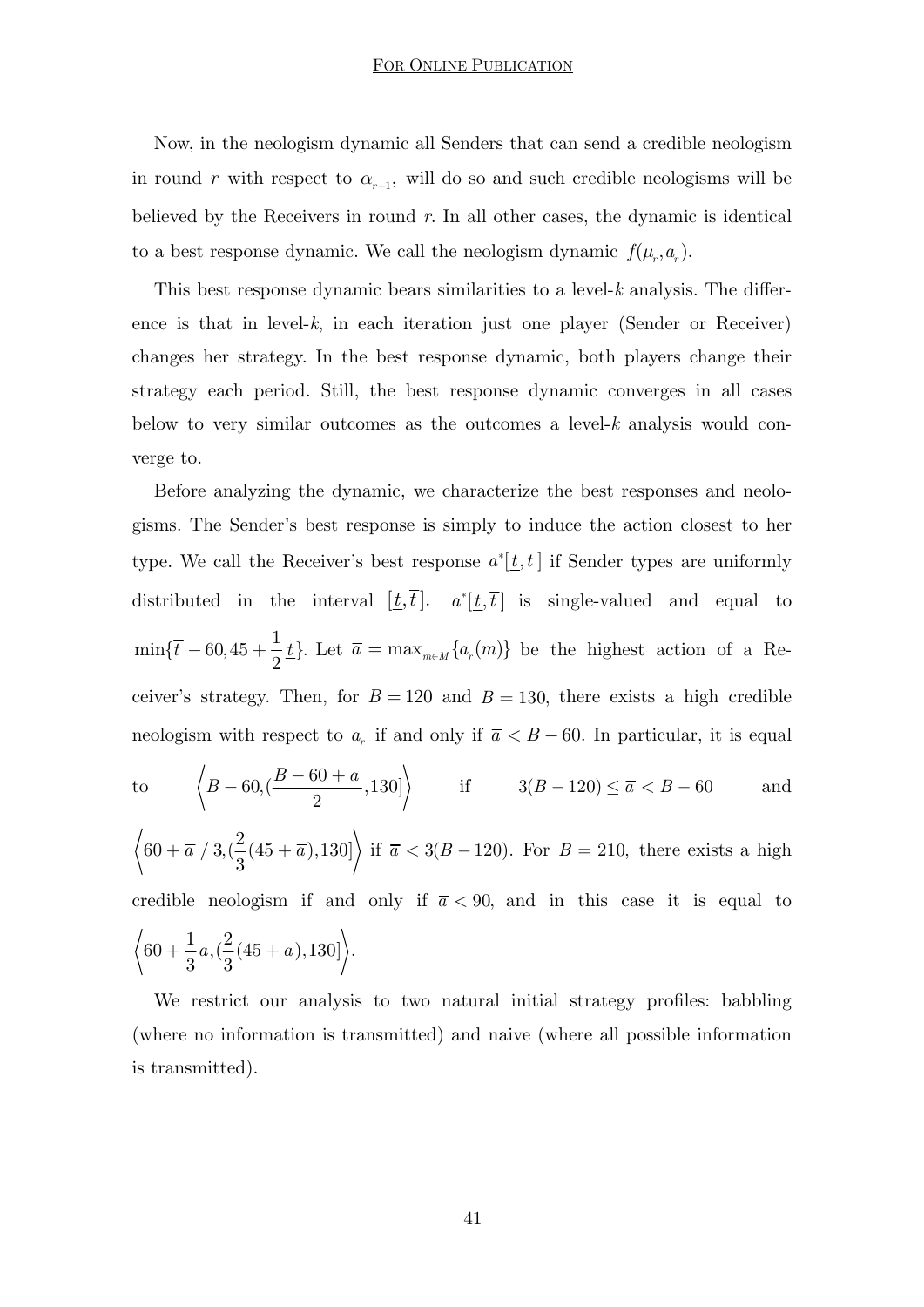For G(120), G(130) and G(210), we (i) give the attractor,<sup>29</sup> (ii) show that both the babbling and naive initial profiles lie in its basis of attraction and (iii) calculate the average prediction error of the pooling and separating equilibria for the attractor.

#### *G(120)*

-

For  $B = 120$ , it is easy to check that the equilibrium profile is a steady state of the neologism dynamic:  $m_r(t) = m^1$  for  $t \in [0,30]$  and  $m_r(t) = m^2 \neq m^1$  for  $t \in [30,120]$ , and  $a_r(m^1) = 0$  and  $a_r(m^2) = 60$ . It is a steady state of the best response dynamic and no neologism relative to  $a<sub>r</sub>$  exists.

If we start with a babbling profile in period 1, the neologism dynamic proceeds as follows:

| Strategy Sender period 1 (Babbling)                                 | Strategy Receiver period 1 (Babbling)  |
|---------------------------------------------------------------------|----------------------------------------|
| $m_1(t) \sim U[0,120]$ if $t \in [0,120]$                           | $a_1(m) = 45$ for all $m \in [0, 120]$ |
| where all Senders randomize uniformly over the interval $[1,120]$ . |                                        |

| Strategy Sender period 2 (Babbling)                             | Strategy Receiver period 2 (Babbling) |  |
|-----------------------------------------------------------------|---------------------------------------|--|
| $m_2(t) = n^1$ if $t \in [0, 45 / 2)$                           | $a_n(m) = 0$ if $m = n^1$             |  |
| $m_2(t) \sim U[0,120]$ if $0 < t_6^1 = 10 < 15$                 | $a_n(m) = 45$ if $m \in [0, 120]$     |  |
| $m_{2}(t) = n^{2}$ if $t \in (105 / 2, 120]$                    | $a_n(m) = 60$ if $m = n^2$            |  |
| where $n^1 = (0, (0, 45 / 2))$ and $n^2 = (60, (105 / 2, 120))$ |                                       |  |

| Strategy Sender period 3 (Babbling)                       | Strategy Receiver period 3 (Babbling)                        |
|-----------------------------------------------------------|--------------------------------------------------------------|
| $m_{\alpha}(t) = n^1$ if $t \in [0, 45 / 2)$              | $\frac{285}{7} \simeq 40.7$ if $m \in [0, 120] \cup \{n^1\}$ |
| $m_{\alpha}(t) \sim U[0,120]$ if $t \in [45 / 2,105 / 2]$ | $a_3(m) = 60$ if $m = n^2$                                   |
| $m_3(t) = n^2$ if $t \in [105 / 2, 120]$ .                |                                                              |

<sup>&</sup>lt;sup>29</sup> An attractor is roughly speaking a set in the phase-space the neighborhood of which the dynamic evolves to after sufficient time. This can be, for instance, a steady state or a higher ncycle.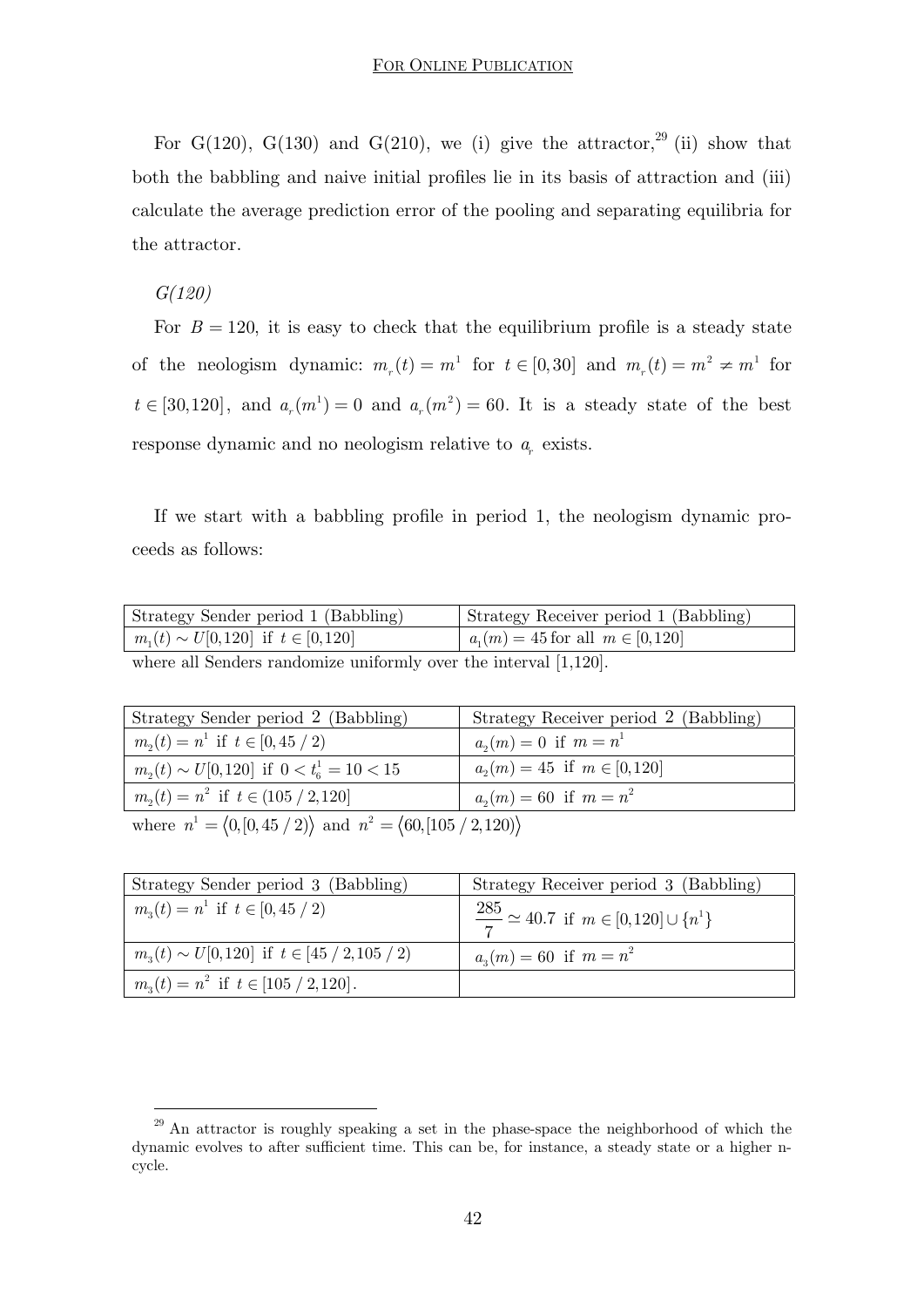| Strategy Sender period 4 (Babbling)                       | Strategy Receiver period 4 (Babbling)            |
|-----------------------------------------------------------|--------------------------------------------------|
| $m_{\mu}(t) \sim U[0,120] \cup \{n^1\}$ if $t \in [0,30)$ | $a_{\mu}(m) = 0$ if $m \in [0,120] \cup \{n^1\}$ |
| $m_4(t) = n^2$ if $t \in [30, 120]$                       | $a_4(m) = 60$ if $m = n^2$                       |

Hence, from period 4, the dynamic is and stays in the separating equilibrium.

If we start with a naive profile in period 1, the neologism dynamic proceeds as follows:

| Strategy Sender period 1 (Naive) | Strategy Receiver period 1 (Naive)     |
|----------------------------------|----------------------------------------|
| $m_1(t) = t$ if $t \in [0, 120]$ | $a_n(m) = 0$ if $m \in [0, 60]$        |
|                                  | $a_1(m) = m - 60$ if $m \in [60, 120]$ |

where all Senders randomize uniformly over the interval [1,120]

| Strategy Sender period 2 (Naive)     | Strategy Receiver period 2 (Naive)          |
|--------------------------------------|---------------------------------------------|
| $m_{2}(t) \sim U[0, 60]$ if $t = 0$  | $a_n(m) = 0$ for all $m \in [0, 60]$        |
| $m_2(t) = t + 60$ if $t \in (0, 60)$ | $a_2(m) = m - 60$ for all $m \in [60, 120]$ |
| $m_2(t) = 120$ if $t \in [60, 120]$  |                                             |

| [Strategy Sender period 3 (Naive)          | Strategy Receiver period 3 (Naive) |
|--------------------------------------------|------------------------------------|
| $m_3(t) \sim U[0, 60]$ if $t = 0$          | $a_n(m) = 0$ if $m \in [0,120)$    |
| $m_{1}(t) = t + 60$ if $t \in [0, 60)$     | $a_n(m) = 60$ if $m = 120$         |
| $m_{\alpha}(t) = 120$ if $t \in [60, 120]$ |                                    |

| Strategy Sender period 4 (Naive)             | Strategy Receiver period 4 (Naive)   |
|----------------------------------------------|--------------------------------------|
| $m_{\mu}(t) \sim U[0,120)$ if $t \in [0,30)$ | $a_{\mu}(m) = 0$ if $m \in [0, 120)$ |
| $m_{\mu}(t) = 120$ if $t \in [30, 120]$      | $a_{\mu}(m) = 60$ if $m = 120$       |

Hence, from period 4, the dynamic is and stays in the separating equilibrium.

Now we turn to the prediction error. Let the equilibrium profile be  $\sigma^e$  and the attracting profile  $\sigma^a$ . Then, the average (or expected) prediction error of an equilibrium for the attracting profile is  $E[|a^e(m^e(t)) - a^a(m^a(t))|]$ . The average prediction error of the separating equilibrium is obviously 0. The prediction error of the pooling equilibrium is  $\frac{1}{100} \int_0^{30} |45-0| dt + \int_0^{120} dt$  $\frac{1}{120}\left(\int_0^{30}\left|45-0\right|dt+\int_{30}^{120}\left|45-60\right|dt\right)=45/2.$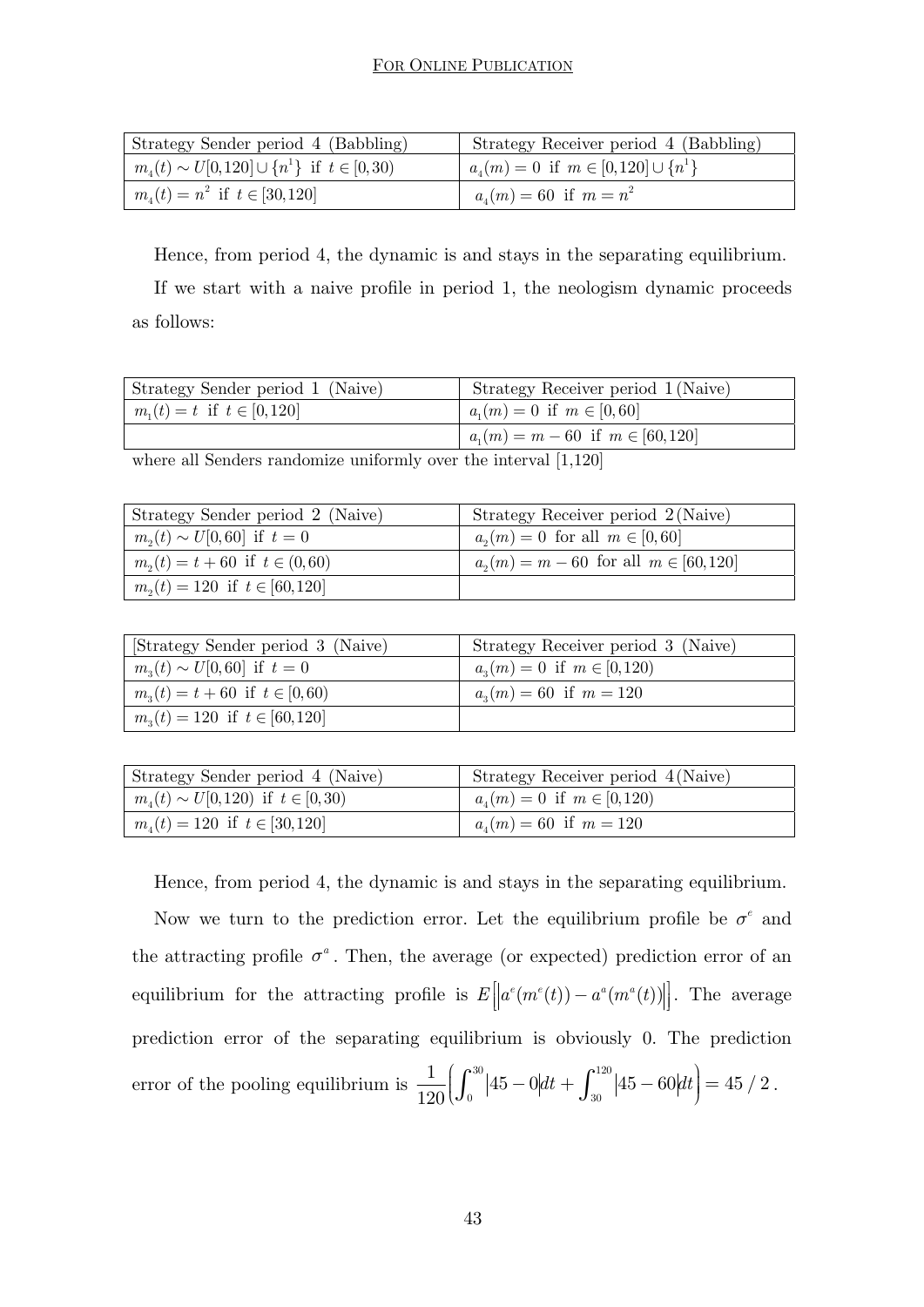*G(130)* 

For  $B = 130$ , consider the following state  $r'$ :

| Strategy Sender period $r'$              | Strategy Receiver period $r'$          |
|------------------------------------------|----------------------------------------|
| $m_{s}(t) = m^{1}$ if $t \in [0, t^{1})$ | $a_{n}(m) = 0$ if $m \in \{m^1, m^2\}$ |
| $m_{u}(t) = m^2$ if $t \in [t^1, t^2)$   | $a_{n'}(m) = a^1$ if $m = m^3$         |
| $m_{s}(t) = m^3$ if $t \in [t^2, 130]$   |                                        |

with the restriction that  $0 \le t^1 < t^2 < 50$  and  $50 < a1 < 70$ .  $m^1, m^2, m^3$  can be any three messages.

Then, by straightforwardly applying the neologism dynamic, we get the following for rounds  $r' + 1, r' + 2, r' + 3$  and  $r' + 4$ 

| Strategy Sender period $r' + 1$                        | Strategy Receiver period $r' + 1$         |
|--------------------------------------------------------|-------------------------------------------|
| $m_{r'+1}(t) \sim U{m^1,m^2}$ if $t \in [0,a^1/2)$     | $a_{r'+1}(m) = 0$ if $m \in \{m^1, m^2\}$ |
| $m_{r'+1}(t) = m^3$ if $t \in [a^1 / 2, 35 + a^1 / 2]$ | $a_{n+1}(m) = 45 + t^2 / 4$ if $m = m^3$  |
| $m_{r'+1}(t) = n^1$ if $t \in (35 + a^1 / 2, 130]$     | $a_{r'+1}(m) = 70$ if $m = n^1$           |

where  $n^1$  is the credible neologism  $\langle 70, (35 + a^1 / 2, 130] \rangle$ . Furthermore, a Sender in  $[0, a^1 / 2)$ , will randomize uniformly over  $m^1$  and  $m^2$ .

| Strategy Sender period $r + 2$                          | Strategy Receiver period $r' + 2$            |
|---------------------------------------------------------|----------------------------------------------|
| $m_{r'+2}(t) \sim U{m^1,m^2}$                           | if $a_{r'+1}(m) = 0$ if $m \in \{m^1, m^2\}$ |
| $t\in[0,45/2+t^2/4)$                                    |                                              |
| $m_{r'+2}(t) = m^3$                                     | if $a_{r'+1}(m) = a^1 / 2 - 25$ if $m = m^3$ |
| $t \in [45 / 2 + t^2 / 4, 115 / 2 + t^2 / 4)$           |                                              |
| $m_{r'+2}(t) = n^1$ if $t \in [115 / 2 + t^2 / 4, 130]$ | $a_{r'+1}(m) = 70$ if $m = n^1$              |

Hence, if player type is in  $[0, a^1 / 2)$ , then she will randomize uniformly over  $m<sup>1</sup>$  and  $m<sup>2</sup>$ .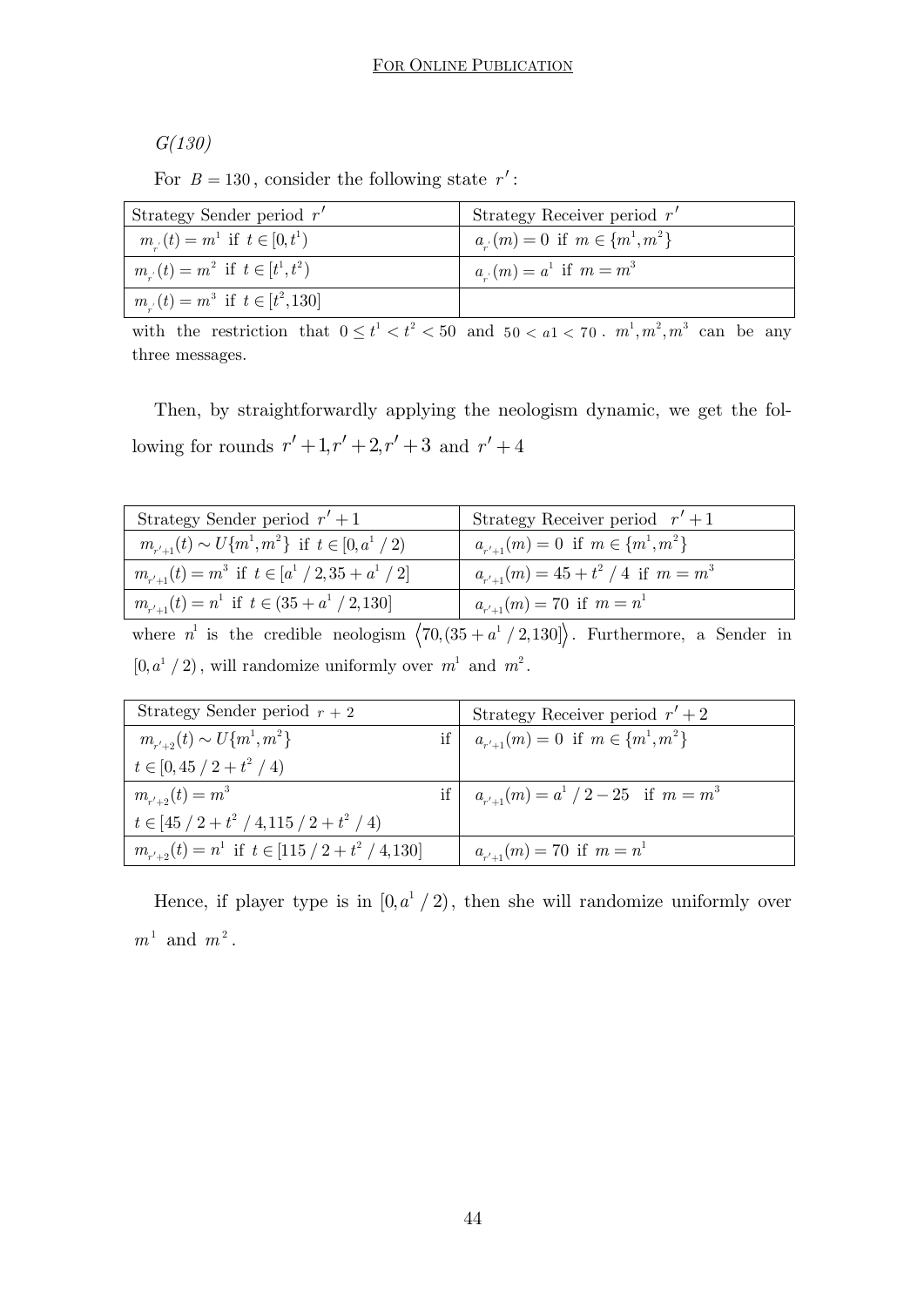| Strategy Sender period $r' + 3$                        | Strategy Receiver period $r' + 3$               |
|--------------------------------------------------------|-------------------------------------------------|
| $m_{r'+3}(t) \sim U{m^1,m^2}$                          | if $a_{r'+3}(m) = 0$ if $m \in \{m^1, m^2\}$    |
| $t \in [0, a^1 / 4 - 25 / 2)$                          |                                                 |
| $m_{r'+3}(t) = m^3$                                    | if $a_{r'+3}(m) = t^2 / 4 - 5 / 2$ if $m = m^3$ |
| $t\in[a^1/4-25/2,a^1/4+45/2)$                          |                                                 |
| $m_{r'+3}(t) = n^1$ if $t \in [a^1 / 4 + 45 / 2, 130]$ | $a_{r'+3}(m) = 70$ if $m = n^1$                 |

| Strategy Sender period $r' + 4$                           | Strategy Receiver period $r' + 4$                 |
|-----------------------------------------------------------|---------------------------------------------------|
| $m_{r'+4}(t) \sim U{m^1,m^2}$                             | if $a_{m+4}(m) = 0$ if $m \in \{m^1, m^2, m^3\}$  |
| $t \in [0, t^2 / 8 - 5 / 4)$                              |                                                   |
| $m_{r'+4}(t) = m^3$                                       | if $a_{r'+4}(m) = a^1 / 8 + 225 / 4$ if $m = n^1$ |
| $t \in [t^2 / 8 - 5 / 4, t^2 / 8 + 135 / 4)$              |                                                   |
| $m_{r'} + 4(t) = n^1$ if $t \in [t^2 / 8 + 135 / 4, 130]$ |                                                   |

Hence, starting at period  $r'$  ,we can characterize  $f^4$  by  $a_{p+1}^1 = a_p^1 / 8 + 225 / 4$ ,  $t_p^1$ ,  $t_{p+1}^1 = t_p^2 / 8 - 5 / 4$  and  $t_{p+1}^2 = 135 / 4 + t_{p+1}^2 / 8$  (as long as  $0 \le t_p^1 < t_p^2 < 50$  and  $50 < a_p^1 < 70$ .

 $a_p^1 = 450 / 7, t_p^2 = 270 / 7$  and  $t_p^1 = 25 / 7$  is a steady state and attractor to which the dynamic converges monotonically. Hence, if in some period the strategy profile meets the conditions in  $r'$ , then  $f$  converges to the 4-cycle characterized by above values.

We proceed to give the first periods of the neologism dynamic for the babbling and naive initial conditions. We end as soon as the dynamic meets the sufficient conditions for their respective attractors specified above.

If we start with a babbling profile in period 1, the neologism dynamic proceeds as follows:

| Strategy Sender period 1 (Babbling)         | Strategy Receiver period 1 (Babbling)  |
|---------------------------------------------|----------------------------------------|
| $m_1(t) \sim U[0, 130]$ if $t \in [0, 130]$ | $a_1(m) = 45$ for all $m \in [0, 130]$ |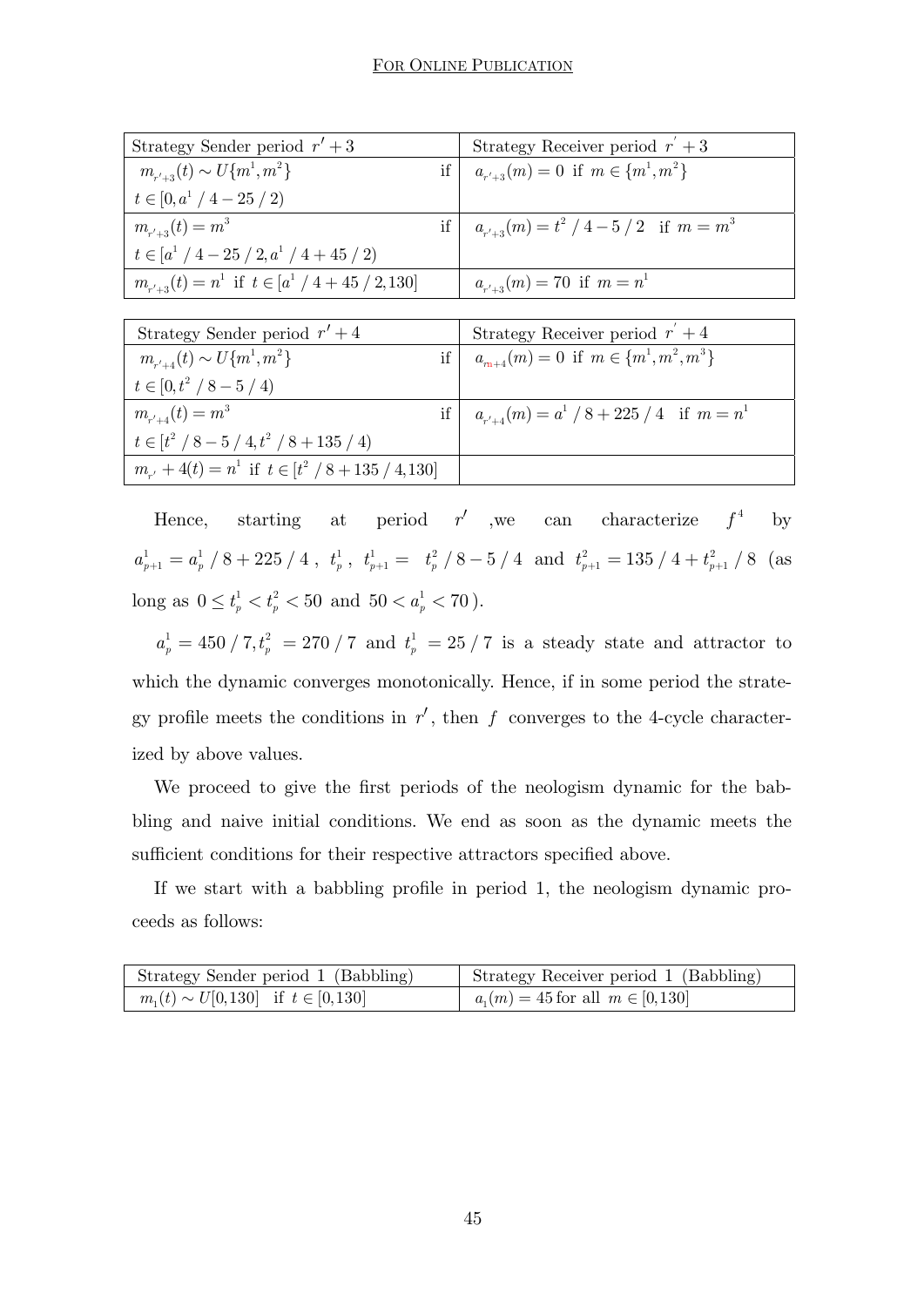| Strategy Sender period 2 (Babbling)                                                           | Strategy Receiver period 2 (Babbling) |
|-----------------------------------------------------------------------------------------------|---------------------------------------|
| $m_2(t) = n^1$ if $t \in [0, 45 / 2)$                                                         | $a_n(m) = 0$ if $m = n^1$             |
| $m_2(t) \sim U[0,130]$ if $t \in [45 / 2, 115 / 2]$                                           | $a_2(m) = 45$ if $m \in [0, 130]$     |
| $m_2(t) = n^2$ if $t \in (115 / 2, 130]$                                                      | $a_n(m) = 70$ if $m = n^2$            |
| where $n^1 = \langle 0, [0, 45 / 2) \rangle$ and $n^2 = \langle 70, (115 / 2, 130) \rangle$ . |                                       |

| Strategy Sender period 3 (Babbling)                   | Strategy Receiver period 3 (Babbling)        |
|-------------------------------------------------------|----------------------------------------------|
| $m_{\alpha}(t) = n^1$ if $t \in [0, 45 / 2)$          | $a_n(m) = 0$ if $m \in [0,130] \cup \{n^1\}$ |
| $m_{3}(t) \sim U[0,130]$ if $t \in [45 / 2, 115 / 2]$ | $a_n(m) = 70$ if $m = n^2$                   |
| $m_{\alpha}(t) = n^2$ if $t \in [115 / 2, 130]$       |                                              |

| Strategy Sender period 4 (Babbling)               | Strategy Receiver period 4 (Babbling)     |
|---------------------------------------------------|-------------------------------------------|
| $m_4(t) \sim U[0,130] \cup n^1$ if $t \in [0,35)$ | $a_4(m) = 0$ if $m \in [0, 130] \cup n^1$ |
| $m_{\nu}(t) = n^2$ if $t \in [35, 130]$           | $a_{\mu}(m) = 70$ if $m = n^2$            |

| Strategy Sender period 5 (Babbling)               | Strategy Receiver period 5 (Babbling)              |
|---------------------------------------------------|----------------------------------------------------|
| $m_5(t) \sim U[0,130] \cup n^1$ if $t \in [0,35)$ | $a_{5}(m) = 0$ if $m \in [0,130] \text{cupp}^{-1}$ |
| $m_{5}(t) = n^{2}$ if $t \in [35, 130]$           | $a_{5}(m) = 125 / 2$ if $m = n^{2}$                |

| Strategy Sender period 6 (Babbling)                               | Strategy Receiver period 6 (Babbling)              |
|-------------------------------------------------------------------|----------------------------------------------------|
| $m_{\epsilon}(t) \sim U[0,130] \cup \{n^1\}$ if $t \in [0,125/4)$ | $a_{6}(m) = 0$ if $m \in [0, 130] \cup \{n^{1}\}\$ |
| $m_e(t) = n^2$ if $t \in (125 / 4, 265 / 4]$                      | $a_{\rm s}(m) = 125 / 2$ if $m = n^2$              |
| $m_{\epsilon}(t) = n^3$ if $t \in (265 / 4, 130]$                 | $a_{\epsilon}(m) = 70$ if $m = n^3$                |
| $1 \t3 \t/70 \t(205 \t1430)$                                      |                                                    |

where  $n^3 = \langle 70, (265 / 4, 130) \rangle$ .

| Strategy Sender period 7 (Babbling)                      | Strategy Receiver period 7 (Babbling)         |
|----------------------------------------------------------|-----------------------------------------------|
| $m_7(t) \sim U[0,130] \cup \{n^1\}$ if $t \in [0,125/4)$ | $a_7(m) = 0$ if $m \in [0, 130] \cup \{n^1\}$ |
| $m_{\tau}(t) = n^2$ if $t \in [125 / 4, 265 / 4)$        | $a_7(m) = 25 / 4$ if $m = n^2$                |
| $m_{\tau}(t) = n^3$ if $t \in [265 / 4, 130]$            | $a_{7}(m) = 70$ if $m = n^{3}$                |

| Strategy Sender period 8 (Babbling)                     | Strategy Receiver period 8 (Babbling)                     |
|---------------------------------------------------------|-----------------------------------------------------------|
| $m_s(t) \sim U[0,130] \cup \{n^1\}$ if $t \in [0,25/8)$ | $a_{s}(m) = 0$ if $m \in [0, 130] \cup \{n^{1}, n^{2}\}\$ |
| $m_s(t) = n^2$ if $t \in [25 / 8, 305 / 8]$             | $a_s(m) = 25/4$ if $m = n^2$                              |
| $m_s(t) = n^3$ if $t \in [305 / 8, 130]$                | $a_s(m) = 70$ if $m = n^3$                                |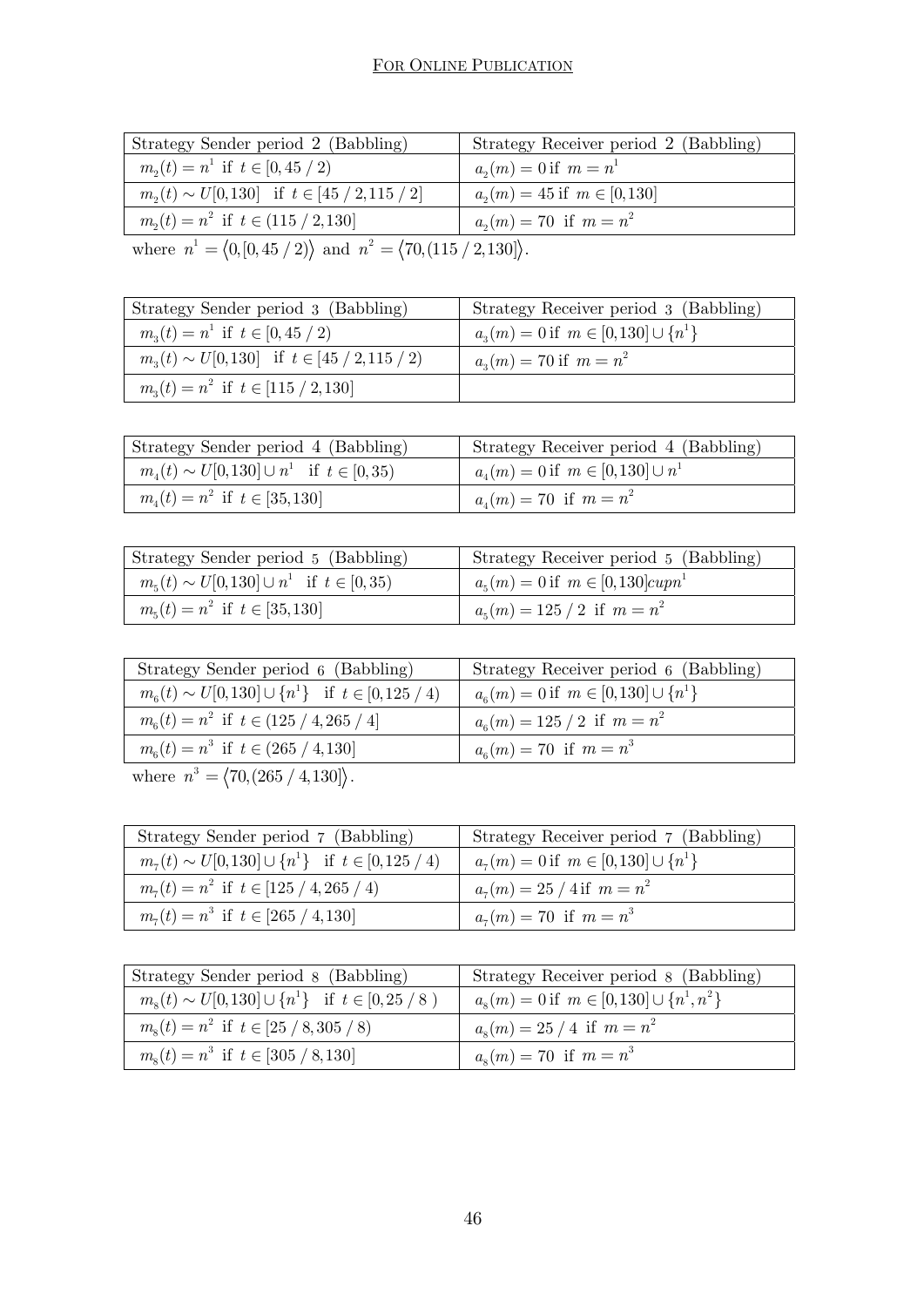| Strategy Sender period 9 (Babbling)                | Strategy Receiver period 9 (Babbling)                    |
|----------------------------------------------------|----------------------------------------------------------|
| $m_{\rm o}(t) \sim U[0,130] \cup \{n^1,n^2\}$      | $a_{\rm q}(m) = 0$ if $m \in [0, 130] \cup \{n^1, n^2\}$ |
| $t \in [0, 25 / 8)$                                |                                                          |
| $m_{\rm o}(t) = n^2$ if $t \in [25 / 8, 585 / 16]$ | $a_{\rm q}(m) = 1025 / 16$ if $m = n^3$                  |
| $m_{\rm o}(t) = n^3$ if $t \in [585 / 16, 130]$    |                                                          |

| Strategy Sender period 10 (Babbling)                 |    | Strategy Receiver period 10 (Babbling)                |
|------------------------------------------------------|----|-------------------------------------------------------|
| $m_{10}(t) \sim U[0,130] \cup \{n^1,n^2\}$           | if | $a_{10}(m) = 0$ if $m \in [0, 130] \cup \{n^1, n^2\}$ |
| $t \in [0, 1025 / 32)$                               |    |                                                       |
| $m_{10}(t) = n^3$ if $t \in [1025 / 32, 2145 / 32]$  |    | $a_{10}(m) = 125 / 2$ if $m = n^3$                    |
| $m_{10}(t) = n^4$ if $t \in (2145 / 32, 130]$        |    | $a_{10}(m) = 70$ if $m = n^4$                         |
| where $n^4 = \langle 70, (2145 / 32, 130) \rangle$ . |    |                                                       |

| Strategy Sender period 11 (Babbling)            | Strategy Receiver period 11 (Babbling)                |
|-------------------------------------------------|-------------------------------------------------------|
| $m_{11}(t) \sim U[0,130] \cup \{n^1,n^2\}$      | $a_{11}(m) = 0$ if $m \in [0, 130] \cup \{n^1, n^2\}$ |
| $t \in [0, 125 / 4)$                            |                                                       |
| $m_{11}(t) = n^3$ if $t \in [125 / 4, 265 / 4]$ | $a_{11}(m) = 225 / 32$ if $m = n^3$                   |
| $m_{11}(t) = n^4$ if $t \in [265 / 4, 130]$     | $a_{11}(m) = 70$ if $m = n^4$                         |

| Strategy Sender period 12 (Babbling)               | Strategy Receiver period 12 (Babbling)                |
|----------------------------------------------------|-------------------------------------------------------|
| $m_{12}(t) \sim U[0,130] \cup \{n^1,n^2\}$         | $a_{12}(m) = 0$ if $m \in [0, 130] \cup \{n^1, n^2\}$ |
| $t \in [0, 225 / 64)$                              |                                                       |
| $m_{12}(t) = n^3$ if $t \in [225 / 64, 2465 / 64)$ | $a_{12}(m) = 25 / 4$ if $m = n^3$                     |
| $m_{12}(t) = n^4$ if $t \in [2465 / 64, 130]$      | $a_{12}(m) = 70$ if $m = n^4$                         |

| Strategy Sender period 13 (Babbling)           | Strategy Receiver period 13 (Babbling)                     |
|------------------------------------------------|------------------------------------------------------------|
| $m_{13}(t) \sim U[0,130] \cup \{n^1,n^2\}$     | $a_{13}(m) = 0$ if $m \in [0, 130] \cup \{n^1, n^2, n^3\}$ |
| $t \in [0, 25 / 8)$                            |                                                            |
| $m_{13}(t) = n^3$ if $t \in [25 / 8, 305 / 8]$ | $a_{13}(m) = 8225 / 128$ if $m = n^4$                      |
| $m_{13}(t) = n^4$ if $t \in [305/8, 130]$      |                                                            |

Now,  $t_{13}^1 = 25 / 8 < t_{13}^2 = 305 / 8 < 50$  and  $50 < a_{13}^1 = 8225 / 128 < 70$ . Hence, period 13 meets the requirements of round  $r'$  and the dynamic converges to the attracting four-cycle.

If we start with a naive profile in period 1, the neologism dynamic proceeds as follows: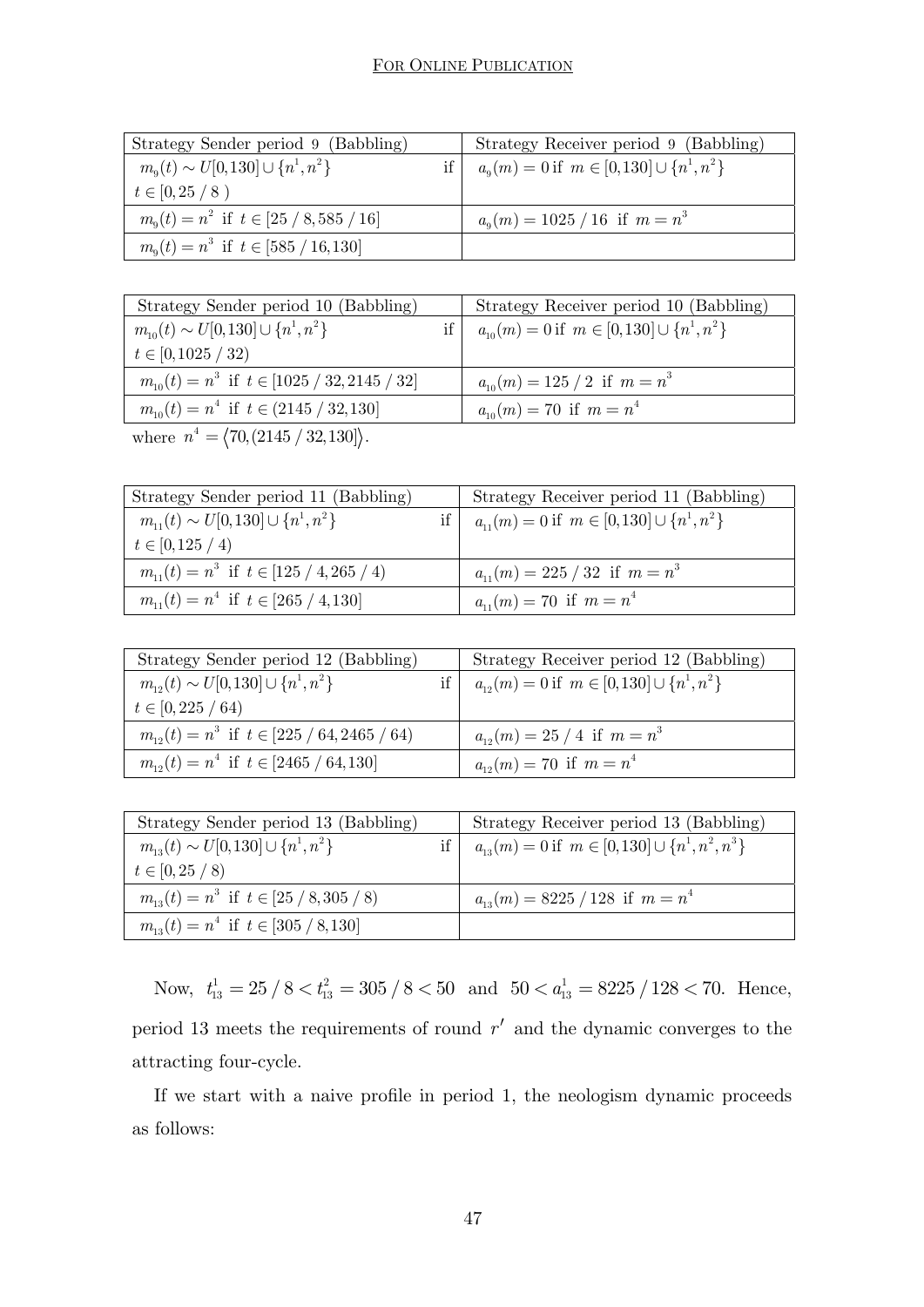| Strategy Sender period 1 (Naive) | Strategy Receiver period 1 (Naive)     |
|----------------------------------|----------------------------------------|
| $m_1(t) = t$ if $t \in [0, 130]$ | $a_n(m) = 0$ if $m \in [0, 60]$        |
|                                  | $a_1(m) = m - 60$ if $m \in [60, 130]$ |

| Strategy Sender period 2 (Naive)      | Strategy Receiver period 2 (Naive)     |
|---------------------------------------|----------------------------------------|
| $m_2(t) \sim U[0, 60]$ if $t = 0$     | $a_1(m) = 0$ if $m \in [0, 60]$        |
| $m_2(t) = t + 60$ if $t \in (0, 70)$  | $a_1(m) = m - 60$ if $m \in [60, 130]$ |
| $m_{2}(t) = 130$ if $t \in [70, 130]$ |                                        |

| Strategy Sender period 3 (Naive)       | Strategy Receiver period 3 (Naive)       |
|----------------------------------------|------------------------------------------|
| $m_{1}(t) \sim U[0, 60]$ if $t = 0$    | $a_n(m) = 0$ if $m \in [0,120)$          |
| $m_{3}(t) = t + 60$ if $t \in [0, 70)$ | $a_n(m) = m - 120$ if $m \in [120, 130)$ |
| $m_{3}(t) = 120$ if $t \in [70, 130]$  | $a_n(m) = 70$ if $m = 130$               |

| Strategy Sender period 4 (Naive)              | Strategy Receiver period 4 (Naive)           |
|-----------------------------------------------|----------------------------------------------|
| $m_{\mu}(t) \sim U[0,120]$ if $t=0$           | $a_{\mu}(m) = 0$ if $m \in [0,120)$          |
| $m_{\lambda}(t) = t + 120$ if $t \in [0, 10)$ | $a_{\mu}(m) = m - 120$ if $m \in [120, 130)$ |
| $m_4(t) = 130 - \epsilon$ if $t \in [10, 40)$ | $a_{\ell}(m) = 70$ if $m = 130$              |
| $m_{\mu}(t) = 130$ if $t \in [40, 130]$       |                                              |

| Strategy Sender period 5 (Naive)                | Strategy Receiver period 5 (Naive) |
|-------------------------------------------------|------------------------------------|
| $m_{5}(t) \sim U[0,120]$ if $t=0$               | $a_{5}(m) = 0$ if $m \in [0,130)$  |
| $m_{5}(t) = t + 120$ if $t \in [0,10)$          | $a_{5}(m) = 65$ if $m = 130$       |
| $m_{5}(t) = 130 - \epsilon$ if $t \in [10, 40)$ |                                    |
| $m_{5}(t) = 130$ if $t \in [40, 130]$           |                                    |

| Strategy Sender period 6 (Naive)                  | Strategy Receiver period 6 (Naive)        |
|---------------------------------------------------|-------------------------------------------|
| $m_{\rm s}(t) \sim U[0,130)$ if $t \in [0,65/2)$  | $a_{\epsilon}(m) = 0$ if $m \in [0, 130)$ |
| $m_{\rm s}(t) = 130$ if $t \in [65 / 2, 135 / 2]$ | $a_{\rm s}(m) = 65$ if $m = 130$          |
| $m_{6}(t) = n_{1}$ if $t \in (135 / 2, 130]$      | $a_{6}(m) = 70$ if $m = n_{1}$            |
|                                                   |                                           |

where  $n_1 = \langle 70, (135 / 2, 130) \rangle$ .

| Strategy Sender period 7 (Naive)                 | Strategy Receiver period 7 (Naive)    |
|--------------------------------------------------|---------------------------------------|
| $m_{\tau}(t) \sim U[0,130)$ if $t \in [0,65/2)$  | $a_{\tau}(m) = 0$ if $m \in [0, 130)$ |
| $m_{\tau}(t) = 130$ if $t \in [65 / 2, 135 / 2]$ | $a_{7}(m) = 15/2$ if $m = 130$        |
| $m_{7}(t) = n_{1}$ if $t \in (135 / 2, 130]$     | $a_7(m) = 70$ if $m = n_1$            |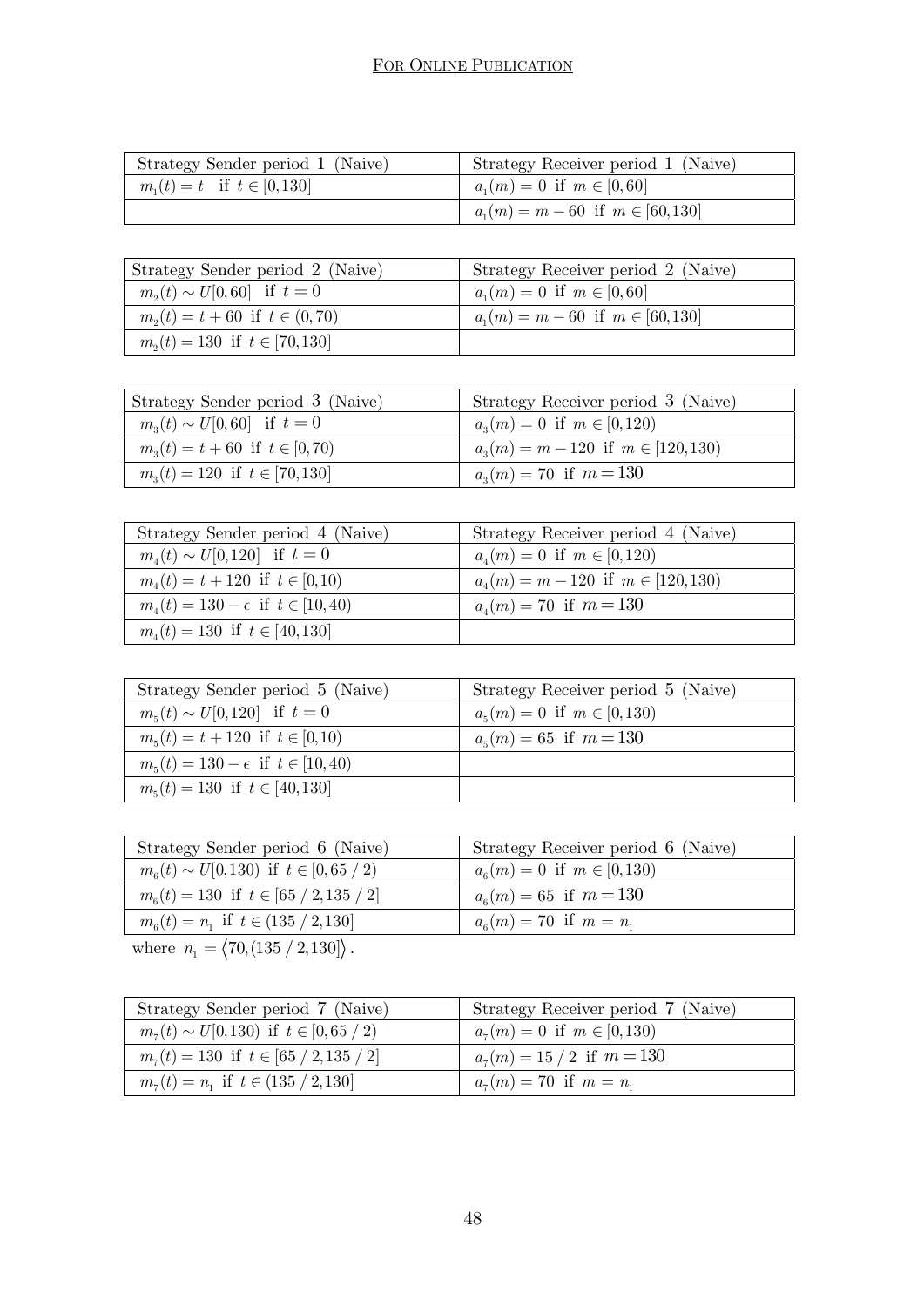| Strategy Sender period 8 (Naive)                     | Strategy Receiver period 8 (Naive) |
|------------------------------------------------------|------------------------------------|
| $m_s(t) \sim U[0,130)$ if $t \in [0,15/4)$           | $a_s(m) = 0$ if $m \in [0, 130)$   |
| $m_s(t) = 130$ if $t \in [15 / 4, 155 / 4]$          | $a_s(m) = 15 / 2$ if $m = 130$     |
| $m_{\rm s}(t) = n_{\rm i}$ if $t \in (155 / 4, 130]$ | $a_{s}(m) = 70$ if $m = n_{1}$     |

| Strategy Sender period 9 (Naive)                  | Strategy Receiver period 9 (Naive)  |
|---------------------------------------------------|-------------------------------------|
| $m_{\rm o}(t) \sim U[0,130)$ if $t \in [0,15/4)$  | $a_{0}(m) = 0$ if $m \in [0,130]$   |
| $m_{\rm o}(t) = 130$ if $t \in [15 / 4, 155 / 4]$ | $a_{0}(m) = 515 / 8$ if $m = n_{1}$ |
| $m_{\rm o}(t) = n_1$ if $t \in (155 / 4, 130]$    |                                     |

Now,  $t_9^1 = 15 / 4 < t_9^2 = 155 / 4 < 50$  and  $50 < a_9^1 = 515 / 8 < 70$ . Hence, period 9 meets the requirements of round  $r'$  and the dynamic converges to the attracting four-cycle.

Finally, we turn to the prediction errors for the attracting four-cycle. First the pooling equilibrium. In the same way as above, it can be straightforwardly calculated that prediction error of the pooling equilibrium in periods  $r'$ ,  $r' + 1$ ,  $r' + 2$  and  $r' + 3$  is respectively equal to  $\frac{17145}{637}, \frac{2585}{91}, \frac{304}{91}$  and  $\frac{2640}{91}$ . Hence, the average prediction error of the pooling equilibrium over the four cycle is  $\frac{18750}{1825} \simeq 29.4.$ 637  $\simeq$  29.4. The prediction error of the separating equilibrium in periods  $r'$ ,  $r' + 1$ ,  $r' + 2$  and  $r' + 3$  is respectively equal to  $\frac{4440}{637}, \frac{635}{91}, \frac{1825}{91}$  and  $\frac{7625}{91}$ . Hence, the average prediction error of the separating equilibrium over the four cycle is  $\frac{29285}{2540} \simeq 11.5$ 2548  $\simeq$  11.5.

*G(210)* 

We continue with  $B = 210$ . Consider the following state  $r'$ :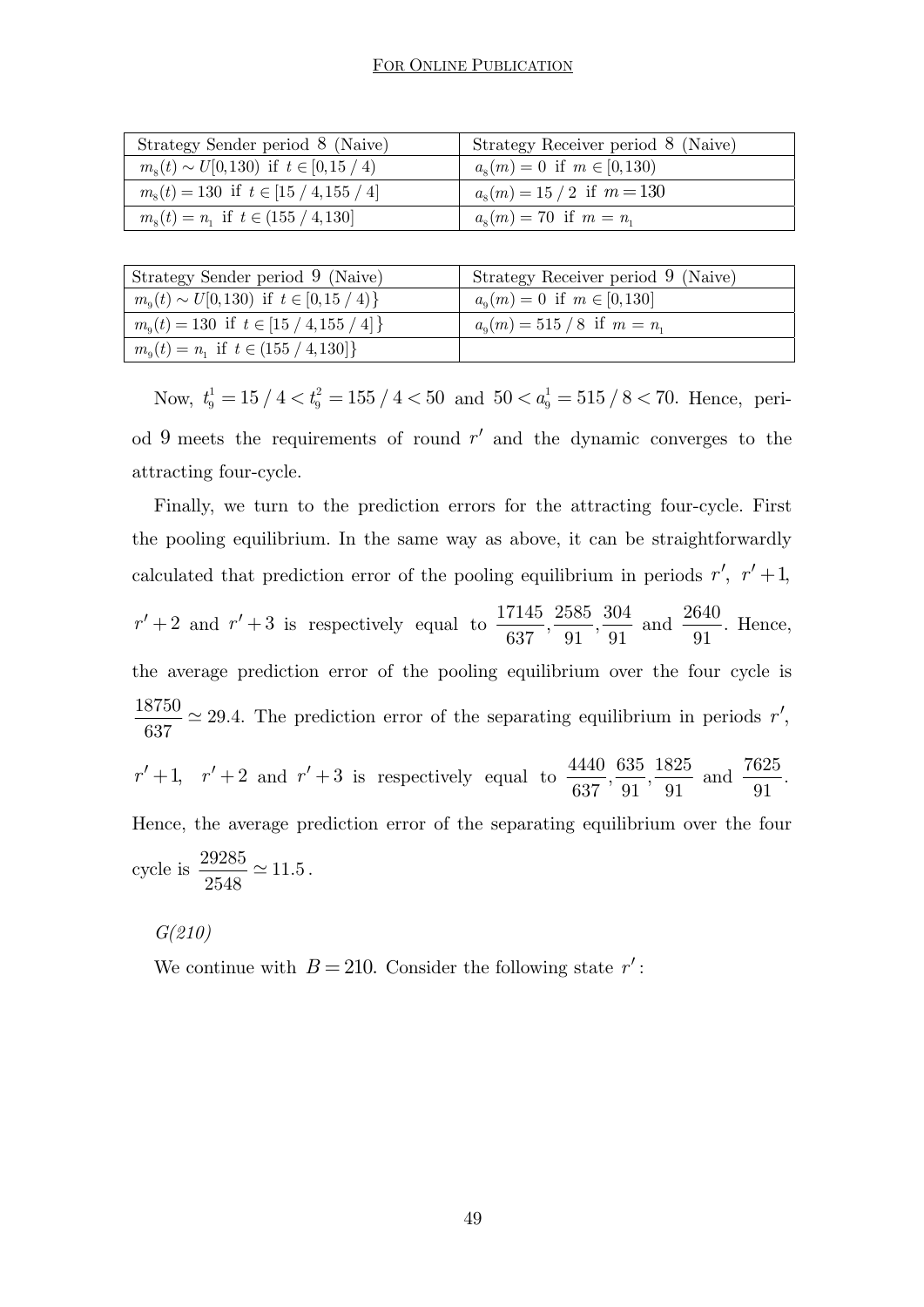| Strategy Sender period $r'$                                                                     | Strategy Receiver period $r'$                                                         |
|-------------------------------------------------------------------------------------------------|---------------------------------------------------------------------------------------|
| $m_{n'}(t) = m^1$ if $t \in [0, t^1)$                                                           | $a_{n'}(m) = 0$ if $m \in \{m^1, m^2\}$                                               |
| $m_{n'}(t) = m^2$ if $t \in [t^1, t^2)$                                                         | $a_{n'}(m) = a^1$ if $m = m^3$                                                        |
| $m_{r}(t) = m^3$ if $t \in [t^2, t^3)$                                                          | $a_{n'}(m) = a^2$ if $m = m^4$                                                        |
| $m_{n'}(t) = m^4$ if $t \in [t^3, t^4)$                                                         | $a_{n'}(m) = a^3$ if $m = m^5$                                                        |
| $m_{n'}(t) = m^5$ if $t \in [t^4, t^5]$                                                         | $a_{n'}(m) = a^4$ if $m = n^1$                                                        |
| $m_{r}(t) = n^1$ if $t \in (t^5, 210]$                                                          |                                                                                       |
|                                                                                                 | where $t^1 < t^2 < t^3 < t^4 < t^5$ with $0 < t^1 < 15$ , $t^3 < 60$ and $t^5 < 90$ ; |
| $0 < a1 < a2 < a3 < a4$ with $a2 < 30$ and $a4 < 90$ and $n1 = \langle a4, [t5, 210] \rangle$ . |                                                                                       |

Then, by straightforwardly applying the neologism dynamic, we get for round  $r' + 1$ :

| Strategy Sender period $r' + 1$                                                    |    | Strategy Receiver period $r' + 1$              |
|------------------------------------------------------------------------------------|----|------------------------------------------------|
| $m_{r'+1}(t) = m^1$ if $t \in [0, a^1 / 2)$                                        |    | $a_{r'+1}(m) = 0$ if $m \in \{m^1, m^2, m^3\}$ |
| $m_{r'+1}(t) = m^3$ if $t \in [a^1/2, (a^1 + a^2)/2)$                              |    | $a_{r'+1}(m) = t^4 - 60$ if $m = m^4$          |
| $m_{r'+1}(t) = m^4$                                                                | if | $a_{r'+1}(m) = t^5 - 60$ if $m = m^5$          |
| $t \in [(a^1 + a^2)/2,(a^2 + a^3)/2)$                                              |    |                                                |
| $m_{n'+1}(t) = m^5$                                                                | if | $a_{r'+1}(m) = 45 + t^5 / 2$ if $m = n^1$      |
| $t \in [(a^{2} + a^{3}) / 2, (a^{3} + a^{4}) / 2)$                                 |    |                                                |
| $m_{n'+1}(t) = n^1$                                                                | if | $a_{r'+1}(m) = 60 + a^4 / 3$ if $m = n^2$      |
| $t \in [(a^3 + a^4) / 2, \frac{2}{3} (45 + a^4)]$                                  |    |                                                |
| $m_{r'+1}(t) = n^2$ if $t \in (\frac{2}{3}(45 + a^4), 210]$                        |    |                                                |
| where $n^2 = \left(60 + a^4 / 3, \left(\frac{2}{3}(45 + a^4), 210\right)\right)$ . |    |                                                |

Hence, for period  $r \ge r'$  we can describe f by  $a_{r+1}^4 = 60 + a_r^4 / 3$ ,  $5 - 4(15 + 3^4)$  $t_{r+1}^5 = \frac{2}{3}(45 + a_r^4 / 3),$   $a_{r+1}^3 = 45 + t_r^5 / 2,$   $t_{r+1}^4 = \frac{1}{2}(a_r^3 + a_r^4),$   $a_{r+1}^2 = t_r^5 - 60,$  $\frac{3}{2} \left( \frac{1}{2} \right) \frac{3}{2}$  $t_{r+1}^3 = \frac{1}{2}(a_r^2 + a_r^3), \quad a_{r+1}^1 = t_r^4 - 60, \; t_{r+1}^2 = \frac{1}{2}(a_r^1 + a_r^2) \; \text{and} \; \; t_{r+1}^1 = \frac{1}{2}a_r^1$  $t_{r+1}^1 = \frac{1}{2} a_r^1$  (as long as  $a_r^1, \ldots, a_r^5$  and  $t_r^1, \ldots, t_r^5$  meet the above conditions).

Since  $a_{r+1}^4 = 60 + a_r^4 / 3$ ,  $a_r^4$  converges monotonically to 90. Consequently, it follows that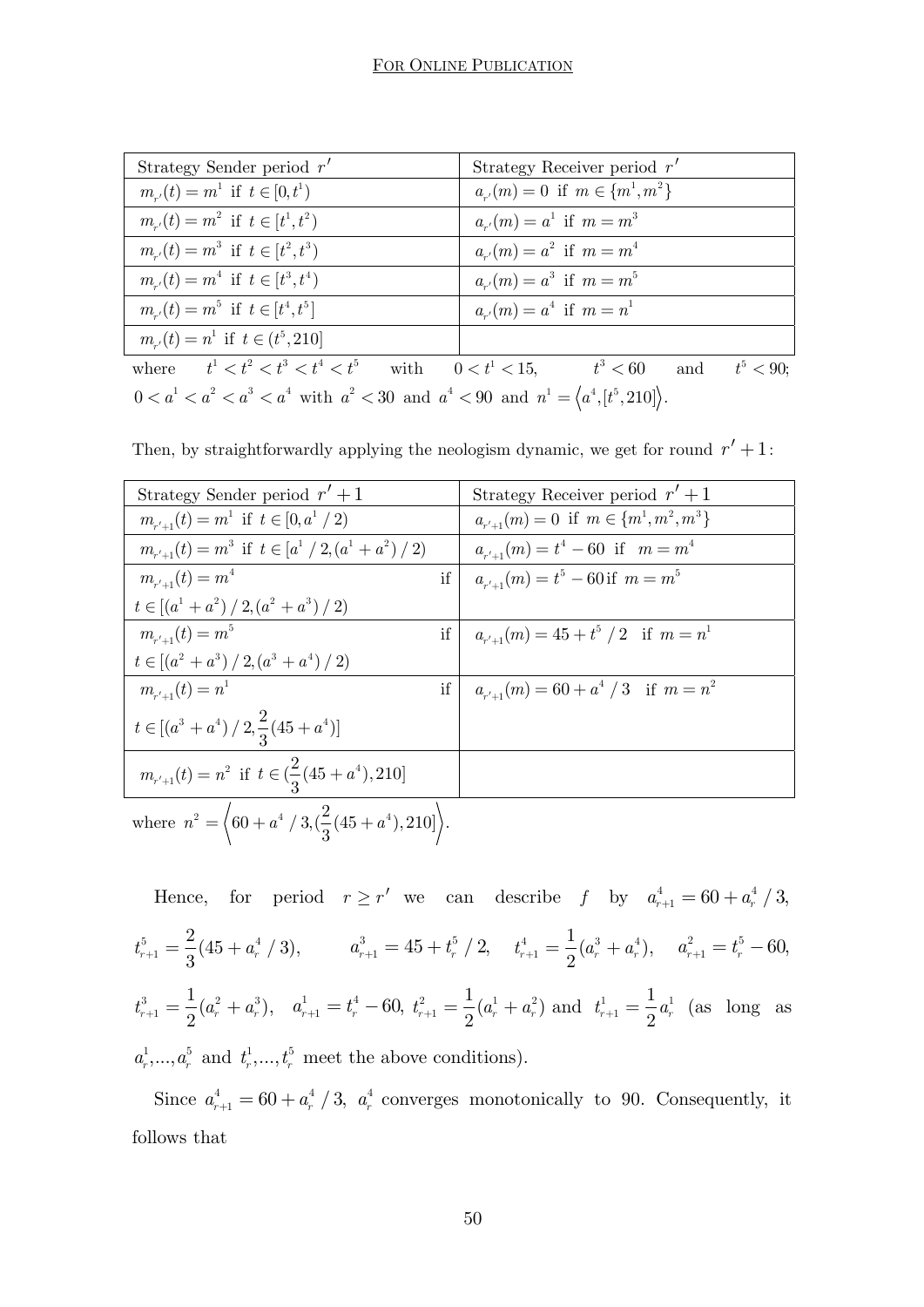$a_r^4 = 90, t_r^5 = 90, a_r^3 = 90, t_r^4 = 90, a_r^2 = 30, t_r^3 = 60, a_r^1 = 30, t_r^2 = 30$  and  $t_r^1 = 15$  is an attractor for this dynamic to which converges. (It is not a steady state, as if  $a_r^4 = 90$ , then no neologism could be made. Nonetheless, the profile is never reached and all points in its neighborhood converge to it.)

We now proceed to give the first periods of the neologism dynamic for the babbling and naive initial conditions.

If we start with a babbling profile in period 1, the neologism dynamic proceeds as follows:

| Strategy Sender period 1 (Babbling)         | Strategy Receiver period 1 (Babbling)  |
|---------------------------------------------|----------------------------------------|
| $m_1(t) \sim U[0, 210]$ if $t \in [0, 210]$ | $a_1(m) = 45$ for all $m \in [0, 210]$ |

| Strategy Sender period 2 (Babbling)                                                      | Strategy Receiver period 2 (Babbling) |
|------------------------------------------------------------------------------------------|---------------------------------------|
| $m_2(t) = n^1$ if $t \in [0, 45 / 2)$                                                    | $a_n(m) = 0$ if $m = n^1$             |
| $m_2(t) \sim U[0, 210]$ if $t \in [45 / 2, 60]$                                          | $a_2(m) = 45$ if $m \in [0, 210]$     |
| $m_2(t) = n^2$ if $t \in (60, 210]$                                                      | $a_2(m) = 75$ if $m = n^2$            |
| where $n^1 = \langle 0, [0, 45 / 2) \rangle$ and $n^2 = \langle 75, (60, 210) \rangle$ . |                                       |

| Strategy Sender period 3 (Babbling)                    | Strategy Receiver period 3 (Babbling)         |
|--------------------------------------------------------|-----------------------------------------------|
| $m_{\alpha}(t) = n^1$ if $t \in [0, 45 / 2)$           | $a_n(m) = 0$ if $m \in [0, 210] \cup \{n^1\}$ |
| $m_{\alpha}(t) \sim U[0, 210]$ if $t \in [45 / 2, 60)$ | $a_n(m) = 75$ if $m = n^2$                    |
| $m_{3}(t) = n^{2}$ if $t \in [60, 80]$                 | $a_n(m) = 85$ if $m = n^3$                    |
| $m_3(t) = n^3$ if $t \in (80, 210]$                    |                                               |
|                                                        |                                               |

where  $n^3 = \langle 85, (80, 210) \rangle$ .

| Strategy Sender period 4 (Babbling)                         | Strategy Receiver period 4 (Babbling)         |
|-------------------------------------------------------------|-----------------------------------------------|
| $m_4(t) \sim U[0, 210] \cup \{n^1\}$ if $t \in [0, 75 / 2)$ | $a_4(m) = 0$ if $m \in [0, 210] \cup \{n^1\}$ |
| $m_{\nu}(t) = n^2$ if $t \in [75 / 2, 80)$                  | $a_{\mu}(m) = 20$ if $m = n^2$                |
| $m_{\mu}(t) = n^3$ if $t \in [80, 260 / 3]$                 | $a_{\mu}(m) = 85$ if $m = n^3$                |
| $m_{\mu}(t) = n^4$ if $t \in (260 / 3, 210]$                | $a_4(m) = 265 / 3$ if $m = n^4$               |

where  $n^4 = \langle 265 / 3, (260 / 3, 210] \rangle$ .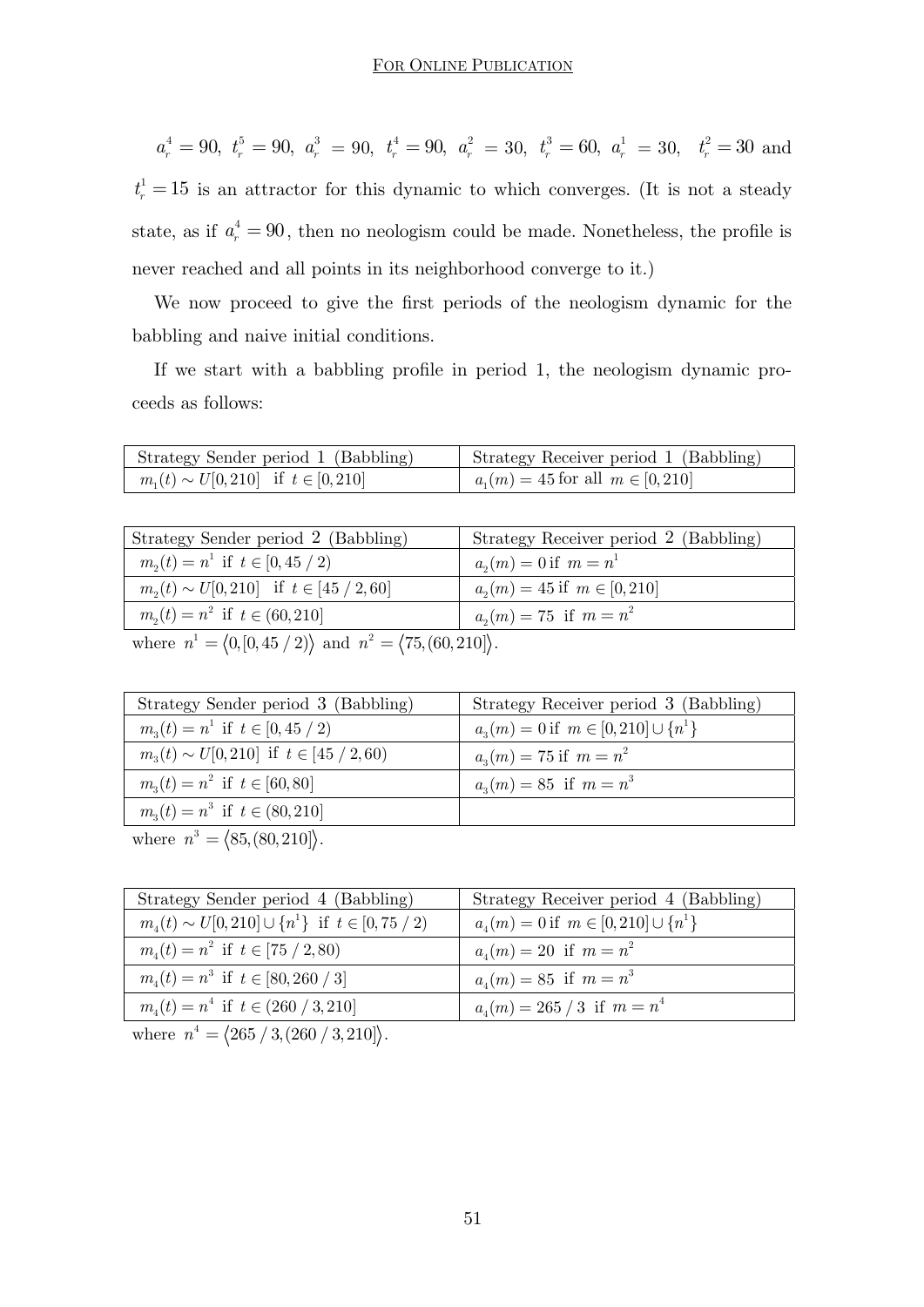| Strategy Sender period 5 (Babbling)                                                                        | Strategy Receiver period 5 (Babbling)              |
|------------------------------------------------------------------------------------------------------------|----------------------------------------------------|
| $m_5(t) \sim U[0, 210] \cup \{n^1\}$ if $t \in [0, 10)$                                                    | $a_{5}(m) = 0$ if $m \in [0, 210] \cup \{n^{1}\}\$ |
| $m_5(t) = n^2$ if $t \in [10, 105 / 2)$                                                                    | $a_{\epsilon}(m) = 20$ if $m = n^2$                |
| $m_{5}(t) = n^{3}$ if $t \in [105 / 2, 260 / 3]$                                                           | $a_5(m) = 80 / 3$ if $m = n^3$                     |
| $m_5(t) = n^4$ if $t \in [260 / 3,800 / 9]$                                                                | $a_5(m) = 265 / 3$ if $m = n^4$                    |
| $m_{5}(t) = n^{5}$ if $t \in (800 / 9, 210]$                                                               | $a_{5}(m) = 805 / 9$ if $m = n^{5}$                |
| $\frac{5}{2}$ $\frac{5}{2}$ $\frac{1004}{2}$ $\frac{10}{2}$ $\frac{000}{2}$ $\frac{10}{2}$ $\frac{000}{2}$ |                                                    |

where  $n^5 = \langle 805 / 9, (800 / 9, 210] \rangle$ .

| Strategy Sender period 6 (Babbling)                                                                                           | Strategy Receiver period 6 (Babbling)                     |
|-------------------------------------------------------------------------------------------------------------------------------|-----------------------------------------------------------|
| $m_{\rm s}(t) \sim U[0, 210] \cup \{n^1\}$ if $t \in [0, 10)$                                                                 | $a_{6}(m) = 0$ if $m \in [0, 210] \cup \{n^{1}, n^{2}\}\$ |
| $m_{\rm s}(t) = n^2$ if $t \in [10, 70 / 3)$                                                                                  | $a_{\rm s}(m) = 80 / 3$ if $m = n^3$                      |
| $m_{\rm s}(t) = n^3$ if $t \in [70 / 3, 115 / 2)$                                                                             | $a_{6}(m) = 260 / 9$ if $m = n^{4}$                       |
| $m_{6}(t) = n^{4}$ if $t \in [115 / 2,800 / 9)$                                                                               | $a_{6}(m) = 805 / 9$ if $m = n^{5}$                       |
| $m_{\rm s}(t) = n^5$ if $t \in [800 / 9, 2420 / 5]$                                                                           | $a_6(m) = 2425 / 27$ if $m = n^6$                         |
| $m_{6}(t) = n^{6}$ if $t \in (2420 / 27,210]$                                                                                 |                                                           |
| $\mathcal{C}$ and $\mathcal{C}$ and $\mathcal{C}$ are the set of $\mathcal{C}$ and $\mathcal{C}$ are the set of $\mathcal{C}$ |                                                           |

where  $n^6 = \langle 2425 / 27, (2420 / 27, 210) \rangle$ .

Now,  $0 < t_6^1 = 10 < 15$ ,  $t_6^3 = 115 / 2 < 60$ ,  $t_6^5 = 2420 / 27 < 90$ ,  $a_6^2 = 260 / 9 < 30$ and  $a_6^4 = 2425 / 27 < 90$  Hence, period 6 meets the requirements of round  $r'$ and the dynamic converges to the attractor.

 If we start with a naive profile in period 1, the neologism dynamic proceeds as follows:

| Strategy Sender period 1 (Naive) | Strategy Receiver period 1 (Naive)     |
|----------------------------------|----------------------------------------|
| $m_1(t) = t$ if $t \in [0, 210]$ | $a_n(m) = 0$ if $m \in [0, 60]$        |
|                                  | $a_1(m) = m - 60$ if $m \in [60, 210]$ |

| Strategy Sender period 2 (Naive)         | Strategy Receiver period 2 (Naive)            |
|------------------------------------------|-----------------------------------------------|
| $m_2(t) \sim U[0, 60]$ if $t = 0$        | $a_2(m) = 0$ for all $m \in [0, 60]$          |
| $m_{2}(t) = t + 60$ if $t \in (0, 150)$  | $a_{2}(m) = m - 60$ for all $m \in [60, 210]$ |
| $m_{\nu}(t) = 210$ if $t \in [150, 210]$ |                                               |

| Strategy Sender period 3 (Naive)        | Strategy Receiver period 3 (Naive)       |
|-----------------------------------------|------------------------------------------|
| $m_{3}(t) \sim U[0, 60]$ if $t = 0$     | $a_n(m) = 0$ if $m \in [0,120)$          |
| $m_{1}(t) = t + 60$ if $t \in (0, 150)$ | $a_n(m) = m - 120$ if $m \in [120, 210)$ |
| $m_s(t) = 210$ if $t \in [150, 210]$    | $a_n(m) = 120$ if $m = 210$              |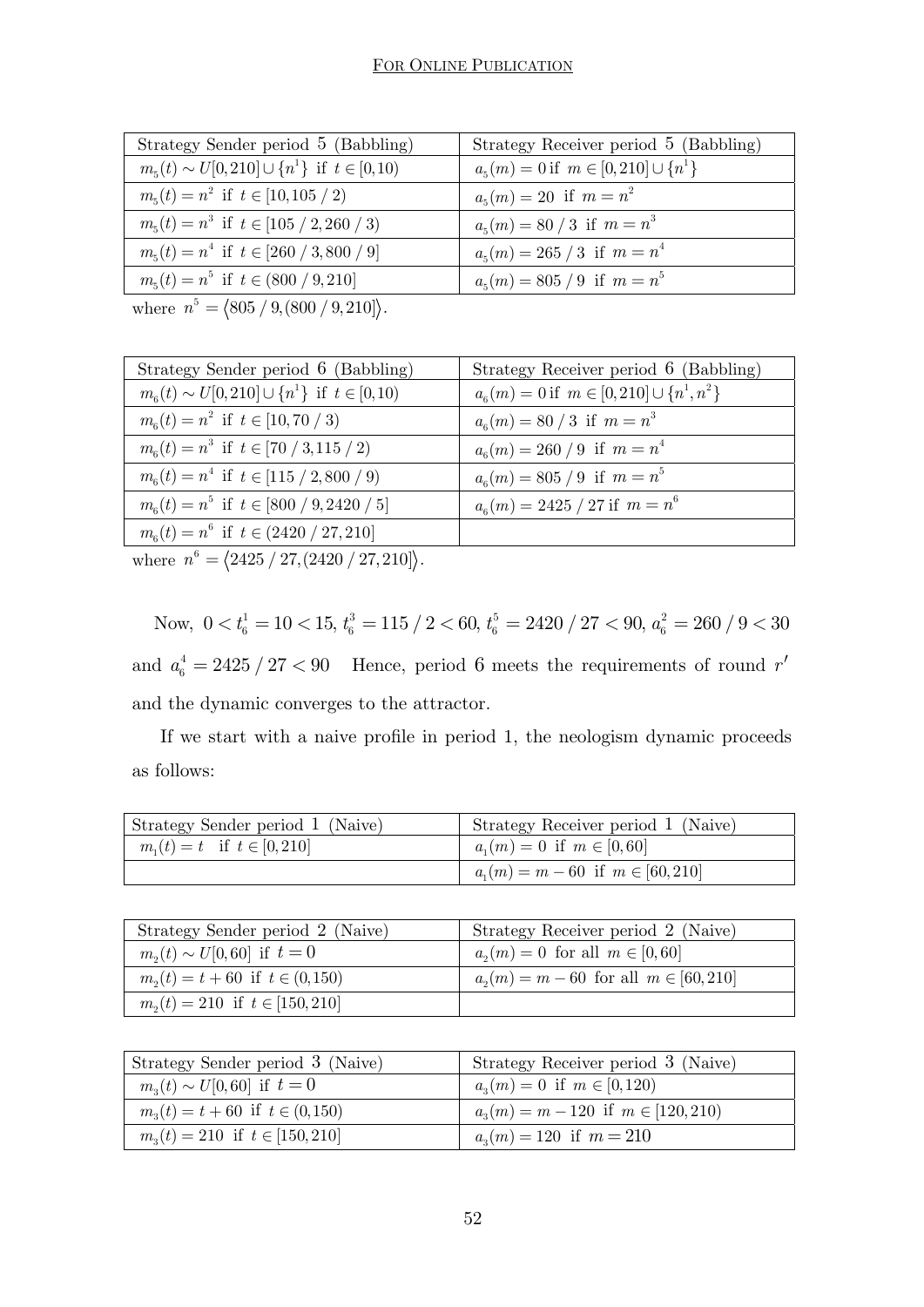| Strategy Sender period 4 (Naive)                   | Strategy Receiver period 4 (Naive)           |
|----------------------------------------------------|----------------------------------------------|
| $m_{\mu}(t) \sim U[0,120]$ if $t=0$                | $a_{\mu}(m) = 0$ if $m \in [0,120)$          |
| $m_4(t) = t + 120$ if $t \in (0, 90)$              | $a_{\mu}(m) = m - 120$ if $m \in [120, 210)$ |
| $m_{\mu}(t) = 210 - \epsilon$ if $t \in [90, 105)$ | $a_{\mu}(m) = 120$ if $m = 210$              |
| $m_{\mu}(t) = 210$ if $t \in [105, 210]$           |                                              |

| Strategy Sender period 5 (Naive)                 | Strategy Receiver period 5 (Naive)                  |
|--------------------------------------------------|-----------------------------------------------------|
| $m_5(t) \sim U[0,120]$ if $t=0$                  | $a_{5}(m) = 0$ if $m \in [0,180)$                   |
| $m_{5}(t) = t + 120$ if $t \in (0, 90)$          | $a_5(m) = m - 180$ if $m \in [180, 210 - \epsilon)$ |
| $m_{5}(t) = 210 - \epsilon$ if $t \in [90, 105)$ | $a_{\epsilon}(m) = 45$ if $m = 210 - \epsilon$      |
| $m_{\epsilon}(t) = 210$ if $t \in [105, 210]$    | $a_{5}(m) = 195 / 2$ if $m = 210$                   |

| Strategy Sender period 6 (Naive)                             | Strategy Receiver period 6 (Naive)                  |
|--------------------------------------------------------------|-----------------------------------------------------|
| $m_{\rm s}(t) \sim U[0,180]$ if $t=0$                        | $a_{6}(m) = 0$ if $m \in [0,180)$                   |
| $m_{\rm s}(t) = t + 180$ if $t \in (0, 30)$                  | $a_6(m) = m - 180$ if $m \in [180, 210 - \epsilon)$ |
| $m_{6}(t) = 210 - 2\epsilon$ if $t \in [30, 75 / 2)$         | $a_{\epsilon}(m) = 45$ if $m = 210 - \epsilon$      |
| $m_{\rm g}(t) = 210 - \epsilon$ if $t \in [75 / 2, 285 / 4)$ | $a_{\rm s}(m) = 195 / 2$ if $m = 210$               |
| $m_{\rm s}(t) = 210$ if $t \in [285 / 4, 210]$               |                                                     |

| Strategy Sender period 7 (Naive)                       | Strategy Receiver period 7 (Naive)           |
|--------------------------------------------------------|----------------------------------------------|
| $m_{\rm s}(t) \sim U[0,180]$ if $t=0$                  | $a_7(m) = 0$ if $m \in [0, 210 - 2\epsilon)$ |
| $m_{\tau}(t) = t + 180$ if $t \in (0, 30)$             | $a_7(m) = 45/4$ if $m = 210 - \epsilon$      |
| $m_7(t) = 210 - 2\epsilon$ if $t \in [30, 75 / 2)$     | $a_{7}(m) = 645 / 8$ if $m = 210$            |
| $m_7(t) = 210 - \epsilon$ if $t \in [75 / 2, 285 / 4)$ |                                              |
| $m_7(t) = 210$ if $t \in [285 / 4, 210]$               |                                              |

| Strategy Sender period 8 (Naive)                           | Strategy Receiver period 8 (Naive)             |
|------------------------------------------------------------|------------------------------------------------|
| $m_s(t) \sim U[0, 210 - 2\epsilon)$ if $t \in [0, 45 / 8)$ | $a_s(m) = 0$ if $m \in [180, 210 - 2\epsilon)$ |
| $m_s(t) = 210 - \epsilon$ if $t \in [45 / 8, 735 / 16)$    | $a_s(m) = 45/4$ if $m = 210 - \epsilon$        |
| $m_s(t) = 210$ if $t \in [735 / 16, 335 / 4)$              | $a_s(m) = 645 / 8$ if $m = 210$                |
| $m_s(t) = n^1$ if $t \in [335 / 4, 210]$                   | $a_{8}(m) = 695 / 8$ if $m = n^{1}$            |

where  $n^1 = \langle 695 / 8, (335 / 4, 210) \rangle$ .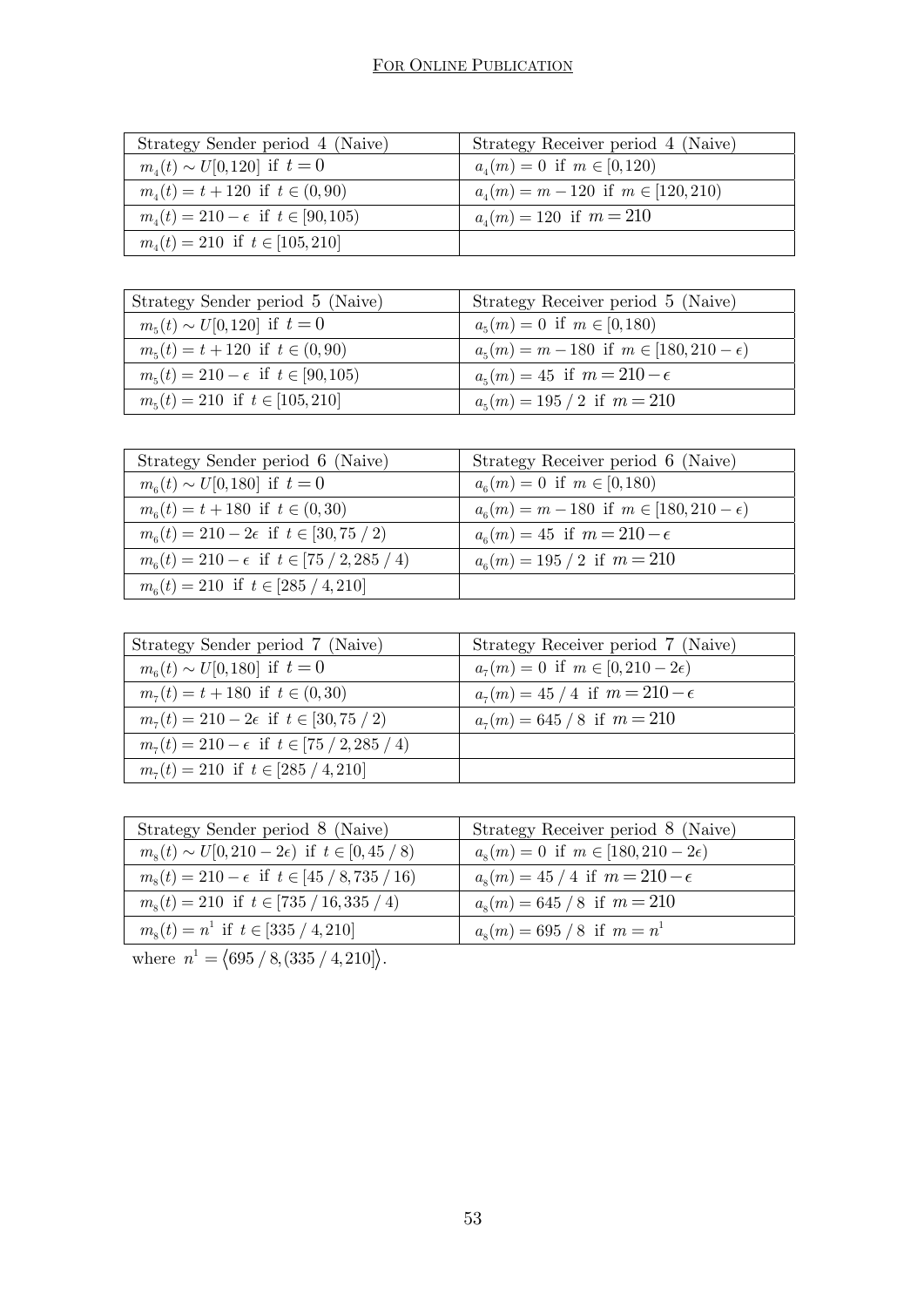| Strategy Sender period 9 (Naive)                              | Strategy Receiver period 9 (Naive)                |
|---------------------------------------------------------------|---------------------------------------------------|
| $m_{\rm q}(t) \sim U[0, 210-2\epsilon)$ if $t \in [0, 45/8)$  | $a_{\rm o}(m) = 0$ if $m \in [0, 210 - \epsilon)$ |
| $m_{\rm o}(t) = 210 - \epsilon$ if $t \in [45 / 8, 735 / 16)$ | $a_{\rm q}(m) = 95/4$ if $m = 210$                |
| $m_{\rm o}(t) = 210$ if $t \in [735 / 16, 335 / 4)$           | $a_{0}(m) = 695 / 8$ if f $m = n^{1}$             |
| $m_{\rm q}(t) = n^1$ if $t \in [335 / 4, 1055 / 12]$          | $a_{0}(m) = 2135 / 24$ if $m = n^{2}$             |
| $m_{\rm o}(t) = n^2$ if $t \in (1055 / 12, 210]$              |                                                   |
|                                                               |                                                   |

where  $n^2 = \langle 2135 / 24, (1055 / 12, 210] \rangle$ .

| Strategy Sender period 10 (Naive)                                                                                                                                                                                                                                                                                   | Strategy Receiver period 10 (Naive)            |
|---------------------------------------------------------------------------------------------------------------------------------------------------------------------------------------------------------------------------------------------------------------------------------------------------------------------|------------------------------------------------|
| $m_{10}(t) \sim U[0, 210 - \epsilon)$ if $t \in [0, 95 / 8)$                                                                                                                                                                                                                                                        | $a_{10}(m) = 0$ if $m \in [0, 210 - \epsilon)$ |
| $m_{10}(t) = 210$ if $t \in [95 / 8,885 / 16)$                                                                                                                                                                                                                                                                      | $a_{10}(m) = 95 / 4$ if $m = 210$              |
| $m_{10}(t) = n^1$ if $t \in [885 / 16, 1055 / 12)$                                                                                                                                                                                                                                                                  | $a_{10}(m) = 335 / 12$ if $m = n^1$            |
| $m_{10}(t) = n^2$ if $t \in [1055 / 12, 3215 / 36]$                                                                                                                                                                                                                                                                 | $a_{10}(m) = 2135 / 24$ if $m = n^2$           |
| $m_{10}(t) = n^3$ if $t \in (3215 / 36, 210]$                                                                                                                                                                                                                                                                       | $a_{10}(m) = 6455 / 72$ if $m = n^3$           |
| $\frac{1}{2}$ $\frac{1}{2}$ $\frac{1}{2}$ $\frac{1}{2}$ $\frac{1}{2}$ $\frac{1}{2}$ $\frac{1}{2}$ $\frac{1}{2}$ $\frac{1}{2}$ $\frac{1}{2}$ $\frac{1}{2}$ $\frac{1}{2}$ $\frac{1}{2}$ $\frac{1}{2}$ $\frac{1}{2}$ $\frac{1}{2}$ $\frac{1}{2}$ $\frac{1}{2}$ $\frac{1}{2}$ $\frac{1}{2}$ $\frac{1}{2}$ $\frac{1}{2}$ |                                                |

where  $n^3 = \langle 6455 / 72, (3215 / 36, 210) \rangle$ .

| Strategy Sender period 11 (Naive)                            | Strategy Receiver period 11 (Naive)    |
|--------------------------------------------------------------|----------------------------------------|
| $m_{11}(t) \sim U[0, 210 - \epsilon)$ if $t \in [0, 95 / 8)$ | $a_{11}(m) = 0$ if $m \in [0, 210]$    |
| $m_{11}(t) = 210$ if $t \in [95 / 8, 155 / 6)$               | $a_{11}(m) = 335 / 12$ if $m = n^1$    |
| $m_{11}(t) = n^1$ if $t \in [155 / 6, 935 / 16]$             | $a_{11}(m) = 1055 / 36$ if $m = n^2$   |
| $m_{11}(t) = n^2$ if $t \in [935 / 16, 3215 / 36)$           | $a_{11}(m) = 6455 / 72$ if $m = n^3$   |
| $m_{11}(t) = n^3$ if $t \in [3215 / 36,9695 / 108]$          | $a_{11}(m) = 19415 / 216$ if $m = n^4$ |
| $m_{11}(t) = n^4$ if $t \in (9695 / 108, 210]$               |                                        |
|                                                              |                                        |

where  $n^4 = \langle 19415 / 216, (9695 / 108, 210] \rangle$ .

Now,  $t_{11}^1 = 95 / 8 < 15$ ,  $t_{11}^3 = 935 / 16 < 60$ ,  $t_{11}^5 = 9695 / 108 < 90$ ,  $a_{11}^2 = 1055 / 36 < 30$  and  $a_{11}^4 = 19415 / 216 < 90$ . Hence, period 11 meets the requirements of round  $r'$  and the dynamic converges to the attractor.

Finally, we turn to the prediction errors for of the equilibria with respect to the attractor. The average prediction error of the pooling equilibrium is equal to  $\frac{285}{5} \simeq 40.7.$ 7  $\simeq$  40.7. The average prediction error of the separating equilibrium is equal to  $\frac{195}{5} \simeq 27.9$ . 7  $\simeq$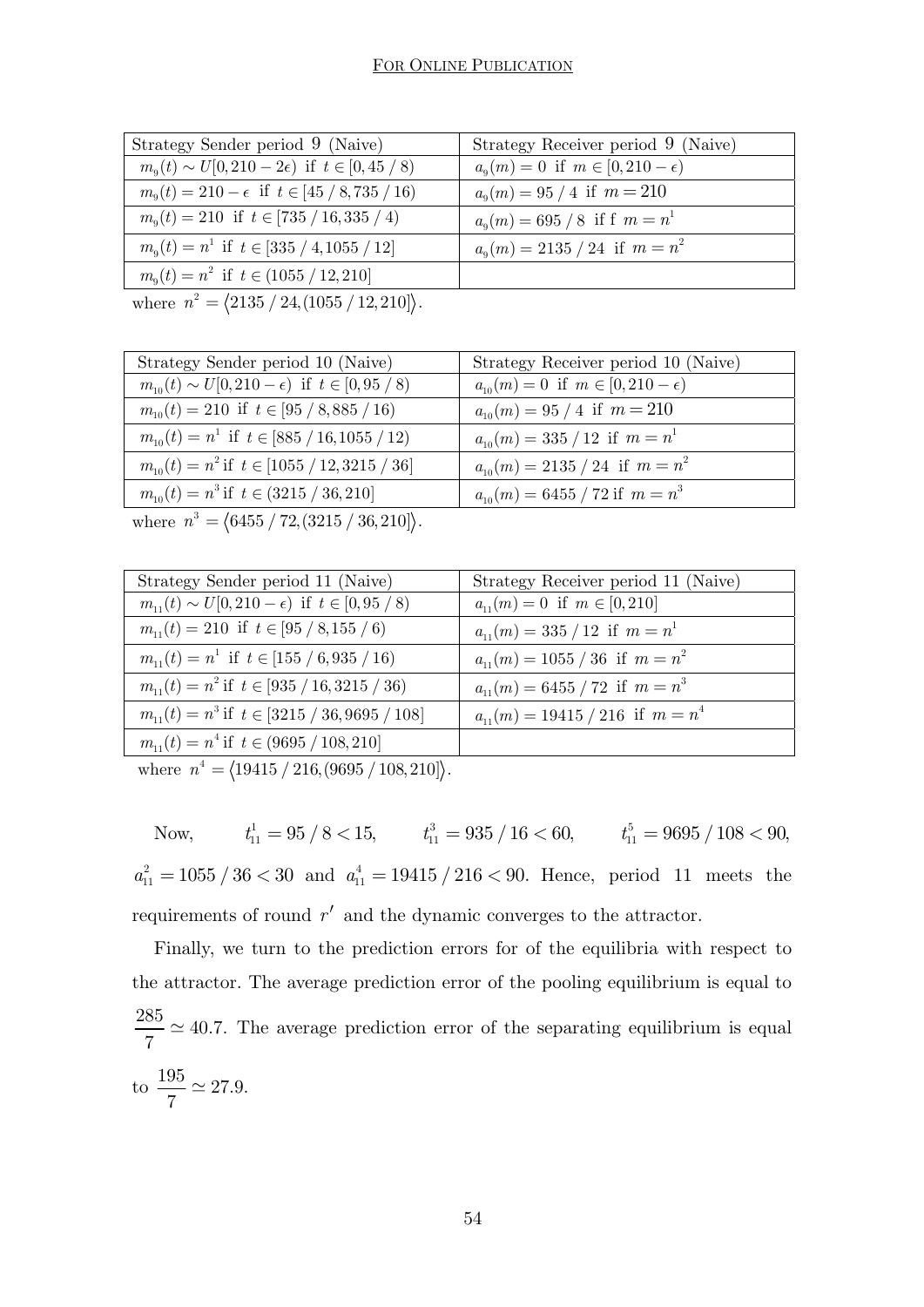# **Appendix C (Online): Instructions**

We include the experimental instructions (including check questions) of the G(120) treatment for both the "Chooser" (Sender) and "Proposer" (Receiver) roles. The instructions of the G(130) and G(210) treatments are very similar.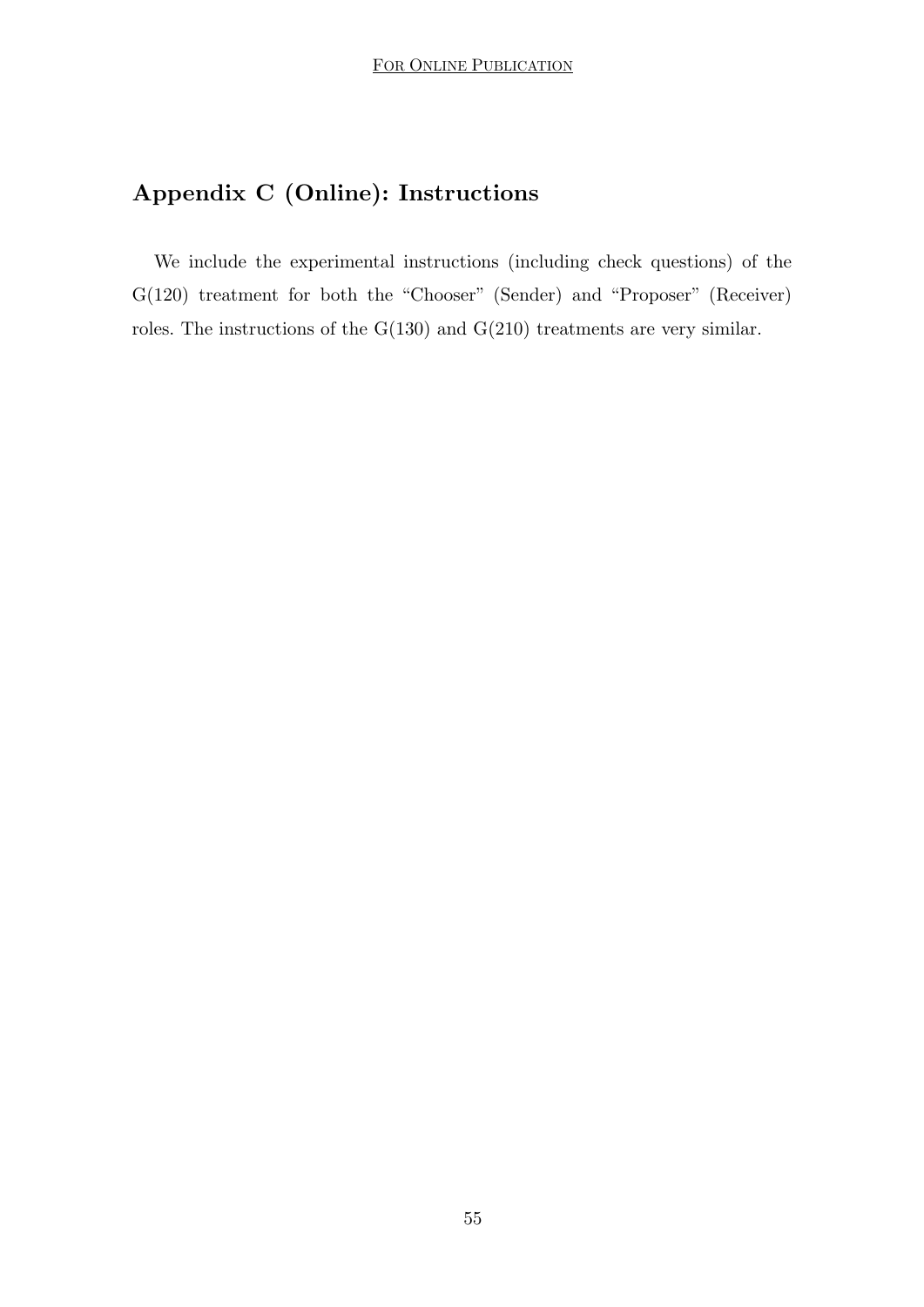*Instructions Chooser* 

#### **INSTRUCTIONS**

Welcome to this decision-making experiment. Please read these instructions carefully. We will first provide you with an outline of the instructions and then we will proceed with a detailed description of the instructions.

#### **OUTLINE**

#### **Experiment**

- At the start of the experiment you will receive a starting capital of 100 points. In addition, you can earn points with your decisions.
- At the end of the experiment, you receive 1,5 (one-and-a-half) euro for each 100 points earned.
- The experiment consists of around 50 periods.
- Your role in the whole experiment is: **CHOOSER**.
- In each period, you will be randomly paired with a different participant who performs the role of Proposer.

#### **Sequence of events**

- In each period, you and the Proposer will bargain over an outcome, which can be any number between 0 and 120.
- Your preferred outcome is a number between 0 and 120. Any number between 0 and 120 is equally likely. The Proposer's preferred outcome is always 0.
- Each period you will receive a new (random) preferred outcome. You are the only one who is informed about your preferred outcome.
- After learning your preferred outcome, you will send a SUGGESTION for a proposal (between 0 and 120) to the Proposer.
- The Proposer is informed of your suggestion and makes a PROPOSAL (between 0 and 120) for the outcome.
- After you have been informed of the proposal, you accept or reject it.
- At the end of a period, you are informed of the points you earned (your payoff).

#### **Payoffs**

- When you accept a proposal, your payoff is 60 minus the distance between your preferred outcome and the proposal.
- The Proposer's payoff is 60 minus 0.4 times the proposal in this case.
- When you reject a proposal, you receive 0 points and the Proposer receives 0 points.

#### **History Overview**

When making a decision, you may use the History Overview, which provides an overview of the results of the other Chooser/Proposer pairs (including your own pair) in the 15 most recent periods. The left part of the overview is a Table with four columns SUGGESTION, PRO-POSAL, ACCEPTANCE and PREFERRED OUTCOME. In a row, you will find a particular pair's suggestion, the corresponding proposal, whether the Chooser accepted or rejected the proposal and the preferred outcome of that Chooser. On the right, you find a Graph where the most recent results are represented by blue squares. On the horizontal axis you can read the value of the suggestion and on the vertical axis the value of the corresponding proposal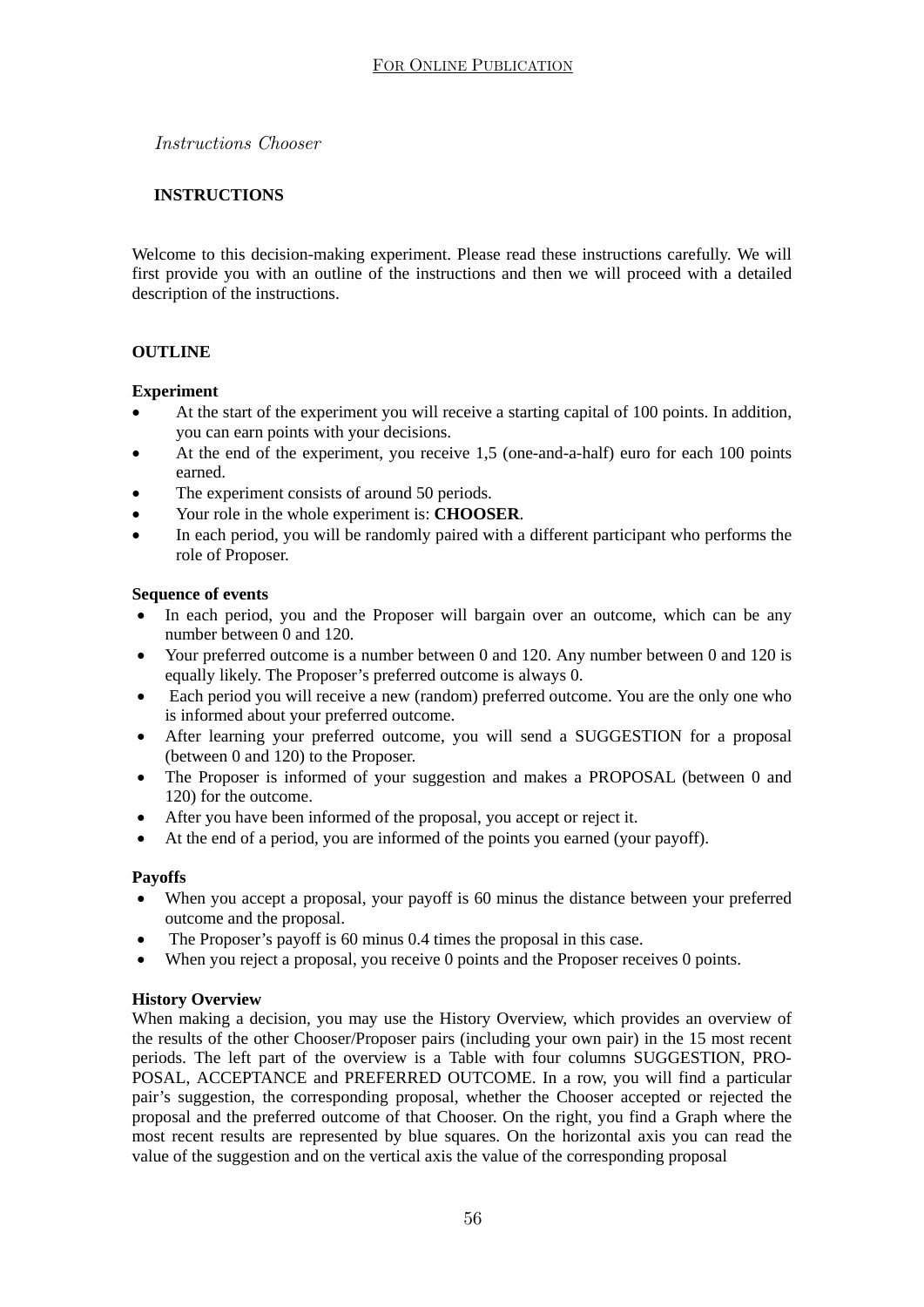#### **DETAILED INSTRUCTIONS**

Now we will describe the experiment in detail. At the start of the experiment you will receive a starting capital of 100 points. During the experiment you will be asked to make a number of decisions. Your decisions and the decisions of the participants you will be paired with will determine how much money you earn. The experiment consists of around 50 periods. In each period, your earnings will be denoted in points. Your final earnings in the experiment will be equal to the starting capital plus the sum of your earnings in all periods. At the end of the experiment, your earnings in points will be transferred to money. For each 100 points you earn, you will receive 1,5 (one-and-a-half) euro. Your earnings will be privately paid to you in cash. In each period, all participants are paired in couples. One participant within a pair has the role of CHOOSER, the other participant performs the role of PROPOSER. In all periods you keep the same role.

Your role is: CHOOSER.

#### **MATCHING PROCEDURE**

For the duration of the experiment, you will be in a fixed matching group of five Proposers and five Choosers (hence 10 participants in total, including yourself). In each period you are randomly matched to another participant in this matching group with the role of Proposer. You will never learn with whom you are matched.

#### **BARGAINING AND PREFERRED OUTCOMES**

In each period, you and the Proposer with whom you are coupled will bargain over an outcome. The Proposer's preferred outcome is always 0. Your preferred outcome is a number between (and including) 0 and 120. Any number between 0 and 120 is equally likely. Each period you will receive a new preferred outcome that does not depend on your preferred outcome of any previous period. You are the only one who is informed about your preferred outcome. The Proposer only knows that your preferred outcome is a number between  $\overline{0}$  and 120 (and that each such number is equally likely).

#### **SEQUENCE OF EVENTS IN A PERIOD**

After you have learned your preferred outcome in a period, you will send a SUGGESTION for a proposal to the Proposer. You may send any suggestion between (and including) 0 and 120. It is up to you to decide whether and how you let your suggestion depend on your preferred outcome. Then, the Proposer with whom you are coupled is informed of your suggestion (but not of your preferred outcome). Subsequently, the Proposer makes a PROPOSAL for the outcome. A proposal is any number between (and including) 0 and 120. Finally, you will choose to accept or reject the proposal.

At the end of a period, you are informed of the payoff (points you earned) that you made. This payoff is automatically added to your total earnings (or in case that you make a loss, it is subtracted from your total earnings). The Proposer is informed of the outcome, your preferred outcome and her or his own payoff.

Please note that the experiment will only continue from one phase to another after *everybody* has pressed OK/PROCEED. For this reason, please press OK/PROCEED as soon as you have made your decision.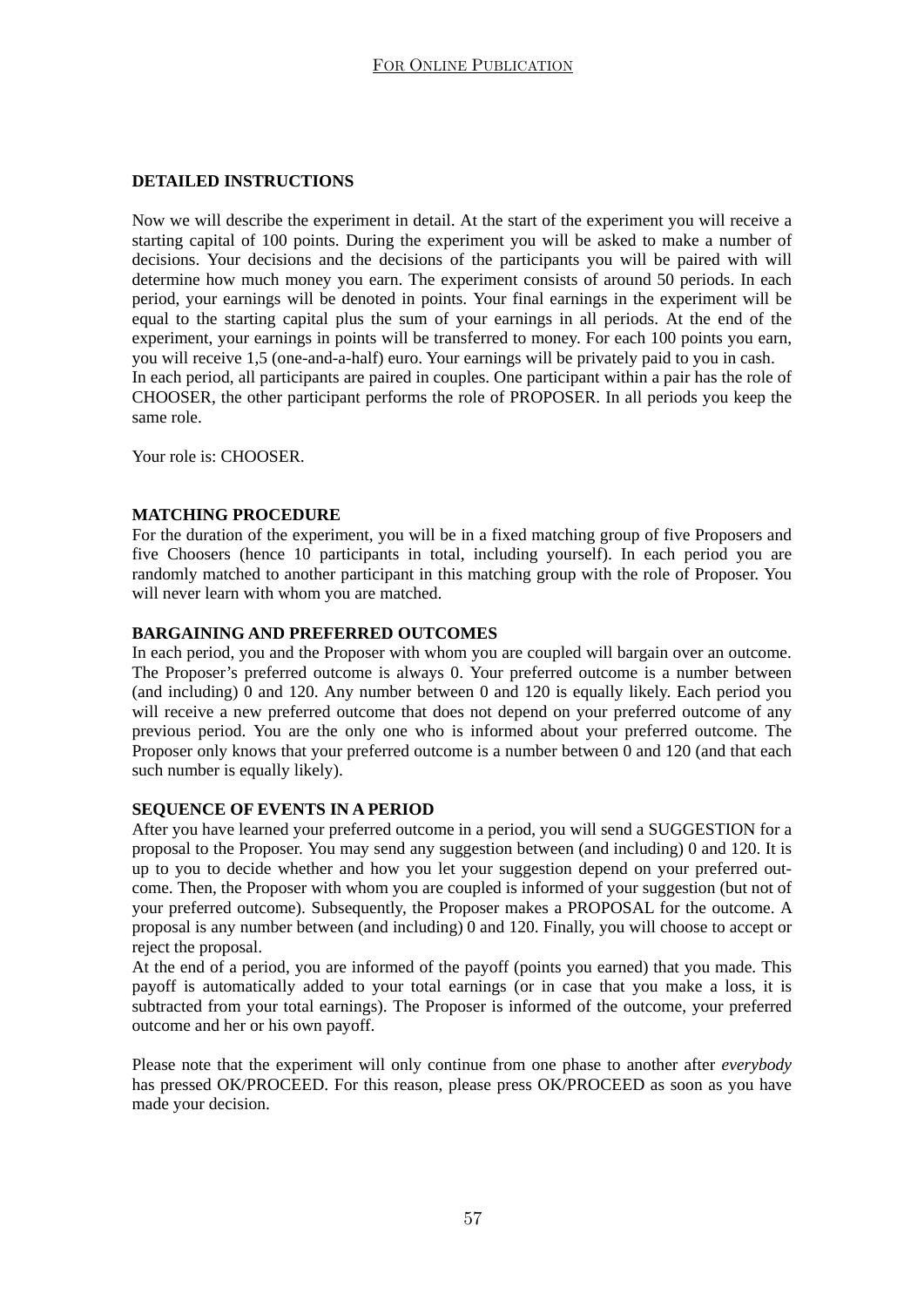#### **PAYOFFS WHEN YOU ACCEPT THE PROPOSAL**

When you accept the proposal, you will receive a payoff of 60 minus the distance between your preferred outcome and the proposal:

Your payoff  $= 60$  – distance(your preferred outcome and proposal).

When you accept the proposal, the Proposer's payoff is 60 minus 0.4 times the proposal:

Payoff Proposer =  $60 - 0.4$  \* proposal.

It is possible to reject a proposal.

#### **PAYOFFS WHEN YOU REJECT THE PROPOSAL**

When you reject a proposal, then the outcome is the status quo. In this case, you will receive 0 points and the Proposer will receive 0 points.

Notice that accepting an offer gives you a higher payoff than rejecting it if and only if the distance between the proposal and your preferred outcome is smaller than 60. The Proposer's payoff is higher when you accept than when you reject in all cases.

EXAMPLE 1. Suppose your preferred outcome is 80 and you receive a proposal of 100. Then, the distance between your preferred outcome and proposal is  $100 - 80 = 20$ .

If you accept, your payoff is  $60 - 20 = 40$ . The Proposer's payoff in this case is  $60 - 0.4*100 =$ 20.

If you reject, your payoff is 0 and the Proposer's payoff is 0.

EXAMPLE 2. Suppose your preferred outcome is 80 and you receive a proposal of 10. Then, the distance between your preferred outcome and the proposal is 80 -  $10 = 70$ .

If you accept, your payoff is  $60 - 70 = -10$ . The Proposer's payoff in this case is  $60 - 0.4*10$  $= 56.$ 

If you reject, your payoff is 0 and the Proposer's payoff is 0.

#### **HISTORY OVERVIEW**

When making a decision, you may use the History Overview, which fills the lower part of the screen. The History Overview summarizes the results of the most recent 15 periods. (If less than 15 periods have been completed, this history overview contains results of all completed periods.)

Apart from your own results in the previous periods, the History Overview also contains the results of the other Chooser/Proposer pairs in your matching group. In total you are thus informed about the past results of the same matching group of five Chooser/Proposer pairs. All other Choosers and Proposers in your matching group will have the same information. The presentation of information for Proposers is different than for Choosers.

#### **TABLE**

Below you see an example of the history overview. THE NUMBERS IN THE HISTORY OVERVIEW DO NOT INDICATE WHAT YOU SHOULD DO IN THE EXPERIMENT. The left part of the history overview is a Table with four columns. The first column labelled SUG-GESTION contains the suggestions made by the Choosers in the recent previous periods. The second column labelled PROPOSAL gives the proposal that was made by the Proposer as a response to the suggestion in the same row. The third column labelled ACCEPTANCE shows whether the Chooser accepted or rejected the proposal. The fourth column labelled PRE-FERRED OUTCOME shows the preferred outcome of the Chooser.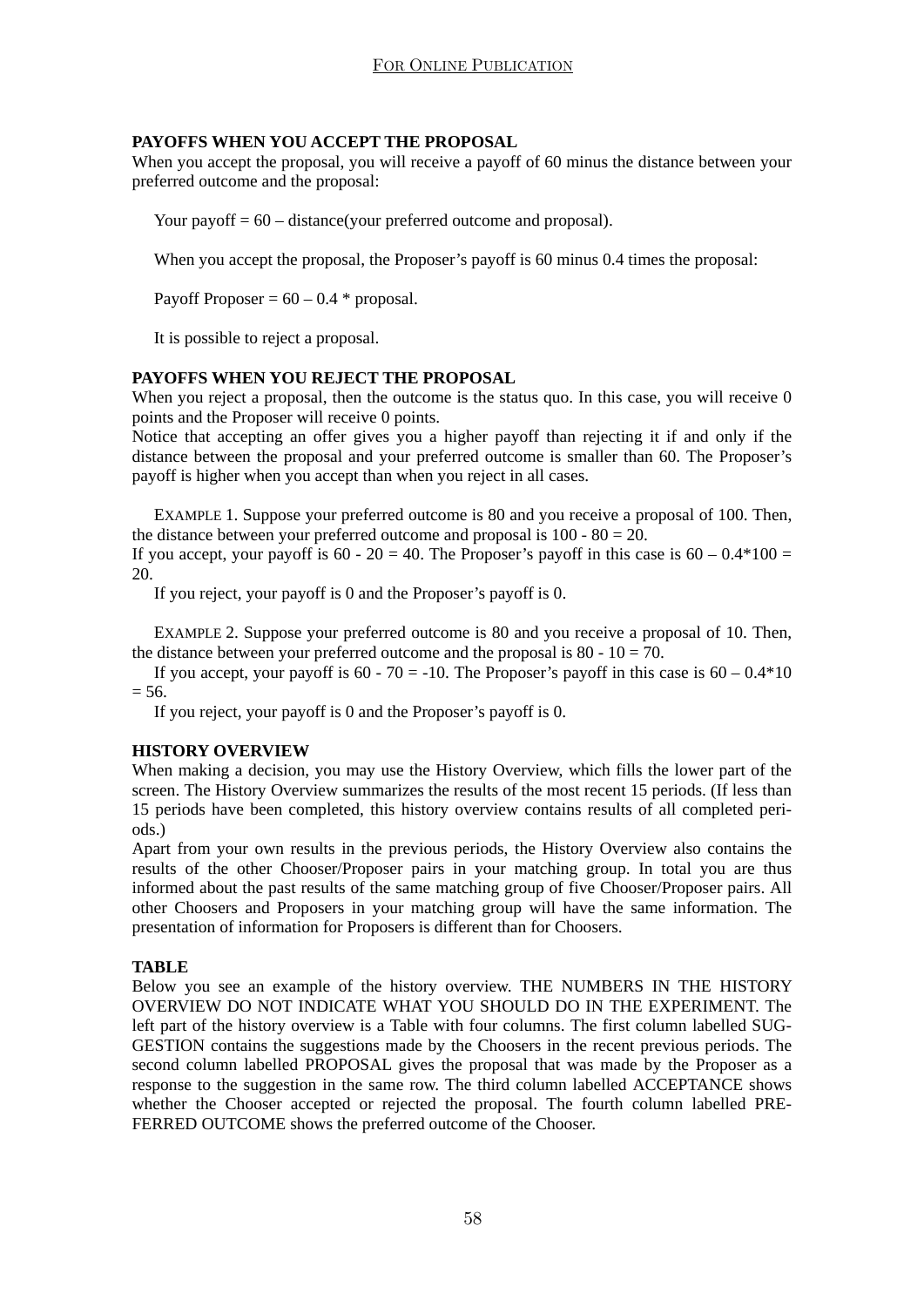

The results shown in the history overview will be sorted on the basis of suggestion in ascending order. (The lower the suggestion, the higher the place in the table.) When the suggestion is the same for two or more different results, these observations will be sorted on the basis of proposal, again in ascending order. In the example above, this applies to the third and the fourth row, where two Choosers chose the same suggestion but the corresponding Proposers chose different proposals. More generally, observations have been sorted first on suggestion, then on proposal, then on acceptance or rejection and finally on preferred outcome.

#### **GRAPH**

On the right of the history overview, the most recent results are represented in a graph. The horizontal axis presents the suggestion and the vertical axis presents the proposal. Each previous observation is represented by a blue square. On the horizontal axis you can read the value of the suggestion for a particular result and on the vertical axis you can read the value of the corresponding proposal. (Proposers will see preferred outcomes on the vertical axis, rather than proposals.)

EXAMPLE. Consider the square that is displayed in the lower left corner of the Graph shown above. Here, the Chooser made a suggestion of 30. The Proposer responded with a proposal of 10.

You have now reached the end of the instructions. The next page contains some questions concerning the experiment. When all participants have answered all questions correctly, we will proceed with the experiment.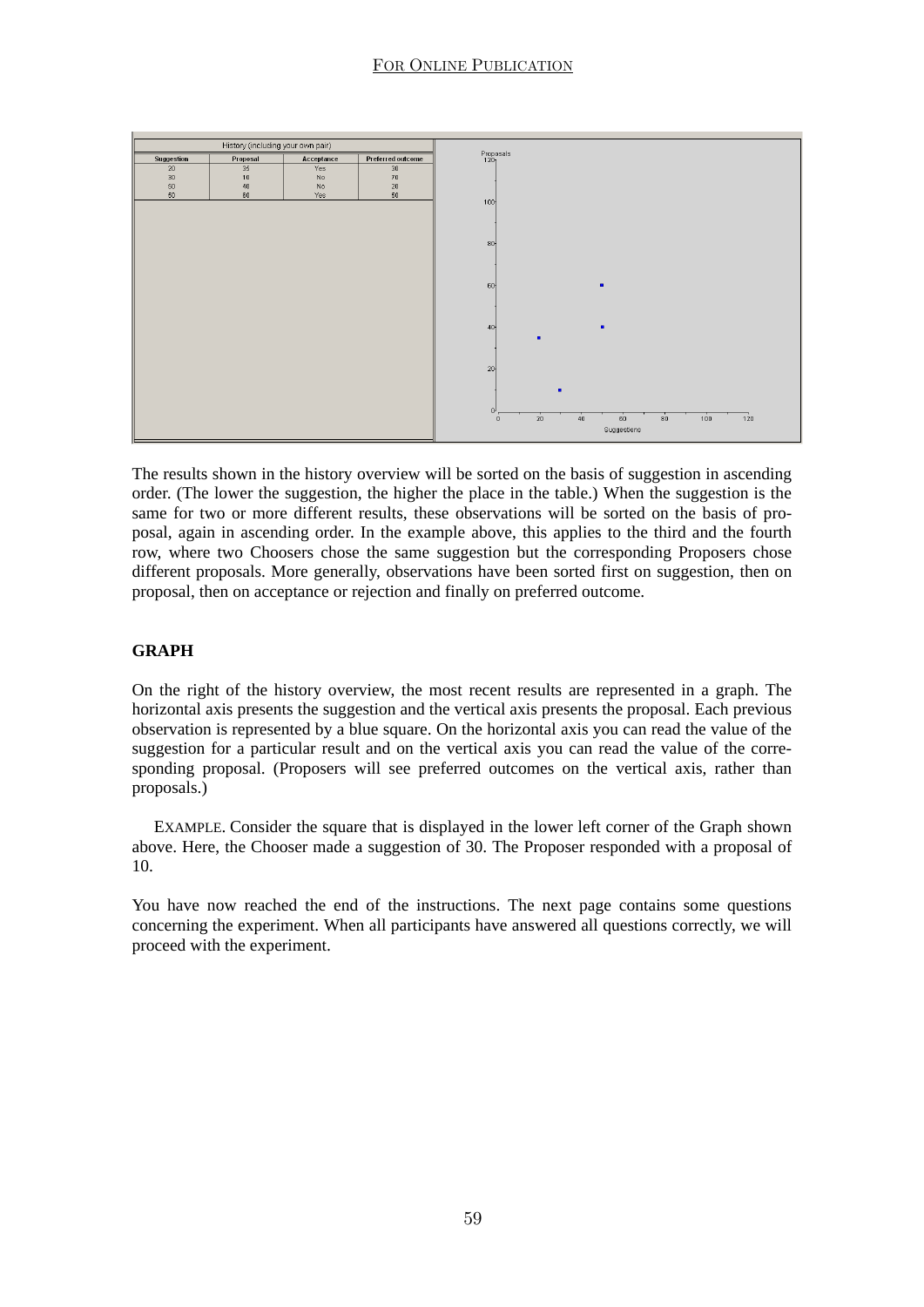#### **QUESTIONS**

Please answer the following questions. THE VALUES USED IN SOME QUESTIONS DO NOT INDICATE WHAT YOU SHOULD DO IN THE EXPERIMENT. RATHER, THEY HAVE BEEN CHOSEN TO FACILITATE CALCULATIONS.

1. Is the following statement correct? 'In each period I am coupled with the same Proposer.'

2. Is the following statement correct? 'My preferred position will be observed by the Proposer before (s)he makes her or his proposal.'

3.

(A) What is the highest value your preferred outcome can take on?

(B) What is the highest value a suggestion of yours can take on?

(C) What is the highest value a proposal can take on?

4. Consider a period in which your preferred outcome is 50. You chose to send a suggestion of 40. The Proposer made a proposal of 20, which was accepted by you.

(A) What are your own earnings in this period?

(B) How much does the Proposer to whom you are paired earn?

5. Consider a period in which your preferred outcome is 90. You chose to send a suggestion of 100. The Proposer made a proposal of 0, which was accepted by you.

(A) What are your own earnings in this period?

(B) How much does the Proposer to whom you are paired earn?

6. Consider a period in which your preferred outcome is 30. You chose to send a suggestion of 40. The Proposer made a proposal of 10, which was rejected by you.

(A) What are your own earnings in this period?

(B) How much does the Proposer to whom you are paired earn?

When you are ready answering the questions, please raise your hand.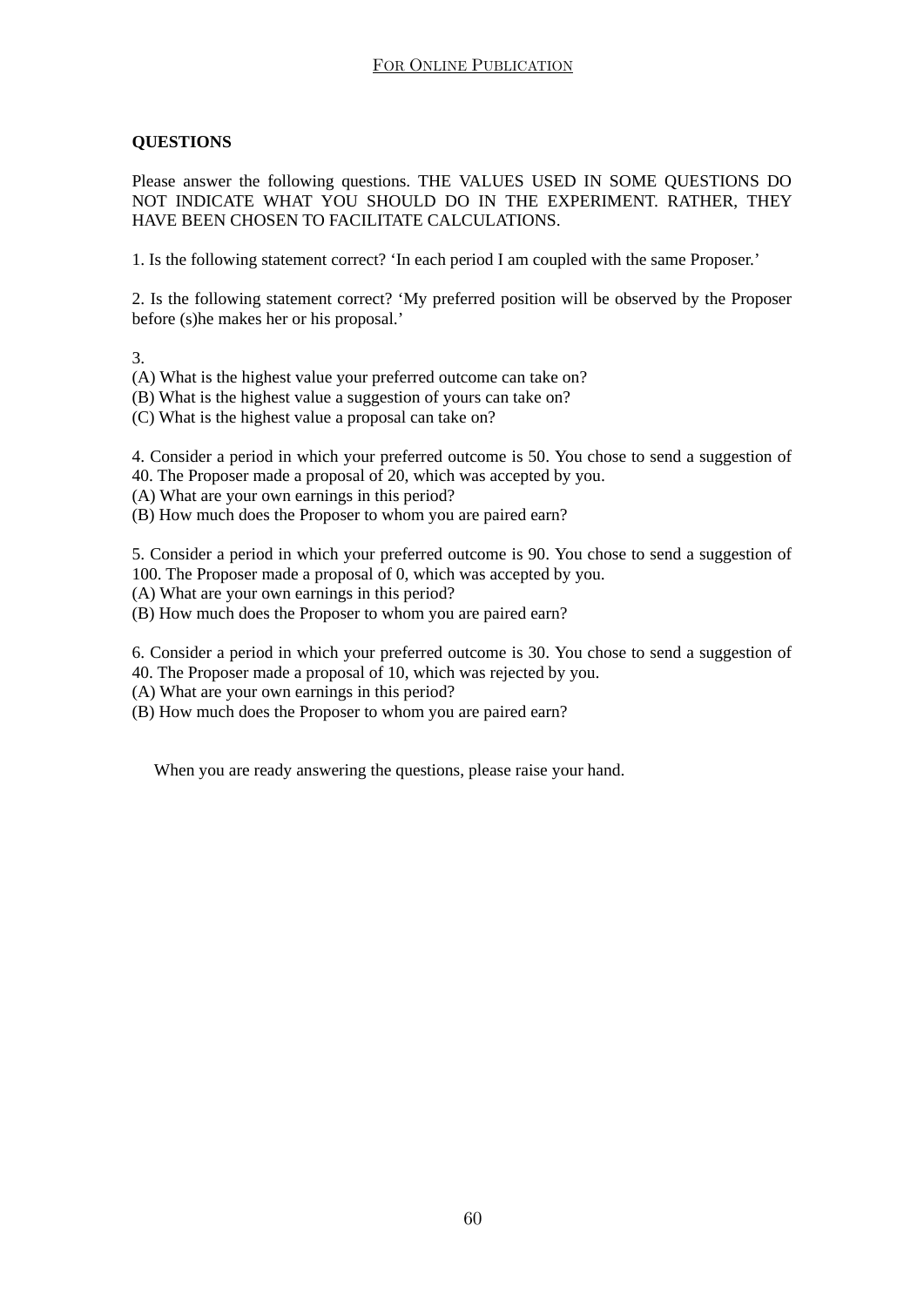#### *Instructions Proposer*

#### **INSTRUCTIONS**

Welcome to this decision-making experiment. Please read these instructions carefully. We will first provide you with an outline of the instructions and then we will proceed with a detailed description of the instructions.

#### **OUTLINE**

#### **Experiment**

- At the start of the experiment you will receive a starting capital of 100 points. In addition, you can earn points with your decisions.
- At the end of the experiment, you receive 1,5 (one-and-a-half) euro for each 100 points earned.
- The experiment consists of around 50 periods.
- Your role in the whole experiment is: **PROPOSER**.
- In each period, you will be randomly paired with a different participant who performs the role of Chooser.

#### **Sequence of events**

- In each period, you and the Chooser will bargain over an outcome, which can be any number between 0 and 120.
- Your preferred outcome is always 0.
- The Chooser's preferred outcome is a number between 0 and 120. Any number between 0 and 120 is equally likely.
- Each period, each Chooser will receive a new (random) preferred outcome. The Chooser is the only one who is informed about her or his preferred outcome.
- After learning her or his preferred outcome, the Chooser with whom you are matched will send a SUGGESTION for a proposal (between 0 and 120) to you.
- You are informed of the Chooser's suggestion and make a PROPOSAL (between 0 and 120) for the outcome.
- After the Chooser has been informed of the proposal, she or he accepts or rejects it.
- At the end of a period, you are informed of the points you earned (your payoff).

#### **Payoffs**

- When the Chooser accepts your proposal, your payoff is 60 minus 0.4 times the proposal.
- The Chooser's payoff is in this case 60 minus the distance between her or his preferred outcome and the proposal.
- When the Chooser rejects your proposal, you receive 0 points and the Chooser 0 points.

#### **History Overview**

When making a decision, you may use the History Overview, which provides an overview of the results of five Chooser/Proposer pairs (including your own pair) in the 15 most recent periods. The left part of the overview is a Table with four columns SUGGESTION, PRE-FERRED OUTCOME, PROPOSAL and ACCEPTANCE. In a row, you will find a particular pair's suggestion, the preferred outcome of the Chooser, the proposal made by the Proposer and whether the Chooser accepted or rejected the proposal. On the right, you find a Graph where the most recent results are represented by blue squares. On the horizontal axis you can read the value of the suggestion and on the vertical axis the value of the corresponding preferred outcome of the Chooser.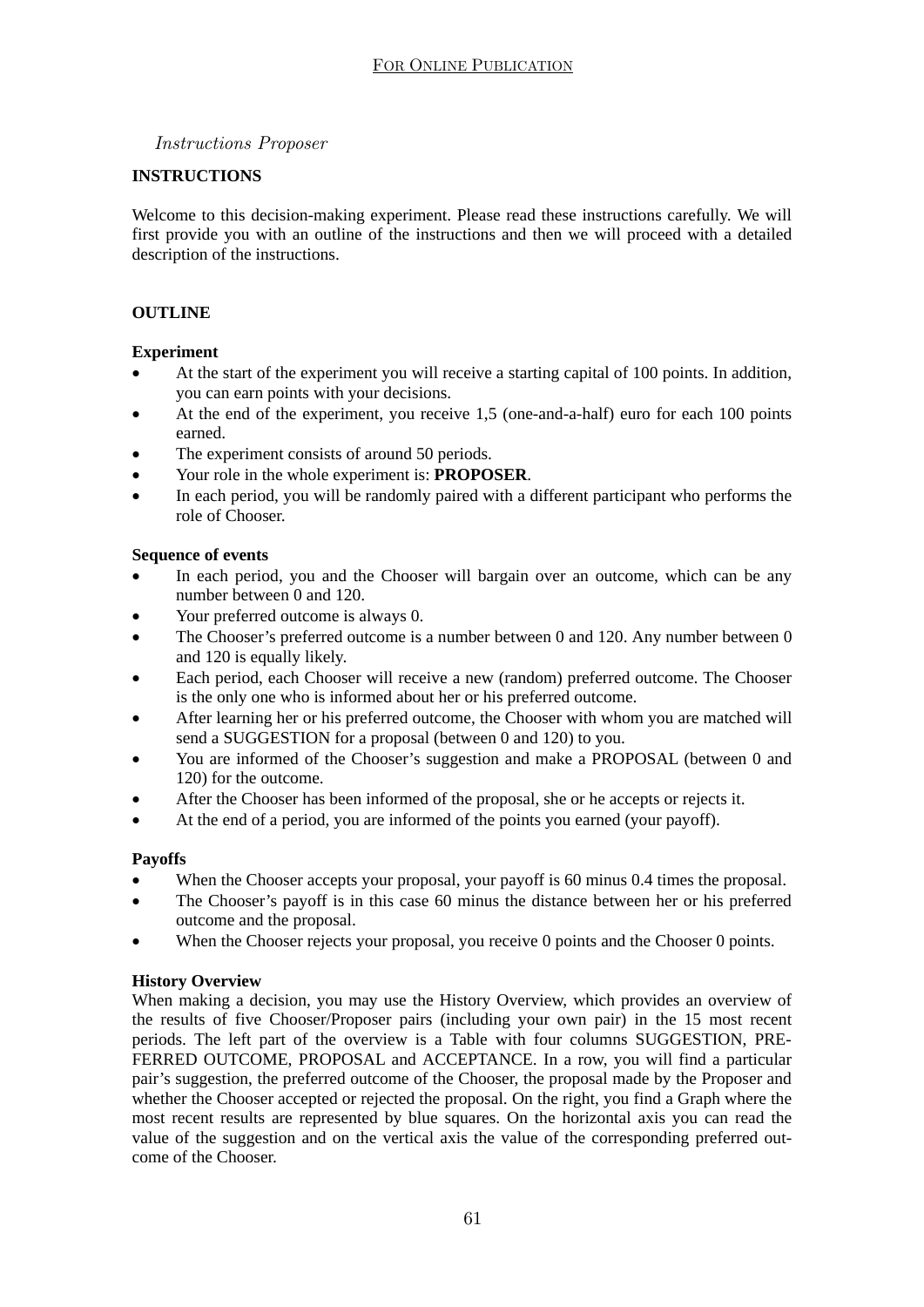#### **DETAILED INSTRUCTIONS**

Now we will describe the experiment in detail. At the start of the experiment you will receive a starting capital of 100 points. During the experiment you will be asked to make a number of decisions. Your decisions and the decisions of the participants you will be paired with will determine how much money you earn. The experiment consists of around 50 periods. In each period, your earnings will be denoted in points. Your final earnings in the experiment will be equal to the starting capital plus the sum of your earnings in all periods. At the end of the experiment, your earnings in points will be transferred to money. For each 100 points you earn, you will receive 1,5 (one-and-a-half) euro. Your earnings will be privately paid to you in cash. In each period, all participants are paired in couples. One participant within a pair has the role of CHOOSER, the other participant performs the role of PROPOSER. In all periods you keep the same role.

Your role is: PROPOSER

#### **MATCHING PROCEDURE**

For the duration of the experiment, you will be in a fixed matching group of five Proposers and five Choosers (hence 10 participants in total, including yourself). In each period you are randomly matched to another participant with the role of Chooser. You will never learn with whom you are matched.

#### **BARGAINING AND PREFERRED OUTCOMES**

In each period, you and the Chooser with whom you are coupled will bargain over an outcome. Your preferred outcome is always 0. The Chooser's preferred outcome is a number between (and including) 0 and 120. Any number between 0 and 120 is equally likely. Each period, each Chooser will receive a new preferred outcome that does not depend on a preferred outcome of any previous period. The Chooser is the only one who is informed about her or his preferred outcome. You only know that the Chooser's preferred outcome is a number between 0 and 120 (and that each such number is equally likely).

#### **SEQUENCE OF EVENTS IN A PERIOD**

After the Chooser with whom you are matched has learned her or his preferred outcome in a period, she or he will send a SUGGESTION for a proposal to you. The Chooser may send any suggestion between (and including) 0 and 120. It is up to the Chooser to decide whether and how she or he lets her or his suggestion depend on her or his preferred outcome. Then, you are informed of the Chooser's suggestion (but not of her or his preferred outcome). Subsequently, you make a PROPOSAL for the outcome. A proposal is any number between (and including) 0 and 120. Finally, the Chooser will choose to accept or reject the proposal.

At the end of a period, you are informed of the outcome of the period and the preferred outcome of the Chooser you were paired with. Finally, you are informed of the payoff (points you earned) that you made. This payoff is automatically added to your total earnings (or in case that you make a loss, it is subtracted from your total earnings).

Please note that the experiment will only continue from one phase to another after everybody has pressed OK/PROCEED. For this reason, please press OK/PROCEED as soon as you have made your decision.

#### **PAYOFFS WHEN THE CHOOSER ACCEPTS THE PROPOSAL**

When the Chooser accepts your proposal, your payoff is 60 minus 0.4 times the proposal:

Your payoff =  $60 - 0.4$  \* proposal.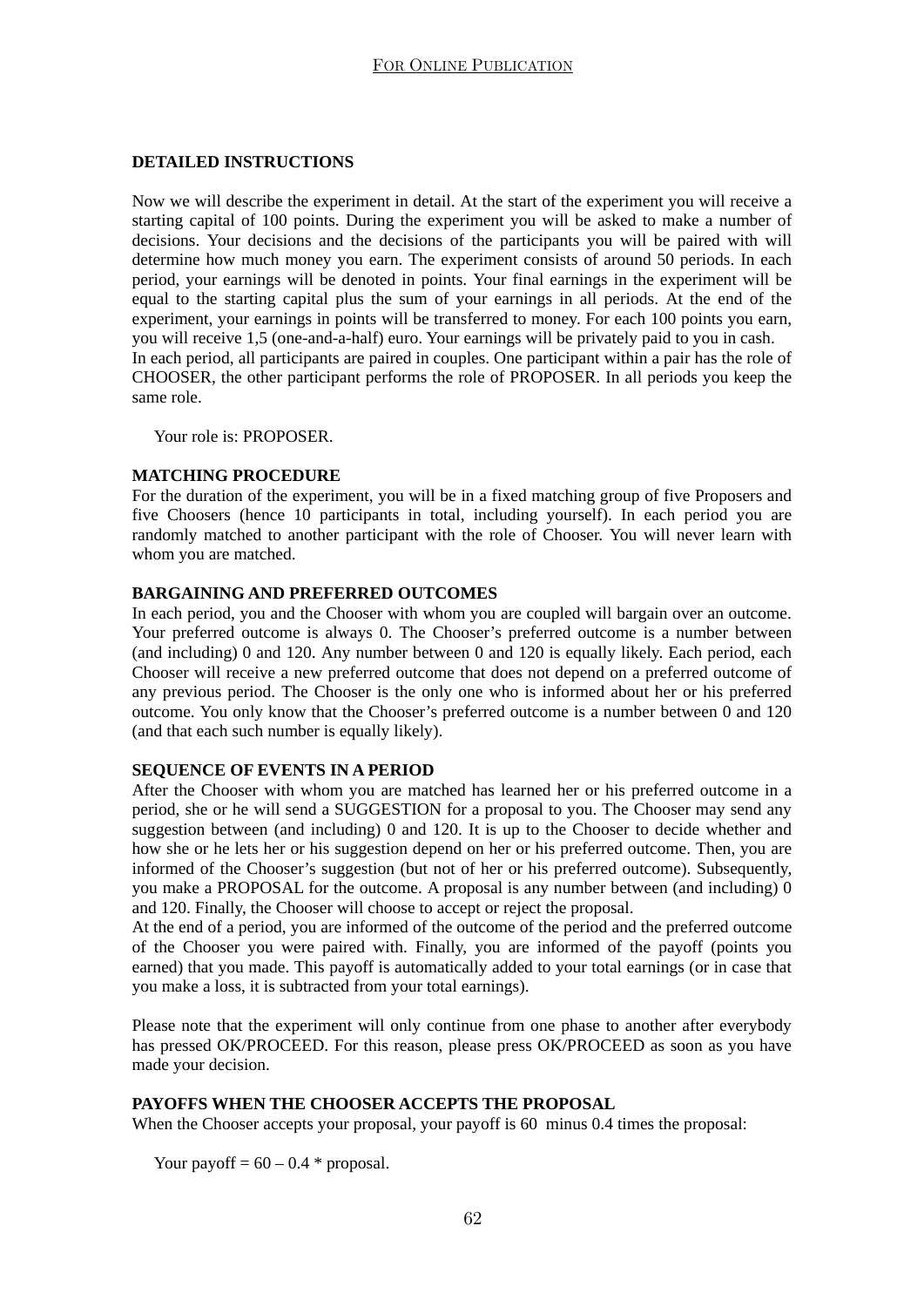When the Chooser accepts your proposal, the Chooser will receive a payoff of 60 minus the distance between her or his preferred outcome and the proposal:

Payoff Chooser  $= 60$  – distance(her or his preferred outcome and proposal).

It is possible for a Chooser to reject a proposal.

#### **PAYOFFS WHEN THE CHOOSER REJECTS THE PROPOSAL**

When the Chooser rejects a proposal, then the outcome is the status quo. In this case, you will receive 0 points and the Chooser will receive 0 points.

Notice that accepting an offer gives the Chooser a higher payoff than rejecting it if and only if the distance between the proposal and her preferred outcome is smaller than 60. Your payoff is higher when the Chooser accepts than when she or he rejects in all cases.

EXAMPLE 1. Suppose the Chooser's preferred outcome turns out to be 80 (which you cannot know) and you make a proposal of 100. Then, the distance between her preferred outcome and your proposal is  $100 - 80 = 20$ .

If the Chooser accepts, your payoff is  $60 - 0.4*100 = 20$ . The Chooser's payoff in this case is 60  $-20 = 40.$ 

If the Chooser rejects, your payoff is 0 and the Chooser's payoff is 0.

EXAMPLE 2. Suppose the Chooser's preferred outcome turns out to be 80 and you make a proposal of 10. Then, the distance between her preferred outcome and your proposal is 80 -  $10 =$ 70.

If the Chooser accepts, your payoff is  $60 - 0.4 \times 10 = 56$ . The Chooser's payoff in this case is 60  $-70 = -10$ .

If the Chooser rejects, your payoff is 0 and the Chooser's payoff is 0.

#### **HISTORY OVERVIEW**

When making a decision, you may use the History Overview, which fills the lower part of the screen. The History Overview summarizes the results of the most recent 15 periods. (If less than 15 periods have been completed, this history overview contains results of all completed periods.)

Apart from your own results in the previous periods, the history overview also contains the results of the other Chooser/Proposer pairs in your matching group. In total you are thus informed about the past results of the same group of five Chooser/Proposer pairs. All Choosers and Proposers in your matching group will have the same information. The presentation of information is different for Choosers than for Proposers.

#### **TABLE**

Below you see an example of the history overview. THE NUMBERS IN THE HISTORY OVERVIEW DO NOT INDICATE WHAT YOU SHOULD DO IN THE EXPERIMENT. The left part of the history overview is a Table with four columns. The first column labelled SUG-GESTION contains the suggestions made by the Choosers in the recent previous periods. The second column labelled PREFERRED OUTCOME shows the preferred outcome of the Chooser. The third column labelled PROPOSAL gives the proposal that was made by the Proposer as a response to the suggestion in the same row. The fourth column labelled ACCEPTANCE shows whether the Chooser accepted or rejected the proposal.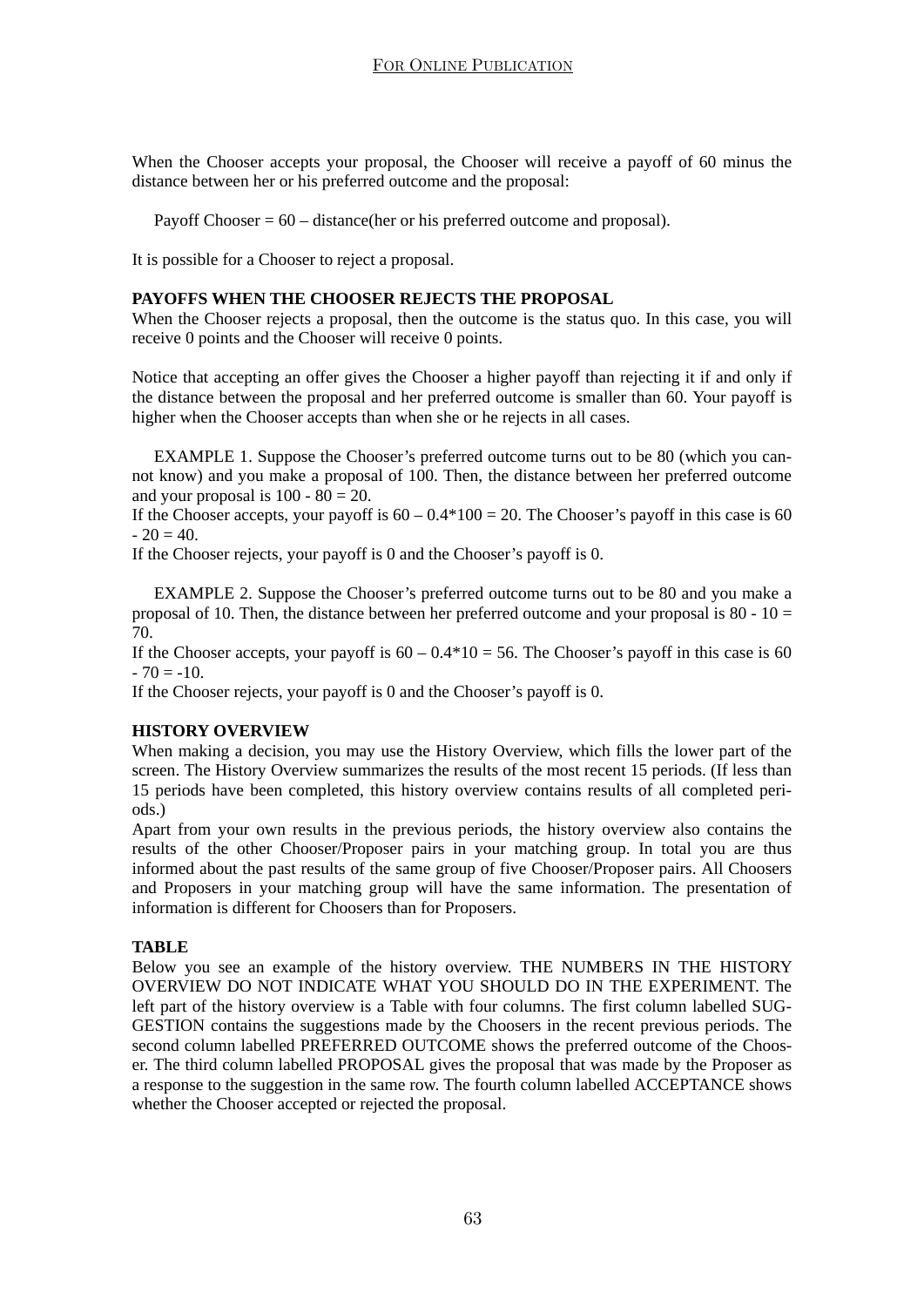

The results shown in the history overview will be sorted on the basis of suggestion in ascending order. (The lower the suggestion, the higher the place in the table.) When the suggestion is the same for two or more different results, these observations will be sorted on the basis of preferred outcome, again in ascending order. In the example above, this applies to the third and the fourth row, where two Choosers chose the same suggestion but had different preferred outcomes. More generally, observations have been sorted first on suggestion, then on preferred outcome, then on proposal and finally on acceptance or rejection.

#### **GRAPH**

On the right of the history overview, the most recent results are represented in a graph. The horizontal axis presents the suggestion and the vertical axis presents the proposal. Each previous observation is represented by a square. On the horizontal axis you can read the value of the suggestion for a particular result and on the vertical axis you can read the value of the corresponding proposal. If the square is green, the particular proposal was accepted and if the square is red with white inside, the particular proposal was rejected. (Choosers will see proposals on the vertical axis.)

EXAMPLE 1. Consider the square that is displayed in the lower left corner of the Graph shown above. Here, the Chooser made a suggestion of 20. This Chooser's preferred outcome was 30.

You have now reached the end of the instructions. The next page contains some questions concerning the experiment. When all participants have answered all questions correctly, we will proceed with the experiment.